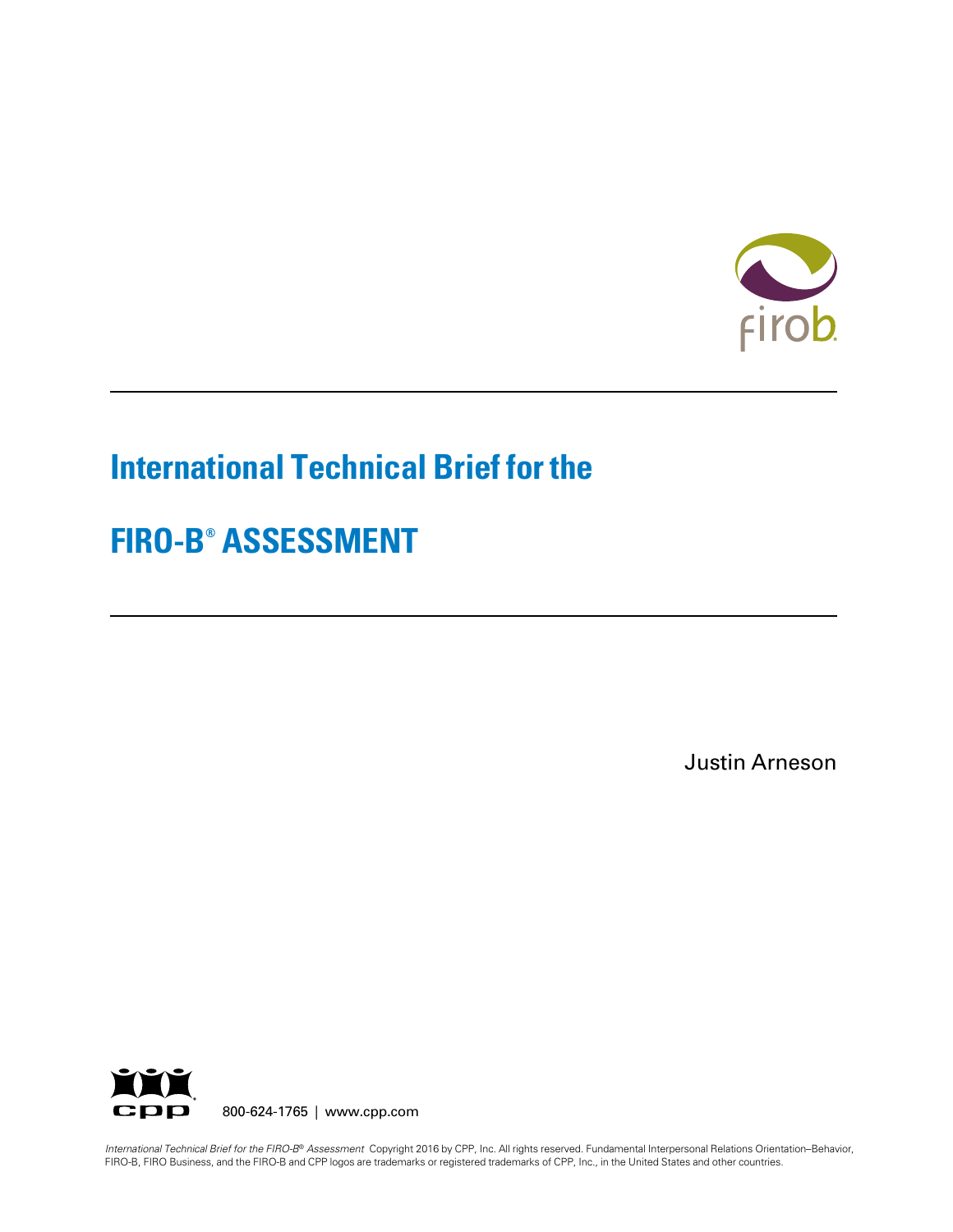## **CONTENTS**

Introduction 1

Brief Recap of the Components of the FIRO-B<sup>®</sup> Instrument 1

Samples 2

Mean Scores Across Languages 4

Reliability 30

Summary 30

References 31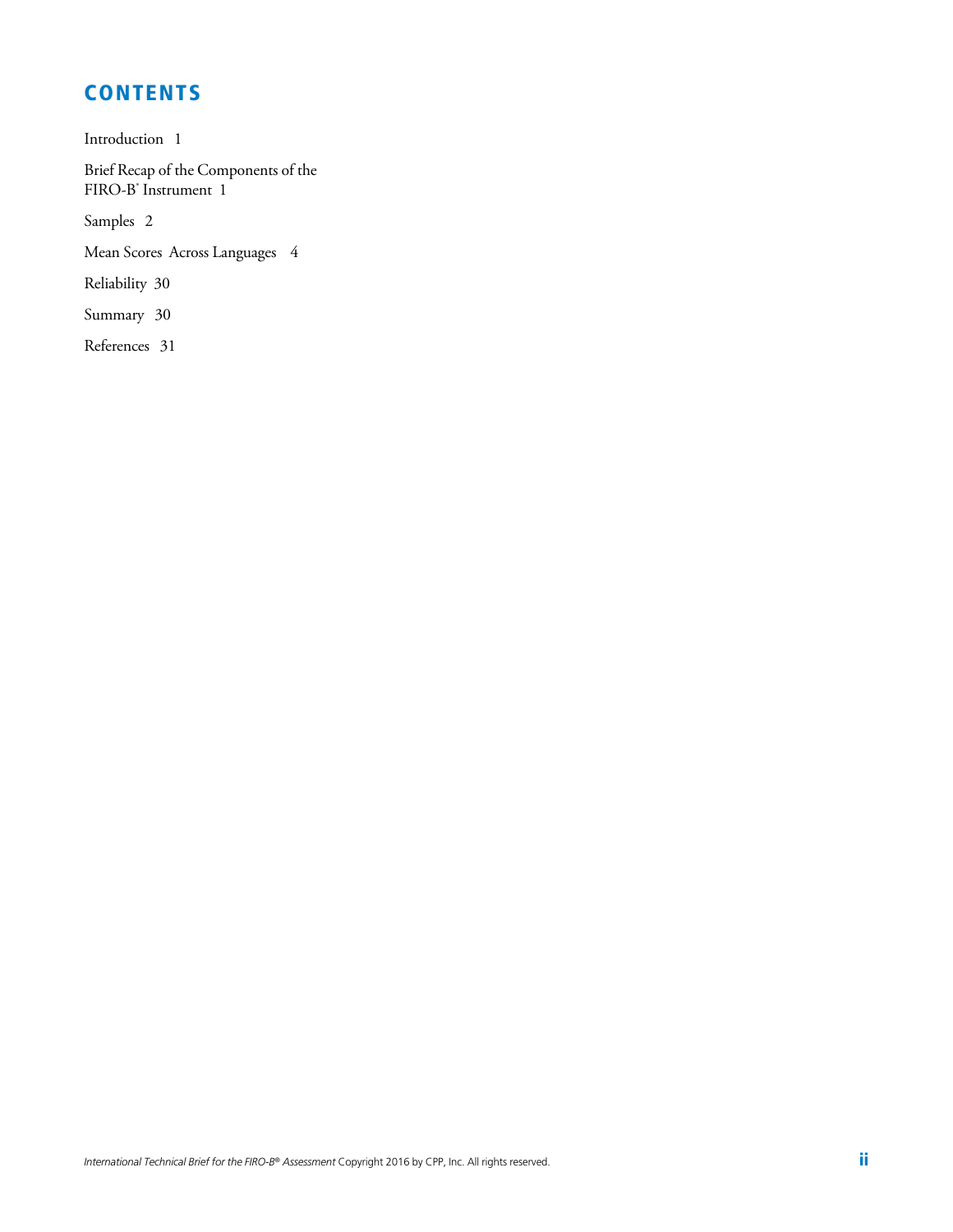### INTRODUCTION

The *Fundamental Interpersonal Relations Orientation– Behavior*™ (FIRO-B®) instrument is a short self-report tool designed to measure behaviors arising from interpersonal needs. The instrument has utility for providing insight in a variety of contexts, including one-on-one relationships, team building, career development, organizational culture development, and leadership development (Waterman & Rogers, 1996). When used properly, it provides individuals and teams with increased insight into, and appreciation of, interpersonal behaviors. This in turn can lead to their increased interpersonal effectiveness and satisfaction when working with or relating to others. For a detailed discussion of the underlying theory and construction of the FIRO-B instrument, see Hammer and Schnell (2000) and Schutz (1958).

Since its inception, the FIRO-B instrument has been translated into a number of languages and administered globally. While a substantial research base has documented the technical properties of the instrument as used in the United States (e.g., Hammer & Schnell, 2000), technical documentation is more limited in international samples, with some exception for European markets (OPP Ltd, 2010) and the FIRO Business® instrument (Herk, Thompson, Morris, & Schaubhut, 2009), which was derived from the original FIRO-B instrument. The purpose of this technical brief is to compile and update the relevant technical material available from international respondents. It builds on the international examinations of recent years by investigating a large amount of commercial and normative data that has accumulated in the intervening years.

### BRIEF RECAP OF THE COMPONENTS OF THE FIRO-B® INSTRUMENT

As noted above, the goal of the FIRO-B instrument is to help individuals understand their interpersonal needs and behaviors. The instrument itself is derived from a theory of interpersonal needs outlined by Schutz (1958). The three fundamental interpersonal needs described by Schutz are *Inclusion, Control,* and *Affection.* Table 1 describes each of these interpersonal needs in more detail.

|                  | TABLE 1. DEFINITIONS OF THE THREE INTERPERSONAL NEEDS                                                                                                                                                                                                                                                  |
|------------------|--------------------------------------------------------------------------------------------------------------------------------------------------------------------------------------------------------------------------------------------------------------------------------------------------------|
| <b>Inclusion</b> | The need to establish and maintain satisfactory interactions and associations with<br>other people; describes the extent of contact one desires with others and the<br>degree to which one wants to join others in shared activity.                                                                    |
| <b>Control</b>   | Describes an individual's behavior with respect to responsibility, power, influence,<br>and decision making; reflects the degree to which one desires to influence or direct<br>the behavior of others or the extent to which a person wants to be perceived as<br>competent, decisive, and in charge. |
| <b>Affection</b> | Describes an individual's behavior in forming close, personal relationships and deter-<br>mines the degree of warmth and personal connections one seeks with others; applies<br>primarily to one-on-one interaction rather than to group behavior.                                                     |

*Source:* Adapted from *FIRO-B*® *Technical Guide* (pp. 3–4), by A. L. Hammer with E. R. Schnell, 2000, with permission of the publisher, CPP, Inc. Copyright 2000 by CPP, Inc. All rights reserved.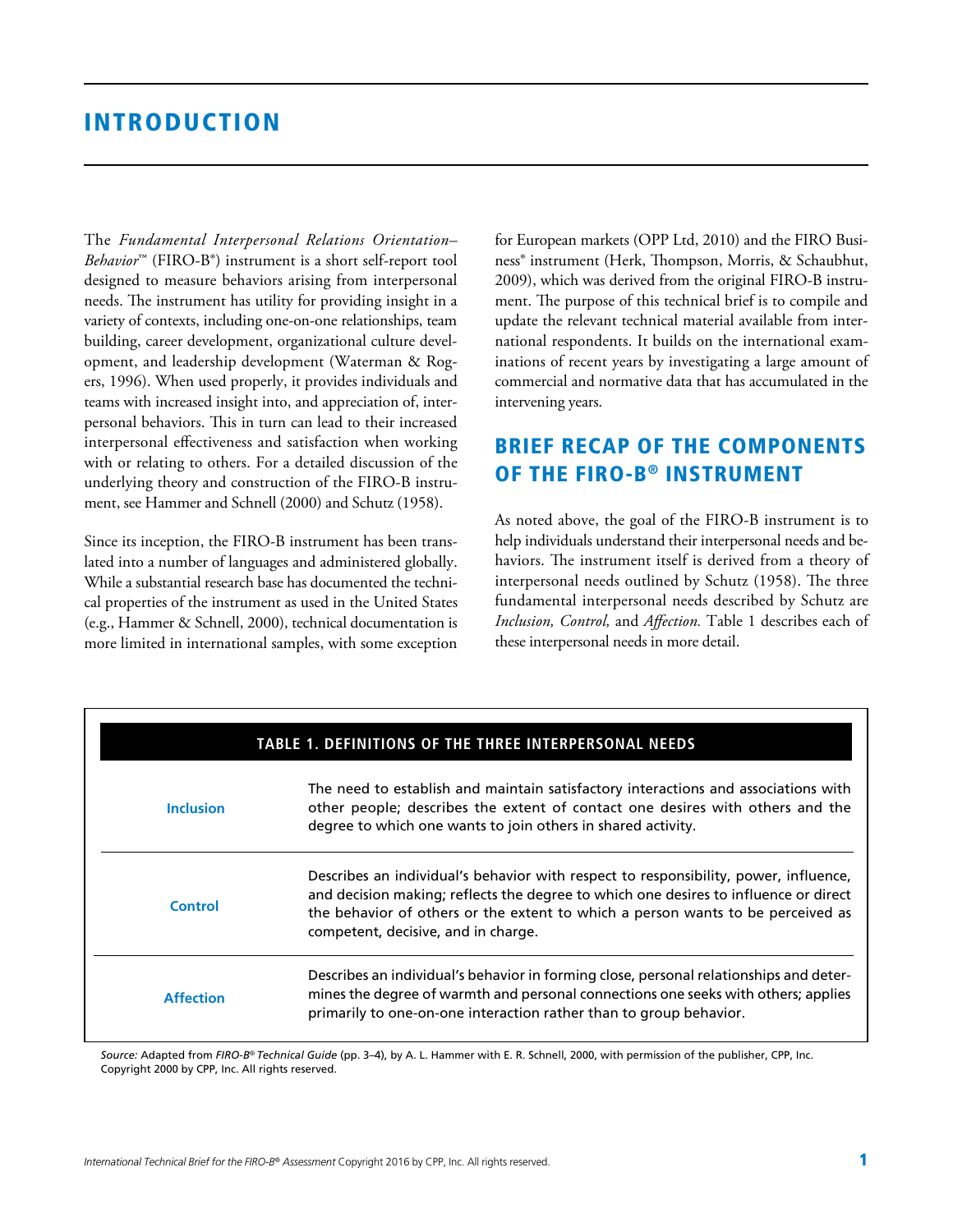A second major component of Schutz's theory refers to the extent to which each of the above interpersonal needs is *expressed* or *wanted.* Expressed needs refer to behaviors demonstrated toward others, while wanted needs are those behaviors that individuals want exhibited toward them (Schutz, 1958). The FIRO-B instrument combines these two major components to yield dimensional scores: Expressed Inclusion, Wanted Inclusion, Expressed Control, Wanted Control, Expressed Affection, and Wanted Affection. Additionally, the instrument calculates total scores for each of the underlying components of the model (i.e., Total Expressed, Total Wanted, Total Inclusion, Total Control, Total Affection, and Total Overall). While these scores are less useful for providing individual insight, they do provide additional indices for comparing populations of individuals.

### SAMPLES

All translations of the original 54-item FIRO-B instrument referenced here followed the International Test Commission (ITC, 2000) guidelines. Existing translations were used to collect data from people who read and understood Canadian French or European English. New translations were developed for people who read and understood Simplified Chinese, Traditional Chinese, Danish, Dutch, French, German, Japanese, Brazilian Portuguese, Russian, or Swedish. Two separate Spanish translations were developed, one for Spanish as read and understood by people in Spain and one for Latin American Spanish (the version of Spanish that can be read and understood by Spanish speakers in the Western Hemisphere but not including all regional dialects). Additionally, a customized Spanish translation was developed. This customized version refers to a modified translation of Latin American and European Spanish that was developed for a specific customer. Finally, the original North American English version of the FIRO-B instrument was used in the United States.

The data in this report come from two sources. The primary sample collected for this study consists of participants using the instrument commercially between January 1, 2011, and August 1, 2013. This database is subsequently referred to as the *commercial sample.* A second sample, collected during the development of the FIRO Business instrument (Herk et al., 2009), which gathered normative data across several countries, was used here. It is referred to herein as the *international norm sample* (INS). The INS is included primarily to serve as an independent check on the consistency of the commercial data. Given that the commercial database is a sample of convenience and not necessarily representative of an ideal cross section of our populations of interest, the INS allows us to determine whether any differences across samples may be meaningful or warrant further investigation. For example, if mean scores in our commercial sample differ substantially from mean scores in the corresponding translation in the INS, then further investigation is warranted. Conversely, if mean scores generally correspond, we can gain confidence that our commercial sample is not uniquely biased.

A review of the assessment languages represented in the commercial sample is presented in Table 2. As shown, reasonable sample sizes were obtained for a number of languages. Relatively small sample sizes were obtained for the Traditional Chinese translation and the Swedish translation. These smaller sample sizes were noted; however, both languages were included in all subsequent analyses. For comparison purposes, Table 3 shows the representation of assessment languages in the INS. Note that the commercial sample contains data from four countries not represented in the INS.

#### **TABLE 2. LANGUAGES REPRESENTED IN THE COMMERCIAL SAMPLE**

| Assessment Language               | n       |
|-----------------------------------|---------|
| Chinese, Simplified*              | 360     |
| Chinese, Traditional*             | 75      |
| Danish                            | 436     |
| <b>Dutch</b>                      | 216     |
| English, European                 | 18,323  |
| English, North American           | 112,975 |
| French                            | 661     |
| German                            | 688     |
| Russian*                          | 440     |
| Spanish, Customized* <sup>†</sup> | 662     |
| Spanish, European                 | 605     |
| Spanish, Latin American           | 206     |
| Swedish                           | 91      |
|                                   |         |

*Note: N* = 135,738.

\*Represented in the commercial sample but not the INS.

†A client-specific translation of Latin American and European Spanish.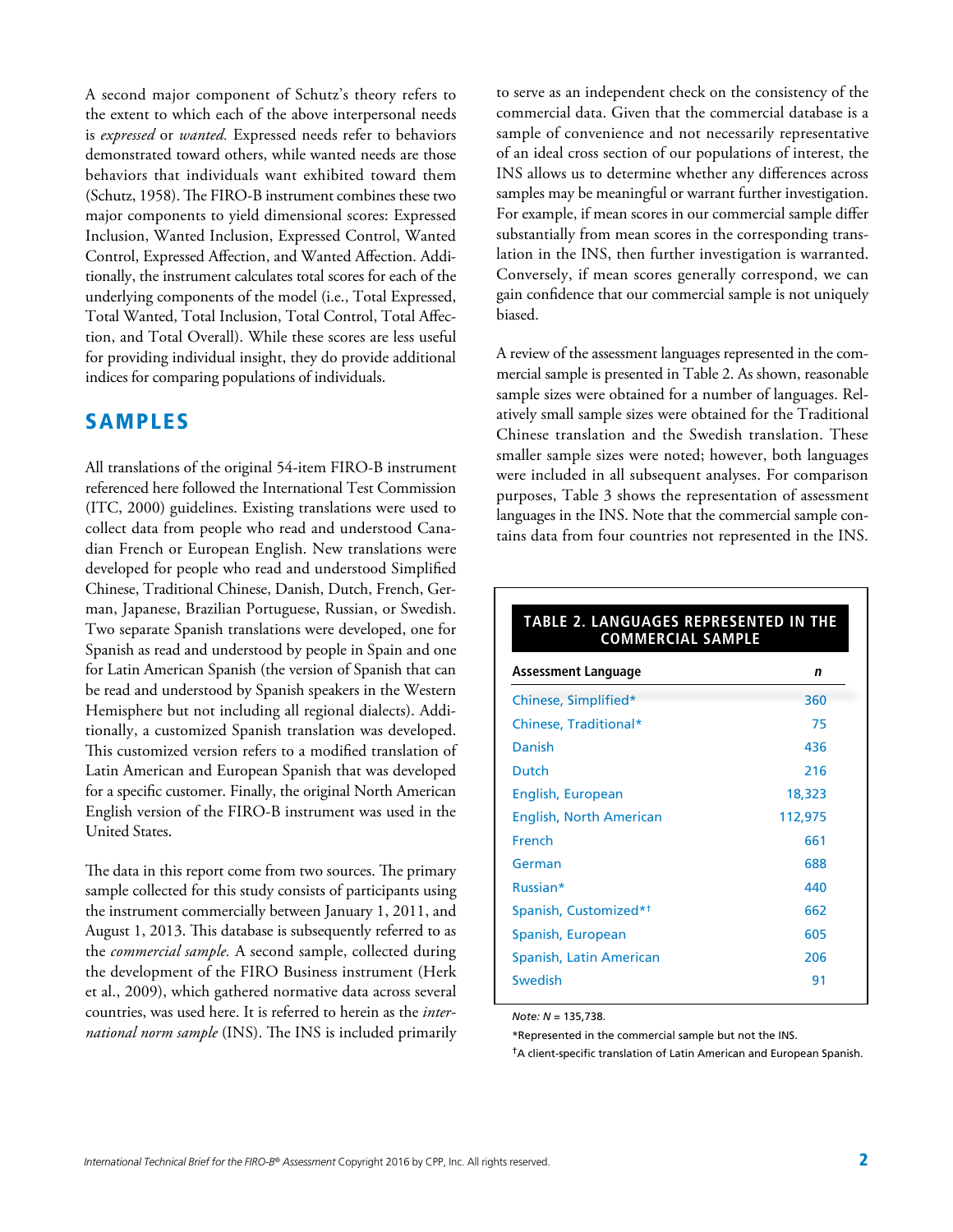These languages are marked with an asterisk in Table 2. A complete description of the INS can be found in Herk et al. (2009).

Again, given that the commercial sample is one of convenience, participants had the option of not providing demographic information during completion of the assessment. We attempted to compile as much demographic information as possible through partnerships with our highestvolume distributors. We are grateful to CCL and OPP for providing international demographic information from their databases to be merged with the commercial database. Even after this effort, demographic information was fairly limited across languages.

Table 4 suggests that male representation tends to be stronger across most languages. Since the INS was a targeted sample, gender distribution is nearly equal across assessment languages, as shown in Table 5.

Table 6 displays the age distribution by assessment language. As noted above, age data are limited in some cases. Nonetheless, a snapshot of this data is still useful for understanding our samples. Of greatest note, our Traditional Chinese sample had only five participants reporting age.

#### **TABLE 4. GENDER COMPOSITION OF THE COMMERCIAL SAMPLE**

|                                   | Women  |      | Men    |      |
|-----------------------------------|--------|------|--------|------|
| Assessment Language               | n      | %    | n      | %    |
| <b>Chinese, Simplified</b>        | 168    | 46.7 | 192    | 53.3 |
| <b>Chinese, Traditional</b>       | 40     | 53.3 | 35     | 46.7 |
| Danish                            | 151    | 34.6 | 285    | 65.4 |
| Dutch                             | 53     | 24.5 | 163    | 75.5 |
| English, European                 | 7,438  | 40.6 | 10,885 | 59.4 |
| English,<br><b>North American</b> | 46,458 | 41.1 | 66,517 | 58.9 |
| French                            | 285    | 43.1 | 376    | 56.9 |
| German                            | 169    | 24.6 | 519    | 75.4 |
| <b>Russian</b>                    | 198    | 45.0 | 242    | 55.0 |
| Spanish, Customized               | 218    | 32.9 | 444    | 67.1 |
| Spanish, European                 | 229    | 37.9 | 376    | 62.1 |
| Spanish,<br><b>Latin American</b> | 98     | 47.6 | 108    | 52.4 |
| Swedish                           | 46     | 50.5 | 45     | 49.5 |

*Note: N* = 135,738 (women *n* = 55,551; men *n* = 80,187).

### Danish 262 Dutch 272 English, European 367 English, North American 399 French 253 German 204 Portuguese, Brazilian 289 Spanish, European 252 Spanish, Latin American 257 Swedish 246 **TABLE 3. LANGUAGES REPRESENTED IN THE INTERNATIONAL NORM SAMPLE Assessment Language <sup>n</sup>**

*Note: N* = 2,801.

#### **TABLE 5. GENDER COMPOSITION OF THE INTERNATIONAL NORM SAMPLE**

|                                              |            | Women        |            | Men          |
|----------------------------------------------|------------|--------------|------------|--------------|
| <b>Assessment Language</b>                   | n          | %            | n          | %            |
| Danish                                       | 131        | 50.0         | 131        | 50.0         |
| Dutch                                        | 136        | 50.0         | 136        | 50.0         |
| English, European                            | 183        | 49.9         | 184        | 50.1         |
| English,<br><b>North American</b><br>French  | 200<br>127 | 50.1<br>50.2 | 199<br>126 | 49.9<br>49.8 |
| German                                       | 103        | 50.5         | 101        | 49.5         |
| Portuguese, Brazilian                        | 145        | 50.2         | 144        | 49.8         |
| Spanish, European                            | 126        | 50.0         | 126        | 50.0         |
| Spanish,<br><b>Latin American</b><br>Swedish | 128<br>123 | 49.8<br>50.0 | 129<br>123 | 50.2<br>50.0 |

*Note: N* = 2,801 (women *n* = 1,402; men *n* = 1,399).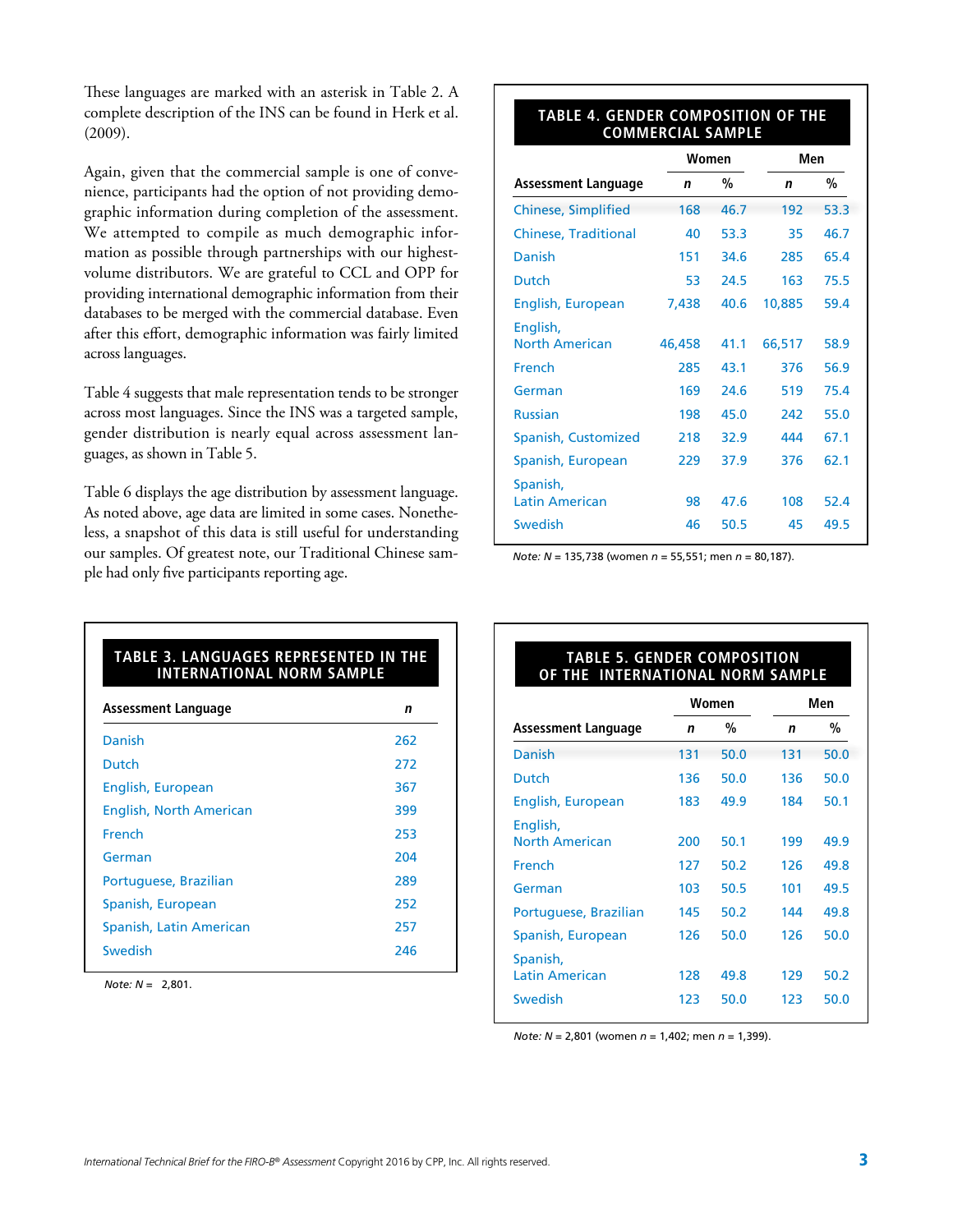#### **TABLE 6. AGE DISTRIBUTION BY LANGUAGE FOR THE COMMERCIAL SAMPLE**

|                                |        | Mean  |       |
|--------------------------------|--------|-------|-------|
| Assessment Language            | n      | Age   | SD    |
| Chinese, Simplified            | 146    | 35.07 | 7.73  |
| <b>Chinese, Traditional</b>    | 5      | 24.60 | 1.82  |
| Danish                         | 410    | 44.11 | 8.00  |
| Dutch                          | 211    | 40.21 | 7.95  |
| English, European              | 15,810 | 40.70 | 8.66  |
| <b>English, North American</b> | 81,993 | 41.22 | 10.20 |
| French                         | 164    | 39.57 | 7.31  |
| German                         | 604    | 41.29 | 7.66  |
| <b>Russian</b>                 | 239    | 37.10 | 6.47  |
| Spanish, Customized            | 600    | 40.38 | 7.44  |
| Spanish, European              | 532    | 42.11 | 9.36  |
| Spanish, Latin American        | 153    | 41.13 | 8.69  |
| Swedish                        | 37     | 38.46 | 10.43 |
|                                |        |       |       |

#### **TABLE 7. AGE DISTRIBUTION BY LANGUAGE FOR THE INTERNATIONAL NORM SAMPLE**

|                                |     | Mean  |       |
|--------------------------------|-----|-------|-------|
| Assessment Language            | n   | Age   | SD    |
| Danish                         | 262 | 36.12 | 8.90  |
| Dutch                          | 272 | 35.63 | 8.61  |
| English, European              | 367 | 34.62 | 10.35 |
| <b>English, North American</b> | 399 | 41.15 | 11.38 |
| French                         | 253 | 32.01 | 8.48  |
| German                         | 204 | 37.20 | 10.07 |
| Portuguese, Brazilian          | 289 | 30.17 | 11.38 |
| Spanish, European              | 252 | 33.04 | 7.63  |
| Spanish, Latin American        | 257 | 31.53 | 8.73  |
| Swedish                        | 246 | 37.54 | 10.62 |
|                                |     |       |       |

*Note: N* = 2,801.

*Note: N* = 100,904.

For comparison purposes, the demographics of the INS are presented in Table 7. Both sets of samples have mean ages in the thirties and early forties. The commercial sample tends to skew slightly older than the INS, with the strongest differences arising in the Spanish translations.

### MEAN SCORES ACROSS LANGUAGES

One of the primary indicators that the assessment has been translated appropriately and is functioning adequately around the globe is whether mean assessment scores remain relatively consistent across languages. Certainly, due to sampling variations and other forms of non-construct-related error, some differences in mean scores are expected. Although a complex and varied academic literature has suggested that certain cultures may be expected to respond to instruments such as the FIRO-B differently than others, by and large we have observed consistency in the performance of our instruments

across cultures. Table 8 shows means and standard deviations for scale scores in the commercial sample.

Figure 1 provides a different perspective on the distribution of scale scores by language. Scoring across languages tends to be fairly consistent; however, some interesting results are evident. Languages used in North America (Latin American Spanish and North American English) have uniformly lower mean scores than the other languages. The Danish results for Expressed Affection and Wanted Affection are also notable. Mean scores on those two scales are the lowest of all the languages and represent a substantial drop-off from Danish scores on the other scales. Despite a few anomalies, the trends observed with respect to the relative magnitude of each scale are consistent across languages. Similar trends are observed in the INS (see Table 9 and Figure 2). Again, languages used in North America tend to have lower means and are notably lower than the other languages on both Expressed Control and Wanted Control.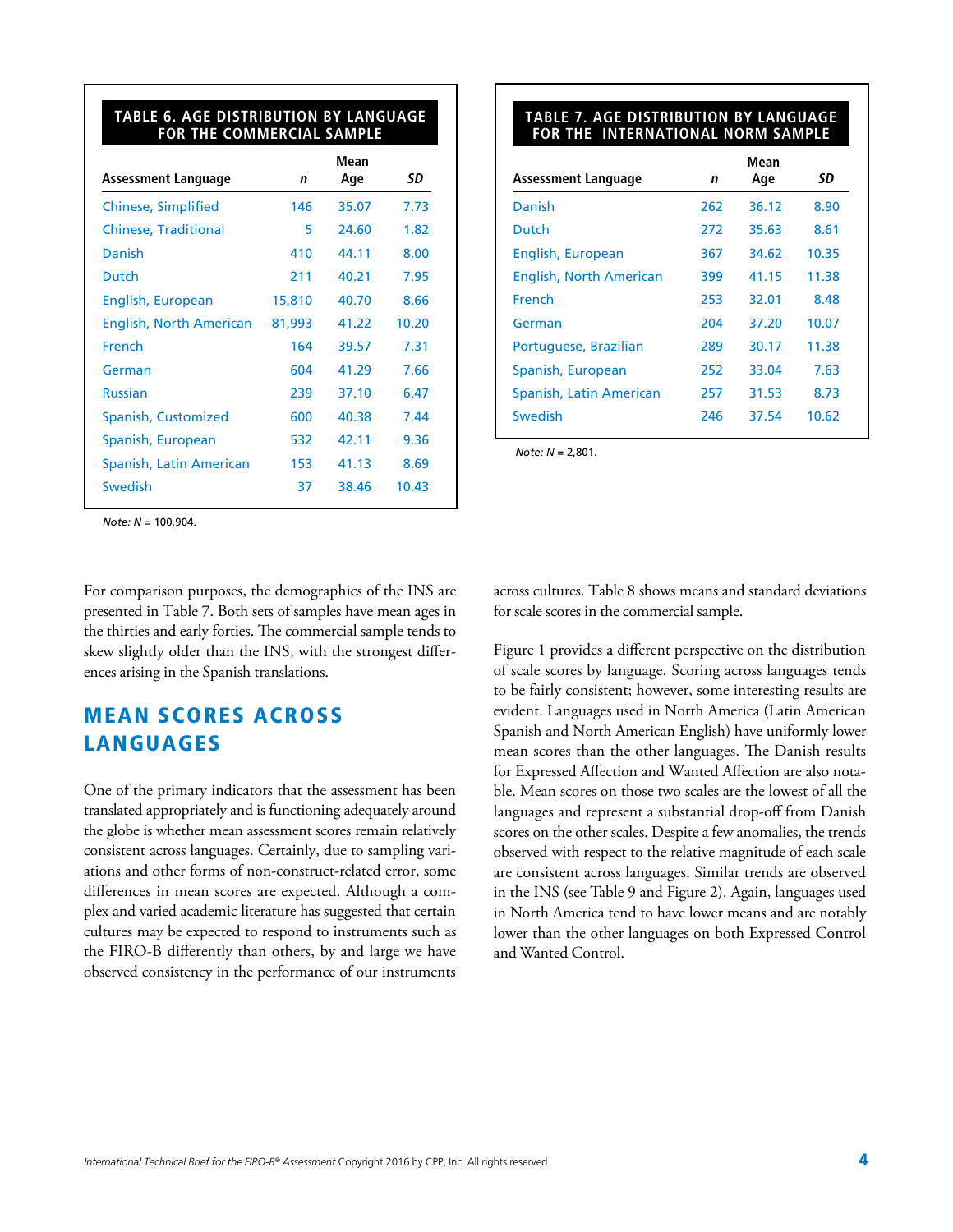|                            |                |               | Expressed<br>Inclusion |               |               | nclusion<br>Wanted |         |               | Expressed<br>Control |         |               | Wanted<br>Control |         |               | Expressed<br>Affection |         |               | Affection<br>Wanted                        |
|----------------------------|----------------|---------------|------------------------|---------------|---------------|--------------------|---------|---------------|----------------------|---------|---------------|-------------------|---------|---------------|------------------------|---------|---------------|--------------------------------------------|
| Assessment<br>Language     | 2              | Score<br>Mean | 50                     | ত             | Score<br>Mean | <b>GS</b>          | ত       | Score<br>Mean | S                    | ত       | Mean<br>Score | <b>GS</b>         | ত       | Score<br>Mean | <b>GS</b>              | ত       | Score<br>Mean | S                                          |
| Simplified<br>Chinese,     | 360            | 5.64          | 1.80                   | 0.58          | 4.98          | 3.28               | $-0.50$ | 5.58          | 2.35                 | $-0.59$ | 4.30          | 2.05              | $-0.44$ | 5.88          | 2.46                   | $-0.71$ | 6.58          | $\overline{37}$<br>$\overline{\mathsf{N}}$ |
| Traditional<br>Chinese,    | 75             | 4.41          |                        | $1.63 - 0.02$ | 3.91          | 3.53               | $-0.18$ | 4.01          | 2.40                 | 0.00    | 4.91          | 1.80              | $-0.73$ | 4.72          | 2.41                   | $-0.23$ | 6.59          | 2.56                                       |
| Danish                     | 436            | 5.80          | 1.15                   | $-0.65$       | 3.19          | 1.54               | 0.04    | 6.05          | 1.23                 | $-0.76$ | 5.27          | 1.38              | $-0.90$ | 2.78          | 2.08                   | 0.57    | 3.33          | 1.78                                       |
| <b>Dutch</b>               | 216            | 5.50          |                        | $1,40 -0.52$  | 4.52          | 1.89               | $-0.36$ | 6.06          | 1.61                 | $-0.77$ | 5.65          | 1.40              | $-1.08$ | 5.24          | 2.35                   | $-0.44$ | 6.42          | 2.01                                       |
| European<br>English,       | 18,323         | 5.62          |                        | $1.37 - 0.60$ | 4.12          | 1.92               | $-0.25$ | 6.10          | 1.48                 | $-0.82$ | 5.02          | 1.46              | $-0.81$ | 4.35          | 2.31                   | $-0.08$ | 4.93          | 2.04                                       |
| North American<br>English, | 112,975        | 4.37          | 2.18                   |               | 3.31          | 3.37               |         | 4.01          | 2.68                 |         | 3.35          | 2.14              |         | 4.16          | 2.42                   |         | 4.95          | 2.42                                       |
| French                     | 661            | 5.81          | <b>1.25</b>            | $-0.66$       | 4.55          | 1.93               | $-0.37$ | 6.31          | 1.57                 | $-0.86$ | 5.06          | 1.60              | $-0.80$ | 4.40          | 2.38                   | $-0.10$ | 5.23          | 2.10                                       |
| German                     | 688            | 5.35          |                        | $1.43 - 0.45$ | 4.14          | 1.86               | $-0.25$ | 5.92          | 1.51                 | $-0.72$ | 4.72          | <u>اخ</u>         | $-0.64$ | 4.80          | 2.18                   | $-0.26$ | 5.40          | <b>1.99</b>                                |
| Russian                    | 440            | 4.22          | 1.84                   | 0.07          | 3.43          | 3.08               | $-0.04$ | 6.20          | 2.36                 | $-0.82$ | 4.91          | 2.07              | $-0.73$ | 4.46          | 2.32                   | $-0.13$ | 4.47          | 2.38                                       |
| Customized<br>Spanish,     | 662            | 5.71          |                        | $1.33 - 0.61$ | 4.27          | 1.89               | $-0.28$ | 6.08          | 1.48                 | $-0.77$ | 4.91          | 1.63              | $-0.73$ | 4.86          | 2.35                   | $-0.29$ | 5.61          | 1.91                                       |
| European<br>Spanish,       | 605            | 5.21          |                        | $1.41 - 0.38$ | 4.18          | 1.71               | $-0.26$ | 6.68          | 1.51                 | $-1.00$ | 5.49          | 1.56              | $-1.00$ | 5.44          | 2.53                   | $-0.53$ | 5.75          | 2.05                                       |
| Latin American<br>Spanish, | 206            | 4.44          |                        | $2.11 - 0.03$ | 2.84          | $\frac{1}{2}$      | 0.14    | 4.20          | 2.51                 | $-0.07$ | 3.21          | $-95$             | 0.06    | 3.98          | 2.28                   | 0.07    | 4.76          | 2.04                                       |
| Swedish                    | $\overline{5}$ | 5.44          | 1.67                   | $-0.49$       | 89<br>m       | 1.88               | $-0.17$ | 5.40          | 1.82                 | $-0.52$ | 5.27          | 1.71              | $-0.90$ | 51<br>m       | 2.25                   | $-0.56$ | 5.92          | 1.66                                       |

Note: Cohen's d'values were calculated in reference to the North American English sample. *Note:* Cohen's *d* values were calculated in reference to the North American English sample.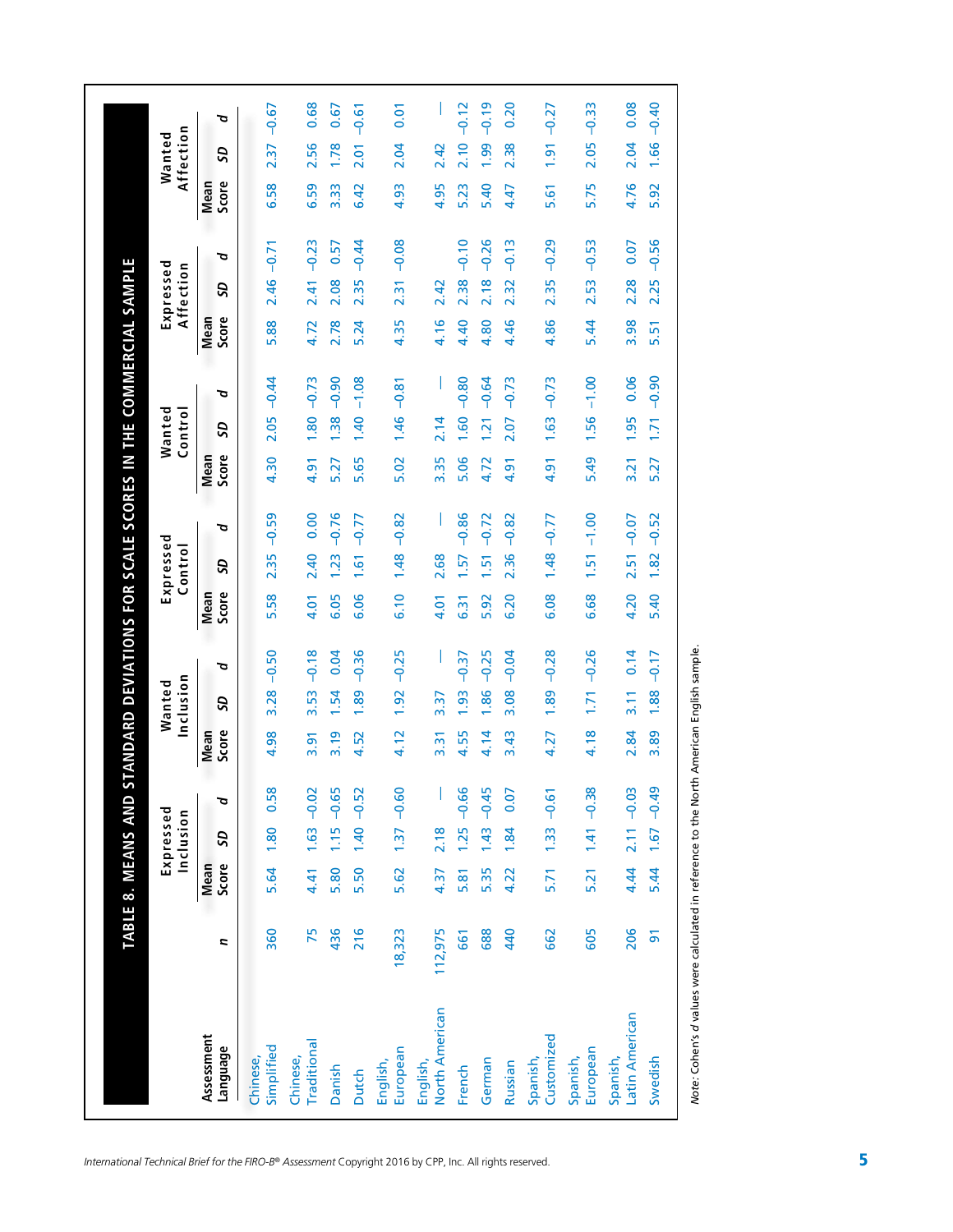

Figure 1. Mean Scale Scores Across Languages—Commercial Sample



Figure 2. Mean Scale Scores Across Languages—International Norm Sample

Tables 10 and 11 represent Total Need, Total Expressed, Total Wanted, and Overall scores. Since these scores are simple sums of the subscales, no significant new trends are observed. Table 10 shows total scores for the commercial sample. Again, Danish scores for Total Affection are substantially lower than for other languages. Table 11 shows total scores for the INS. As noted, limited demographic infor-

mation was available for the commercial sample. However, gender composes arguably the most important demographic information in our sample. Table 12 further describes the results above by showing mean scale scores broken down by gender for the commercial sample. Table 13 shows mean scale scores broken down by gender for the INS.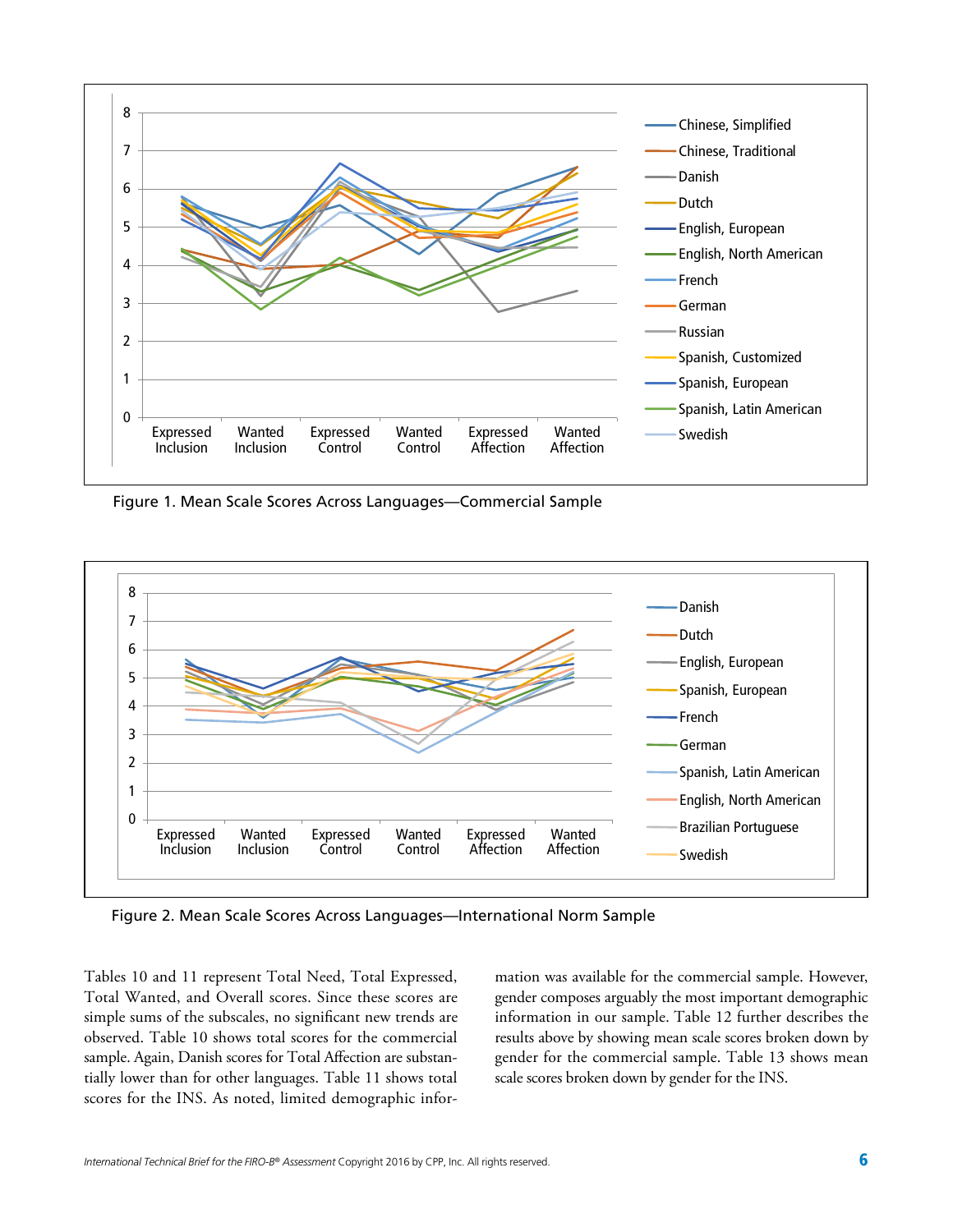|                                                                                           | TABLE 9. MEANS AND STAN |               |                        |                     |               |                     |         | DARD DEVIATIONS FOR SCALE SCORES IN THE INTERNATIONAL NORM SAMPLE |                      |         |                      |                  |         |               |                        |         |               |                     |         |
|-------------------------------------------------------------------------------------------|-------------------------|---------------|------------------------|---------------------|---------------|---------------------|---------|-------------------------------------------------------------------|----------------------|---------|----------------------|------------------|---------|---------------|------------------------|---------|---------------|---------------------|---------|
|                                                                                           |                         |               | Expressed<br>Inclusion |                     |               | Inclusion<br>Wanted |         |                                                                   | Expressed<br>Control |         |                      | Wanted<br>Contro |         |               | Expressed<br>Affection |         |               | Affection<br>Wanted |         |
| Assessment<br>Language                                                                    | Ξ                       | Score<br>Mean | SD                     | ত                   | Score<br>Mean | SD                  | ত       | Score<br>Mean                                                     | SD                   | ত       | Score<br><b>Mean</b> | SD               | ত       | Score<br>Mean | SD                     | ত       | Score<br>Mean | SD                  | ত       |
| Danish                                                                                    | 262                     |               |                        | 5.65 1.26 -0.88     | 3.61          | 1.89                | 0.05    | 5.69                                                              | 1.60                 | $-0.73$ | 5.11                 | $1.50 -$         | $-1.02$ | 4.58          | 2.47                   | $-0.10$ | 5.02          | 1.97                | 0.15    |
| <b>Dutch</b>                                                                              | 272                     | 5.39          |                        | $1.45 - 0.73$       | 4.34          | 2.15                | $-0.20$ | 5.35                                                              | 1.79                 | $-0.58$ | 5.59                 | 1.77             | $-1.21$ | 5.26          | 2.25                   | $-0.38$ | 6.70          | 1.88                | $-0.62$ |
| English, European                                                                         | 367                     | 5.23          |                        | $1.46 - 0.68$       | 4.07          | 2.21                | $-0.11$ | 5.48                                                              | 1.77                 | $-0.66$ | 5.11                 | 1.82             | $-0.98$ | 3.89          | 2.23                   | 0.19    | 4.86          | 2.06                | 0.22    |
| North American<br>English,                                                                | 399                     | 3.90          | 2.35                   |                     | 3.76          | 3.30                | I       | 3.92                                                              | 2.81                 | I       | 3.13                 | 2.18             |         | 4.34          | 2.54                   | I       | 5.35          | 2.37                |         |
| French                                                                                    | 253                     | 5.51          |                        | $1.34 - 0.80$       | 4.63          | 2.19                | $-0.30$ | 5.74                                                              | 1.86                 | $-0.73$ | 4.53                 | 1.82             | $-0.68$ | 5.18          | 2.14                   | $-0.35$ | 5.49          | 2.03                | $-0.06$ |
| German                                                                                    | 204                     | 4.93          |                        | $1.55 - 0.49$       | $\frac{5}{3}$ | 2.32                | $-0.05$ | 5.05                                                              | 2.04                 | $-0.44$ | 4.71                 | 1.83             | $-0.76$ | 4.05          | 2.16                   | 0.12    | 5.17          | 2.32                | 0.08    |
| Portuguese,<br>Brazilian                                                                  | 289                     | 4.50          |                        | $2.24 - 0.26$       | 4.36          | 3.23                | $-0.18$ | 4.13                                                              | 2.77                 | $-0.08$ | 2.67                 | 2.03             | 0.21    | 4.95          | 2.82                   | $-0.23$ | 6.28          | 2.37                | 0.08    |
| Spanish, European                                                                         | 252                     | 5.07          |                        | $1.51 - 0.57$       | 4.38          | 2.36                | $-0.21$ | 4.99                                                              | 1.84                 | $-0.43$ | 5.00                 | 1.66             | $-0.93$ | 4.27          | 2.39                   | 0.03    | 5.71          | 2.15                | $-0.16$ |
| Latin American<br>Spanish,                                                                | 257                     |               |                        | 3.53 2.25 0.16      | 3.43          | 3.38                | 0.10    | 3.72                                                              | 2.88                 | 0.07    | 2.36                 | 1.88             | 0.37    | 3.79          | 2.46                   | 0.22    | 5.22          | 2.19                | 0.06    |
| Swedish                                                                                   | 246                     |               |                        | $4.72$ 1.47 $-0.40$ | 3.67          | 2.21                | 0.03    | 5.21                                                              | 1.78                 | $-0.52$ | 5.03                 | 1.92             | $-0.91$ | 4.94          | 2.23                   | $-0.25$ | 5.85          | 1.85                | $-0.23$ |
| Note: Cohen's d'values were calculated in reference to the North American English sample. |                         |               |                        |                     |               |                     |         |                                                                   |                      |         |                      |                  |         |               |                        |         |               |                     |         |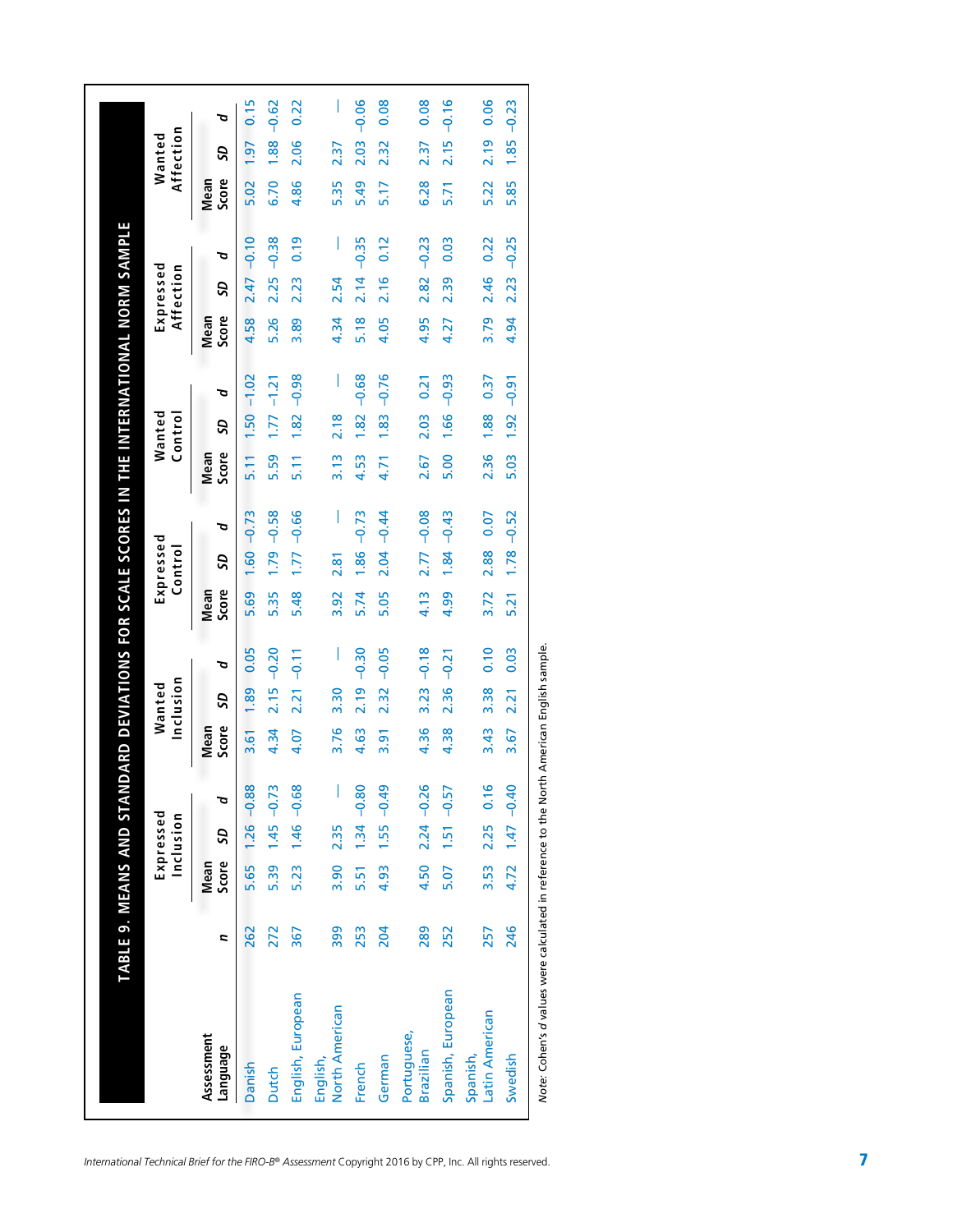|                            |                |                      | Inclusion<br><b>Total</b> |               |               | Control<br><b>Total</b> |               |               | Affection<br>Total |         |               | Expressed<br>Total |               |               | Wanted<br>Total |         |               | Overall         |
|----------------------------|----------------|----------------------|---------------------------|---------------|---------------|-------------------------|---------------|---------------|--------------------|---------|---------------|--------------------|---------------|---------------|-----------------|---------|---------------|-----------------|
| Assessment<br>Language     | Ξ              | <b>Mean</b><br>Score | S                         | ত             | Score<br>Mean | S                       | ত             | Score<br>Mean | SD                 | ত       | Score<br>Mean | S                  | ত             | Score<br>Mean | SD              | ত       | Score<br>Mean | S               |
| Simplified<br>Chinese      | 360            | 10.62                |                           | $4.44 - 0.60$ | 9.88          | 3.08                    | $-0.74$       | 12.46         | 4.36               | $-0.78$ | 17.10         | 5.15               | $-0.86$       | 15.86         | 5.60            | $-0.73$ | 32.96         | $-0.90$<br>9.66 |
| Traditional<br>Chinese,    | 75             | 8.32                 |                           | $4.46 - 0.13$ | 8.92          | 3.31                    | $-0.46$       | 11.31         | 4.06               | $-0.51$ | 13.15         | 5.00               | $-0.11$       | 15.40         | 5.63            | $-0.65$ | 28.55         | 9.38            |
| Danish                     | 436            | 8.99                 | 2.22                      | $-0.27$       | 11.32         | 1.74                    | $-1.16$       | 6.11          | 3.45               | 0.70    | 14.62         | 3.00               | $-0.39$       | 11.79         | 3.27            | $-0.03$ | 26.42         | 5.31            |
| Dutch                      | 216            | 10.03                | 2.82                      | $-0.48$       | 11.71         | 2.06                    | $-1.27$       | 11.66         | 3.80               | $-0.59$ | 16.80         | 3.86               | $-0.80$       | 16.60         | 3.63            | $-0.86$ | 33.39         | 6.55            |
| European<br>English,       | 18,323         | 9.74                 |                           | $2.81 - 0.44$ | 11.12         | 2.09                    | $-1.15$       | 9.28          | 3.89               | $-0.04$ | 16.07         | 3.57               | $-0.69$       | 14.07         | 3.85            | $-0.44$ | 30.14         | 6.53            |
| North American<br>English, | 112,975        | 7.68                 | 4.92                      |               | 7.35          | 3.42                    |               | $\frac{1}{9}$ | 4.32               |         | 12.54         | 5.29               |               | 11.61         | 5.80            |         | 24.15         | 9.77            |
| French                     | 661            | 10.36                | 2.70                      | $-0.54$       | 11.36         | 2.20                    | $-1.17$       | 9.64          | 4.01               | $-0.12$ | 16.52         | 3.59               | $-0.75$       | 14.84         | 4.04            | $-0.56$ | 31.36         | 6.71            |
| German                     | 688            | 9.49                 | 2.76                      | $-0.37$       | 10.64         | 1.83                    | $-0.96$       | 10.20         | 3.73               | $-0.25$ | 16.07         | 3.62               | $-0.67$       | 14.26         | 3.62            | $-0.46$ | 30.33         | 6.37            |
| Russian                    | 440            | 7.65                 | 4.34                      | 0.01          | 11.11         | 3.06                    | $-1.10$       | 8.93          | 4.10               | 0.04    | 14.88         | 4.73               | $-0.44$       | 12.81         | 5.38            | $-0.21$ | 27.70         | 8.81            |
| Customized<br>Spanish,     | 662            | 9.97                 | 2.78                      | $-0.47$       | 10.99         | 2.25                    | $-1.07$       | 10.47         | 3.71               | $-0.31$ | 16.64         | 3.63               | $-0.78$       | 14.79         | 3.86            | $-0.55$ | 31.43         | 6.60            |
| European<br>Spanish,       | 605            | 9.38                 | 2.63                      | $-0.35$       | 12.18         | 2.18                    | $-1.41$       | 11.19         | 4.19               | $-0.48$ | 17.33         | 3.90               | $-0.91$       | 15.42         | 3.72            | $-0.66$ | 32.75         | 6.81            |
| Latin American<br>Spanish, | 206            | 7.28                 | 4.60                      | 0.08          | 7.41          |                         | $3.06 - 0.02$ | 8.74          | 3.69               | 0.09    | 12.62         |                    | $4.98 - 0.01$ | 10.82         | 4.96            | 0.14    | 23.43         | 8.56            |
| Swedish                    | $\overline{5}$ | 9.33                 | 3.08                      | $-0.33$       | 10.67         | 2.88                    | $-0.97$       | 11.43         | 3.54               | $-0.54$ | 16.34         | 4.22               | $-0.72$       | 15.09         | 3.94            | $-0.60$ | 31.43         | 7.54            |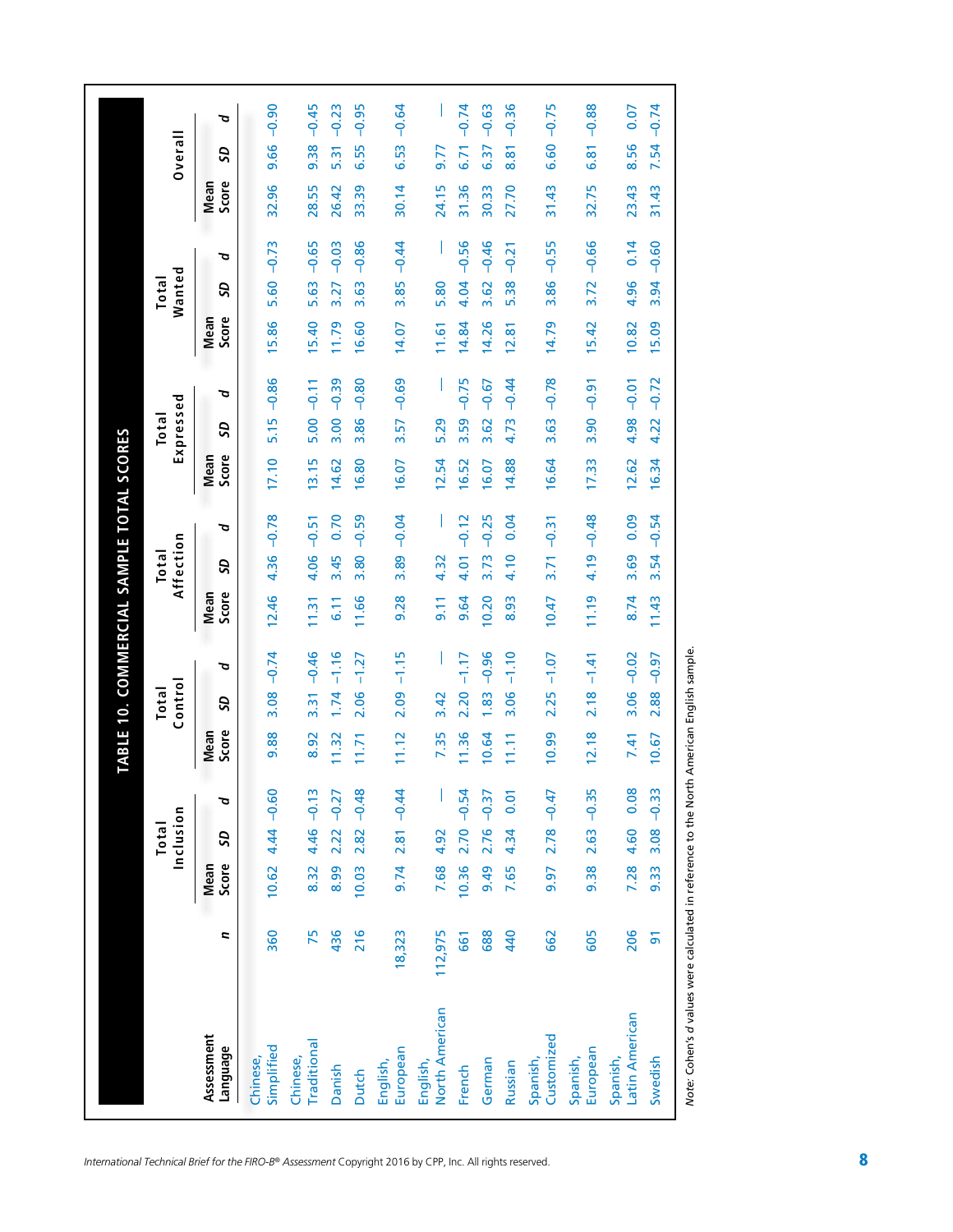|                            |     |               | Total     |               |               | $_{\rm{I}\alpha}$ |               |               | Total     |               |                      | Total     |               |                      | Total  |               |                      |                 |
|----------------------------|-----|---------------|-----------|---------------|---------------|-------------------|---------------|---------------|-----------|---------------|----------------------|-----------|---------------|----------------------|--------|---------------|----------------------|-----------------|
|                            |     |               | Inclusion |               |               | Control           |               |               | Affection |               |                      | Expressed |               |                      | Wanted |               |                      | Overall         |
| Assessment<br>language     | 2   | Score<br>Mean | S         | ত             | Score<br>Mean | SD                | ত             | Score<br>Mean | SD        | ত             | Score<br><b>Mean</b> | SD        | ত             | Score<br><b>Mean</b> | SD     | ত             | Score<br><b>Mean</b> | S               |
| Danish                     | 262 | 9.26          |           | $2.58 - 0.39$ | 10.80         | 2.07              | $-1.32$       | 9.61          | 3.92      | 0.02          | 5.92                 | 3.65      | $-0.79$       | 13.74                | 3.83   | $-0.29$       | 29.66                | $-0.63$<br>6.12 |
| Dutch                      | 272 | 9.73          |           | $3.16 - 0.48$ | 10.94         | 2.48              | $-1.31$       | 11.96         | 3.56      | $-0.57$       | 16.00                | 3.83      | $-0.80$       | 16.63                | 3.87   | $-0.86$       | 32.63                | $-0.97$<br>6.65 |
| European<br>English,       | 367 | 9.30          |           | $3.13 - 0.40$ | 10.60         |                   | $2.46 - 1.22$ | 8.74          | 3.81      | 0.23          | 14.60                | 3.60      | $-0.53$       | 14.04                |        | 4.46 -0.35    | 28.64                | $6.88 - 0.51$   |
| N. American<br>English,    | 399 | 7.66          | 4.90      |               | 7.06          | 3.25              |               | 9.69          | 4.31      |               | 12.16                | 5.39      |               | 12.24                | 5.83   |               | 24.40                | 9.53            |
| French                     | 253 | 10.14         |           | $2.98 - 0.58$ | 10.26         | 2.49              | $-1.08$       | 10.68         |           | $3.70 - 0.24$ | 16.43                | 3.59      | $-0.89$       | 14.65                | 4.15   | $-0.46$       | 31.08                | $-0.78$<br>6.66 |
| German                     | 204 | 8.84          |           | $3.34 - 0.27$ | 9.75          | 2.69              | $-0.88$       | 9.22          | 3.91      | 0.11          | 14.03                | 3.99      | $-0.38$       | 13.78                | 4.88   | $-0.28$       | 27.81                | $-0.38$<br>7.48 |
| Portuguese,<br>Brazilian   | 289 | 8.85          |           | $4.79 - 0.25$ | 6.81          | 3.21              | 0.08          | 11.24         |           | $4.55 - 0.35$ | 13.58                | 5.72      | $-0.26$       | 13.31                | 5.53   | $-0.19$       | 26.90                | $9.64 - 0.26$   |
| Customized<br>Spanish,     | 662 | 5.71          |           | $1.33 - 0.61$ | 4.27          |                   | $1.89 - 0.28$ | 6.08          |           | $1.48 - 0.77$ | 4.91                 |           | $1.63 - 0.73$ | 4.86                 |        | $2.35 - 0.29$ | 5.61                 | $1.91 - 0.27$   |
| European<br>Spanish,       | 252 | 9.45          |           | $3.24 - 0.41$ | 9.98          |                   | $2.49 - 0.98$ | 9.98          |           | $3.87 - 0.07$ | 14.33                |           | $3.98 - 0.44$ | 15.08                |        | $4.45 - 0.53$ | 29.41                | $7.29 - 0.57$   |
| Spanish, Latin<br>American | 257 | 6.96          |           | 5.01 0.14     | 6.08          | 3.63              | 0.29          | 9.01          | 4.11      | 0.16          | 11.05                | 5.66      | 0.20          | 11.00                | 5.69   | 0.21          | 22.05                | 10.24           |
| Swedish                    | 246 | 8.39          |           | $3.04 - 0.17$ | 10.24         | 2.51              | $-1.06$       | 10.80         | 3.53      | $-0.28$       | 14.87                | 3.60      | $-0.57$       | 14.56                | 4.27   | $-0.44$       | 29.43                | $-0.59$<br>6.54 |

Note: Cohen's d'values were calculated in reference to the North American English sample. *Note:* Cohen's *d* values were calculated in reference to the North American English sample.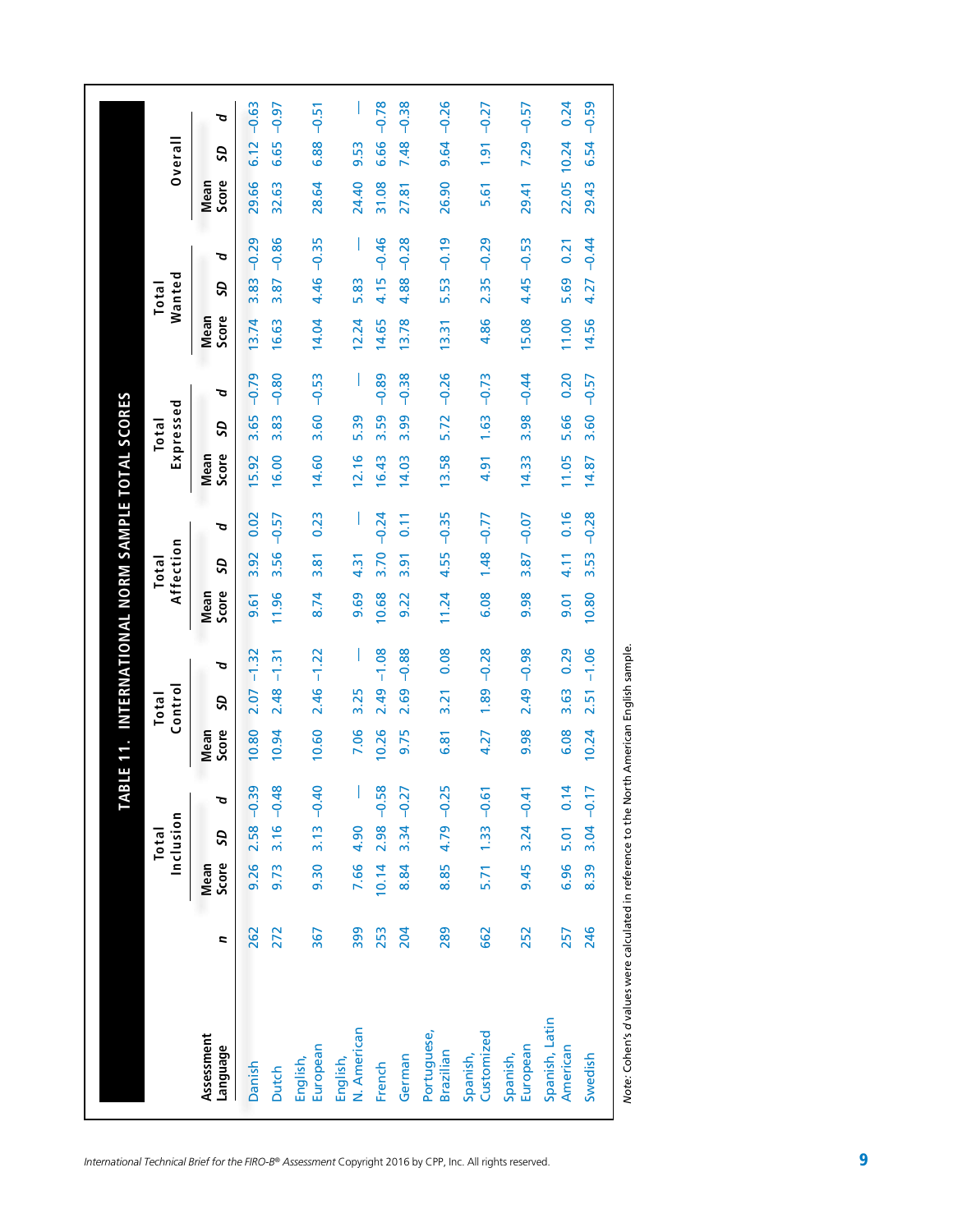|                             |                            |     | Female      |      |             | Male         |           |
|-----------------------------|----------------------------|-----|-------------|------|-------------|--------------|-----------|
|                             |                            |     | <b>Mean</b> |      |             | Mean         |           |
| <b>Assessment Language</b>  | <b>Scale</b>               | n   | Score       | SD   | $\mathbf n$ | <b>Score</b> | <b>SD</b> |
|                             | <b>Expressed Inclusion</b> | 168 | 5.68        | 1.73 | 192         | 5.60         | 1.86      |
|                             | <b>Wanted Inclusion</b>    | 168 | 5.04        | 3.28 | 192         | 4.93         | 3.29      |
|                             | <b>Expressed Control</b>   | 168 | 5.16        | 2.35 | 192         | 5.95         | 2.29      |
|                             | <b>Wanted Control</b>      | 168 | 3.99        | 2.09 | 192         | 4.56         | 1.99      |
|                             | <b>Expressed Affection</b> | 168 | 5.86        | 2.38 | 192         | 5.90         | 2.54      |
| <b>Chinese, Simplified</b>  | <b>Wanted Affection</b>    | 168 | 6.68        | 2.26 | 192         | 6.48         | 2.46      |
|                             | <b>Total Inclusion</b>     | 168 | 10.72       | 4.37 | 192         | 10.53        | 4.50      |
|                             | <b>Total Control</b>       | 168 | 9.15        | 3.02 | 192         | 10.51        | 3.00      |
|                             | <b>Total Affection</b>     | 168 | 12.55       | 4.17 | 192         | 12.39        | 4.53      |
|                             | <b>Total Expressed</b>     | 168 | 16.70       | 4.92 | 192         | 17.45        | 5.33      |
|                             | <b>Total Wanted</b>        | 168 | 15.72       | 5.33 | 192         | 15.97        | 5.83      |
|                             | <b>Total Overall</b>       | 168 | 32.42       | 9.26 | 192         | 33.42        | 9.99      |
|                             | <b>Expressed Inclusion</b> | 40  | 4.38        | 1.55 | 35          | 4.46         | 1.74      |
|                             | <b>Wanted Inclusion</b>    | 40  | 3.75        | 3.49 | 35          | 4.09         | 3.62      |
|                             | <b>Expressed Control</b>   | 40  | 4.20        | 2.40 | 35          | 3.80         | 2.42      |
|                             | <b>Wanted Control</b>      | 40  | 5.20        | 1.88 | 35          | 4.57         | 1.67      |
|                             | <b>Expressed Affection</b> | 40  | 4.30        | 2.36 | 35          | 5.20         | 2.42      |
| <b>Chinese, Traditional</b> | <b>Wanted Affection</b>    | 40  | 6.78        | 2.86 | 35          | 6.37         | 2.20      |
|                             | <b>Total Inclusion</b>     | 40  | 8.13        | 4.15 | 35          | 8.54         | 4.85      |
|                             | <b>Total Control</b>       | 40  | 9.40        | 3.14 | 35          | 8.37         | 3.46      |
|                             | <b>Total Affection</b>     | 40  | 11.08       | 4.18 | 35          | 11.57        | 3.96      |
|                             | <b>Total Expressed</b>     | 40  | 12.88       | 4.40 | 35          | 13.46        | 5.66      |
|                             | <b>Total Wanted</b>        | 40  | 15.73       | 5.46 | 35          | 15.03        | 5.88      |
|                             | <b>Total Overall</b>       | 40  | 28.60       | 8.51 | 35          | 28.49        | 10.41     |
|                             | <b>Expressed Inclusion</b> | 151 | 5.76        | 1.11 | 285         | 5.82         | 1.17      |
|                             | <b>Wanted Inclusion</b>    | 151 | 3.46        | 1.74 | 285         | 3.05         | 1.40      |
|                             | <b>Expressed Control</b>   | 151 | 5.71        | 1.20 | 285         | 6.22         | 1.20      |
|                             | <b>Wanted Control</b>      | 151 | 5.32        | 1.32 | 285         | 5.25         | 1.40      |
|                             | <b>Expressed Affection</b> | 151 | 3.13        | 2.27 | 285         | 2.59         | 1.95      |
|                             | <b>Wanted Affection</b>    | 151 | 3.70        | 1.79 | 285         | 3.13         | 1.74      |
| <b>Danish</b>               | <b>Total Inclusion</b>     | 151 | 9.22        | 2.47 | 285         | 8.87         | 2.08      |
|                             | <b>Total Control</b>       | 151 | 11.03       | 1.64 | 285         | 11.47        | 1.78      |
|                             | <b>Total Affection</b>     | 151 | 6.83        | 3.67 | 285         | 5.72         | 3.27      |
|                             | <b>Total Expressed</b>     | 151 | 14.60       | 3.20 | 285         | 14.64        | 2.90      |
|                             | <b>Total Wanted</b>        | 151 | 12.48       | 3.54 | 285         | 11.42        | 3.06      |
|                             |                            |     |             |      |             |              |           |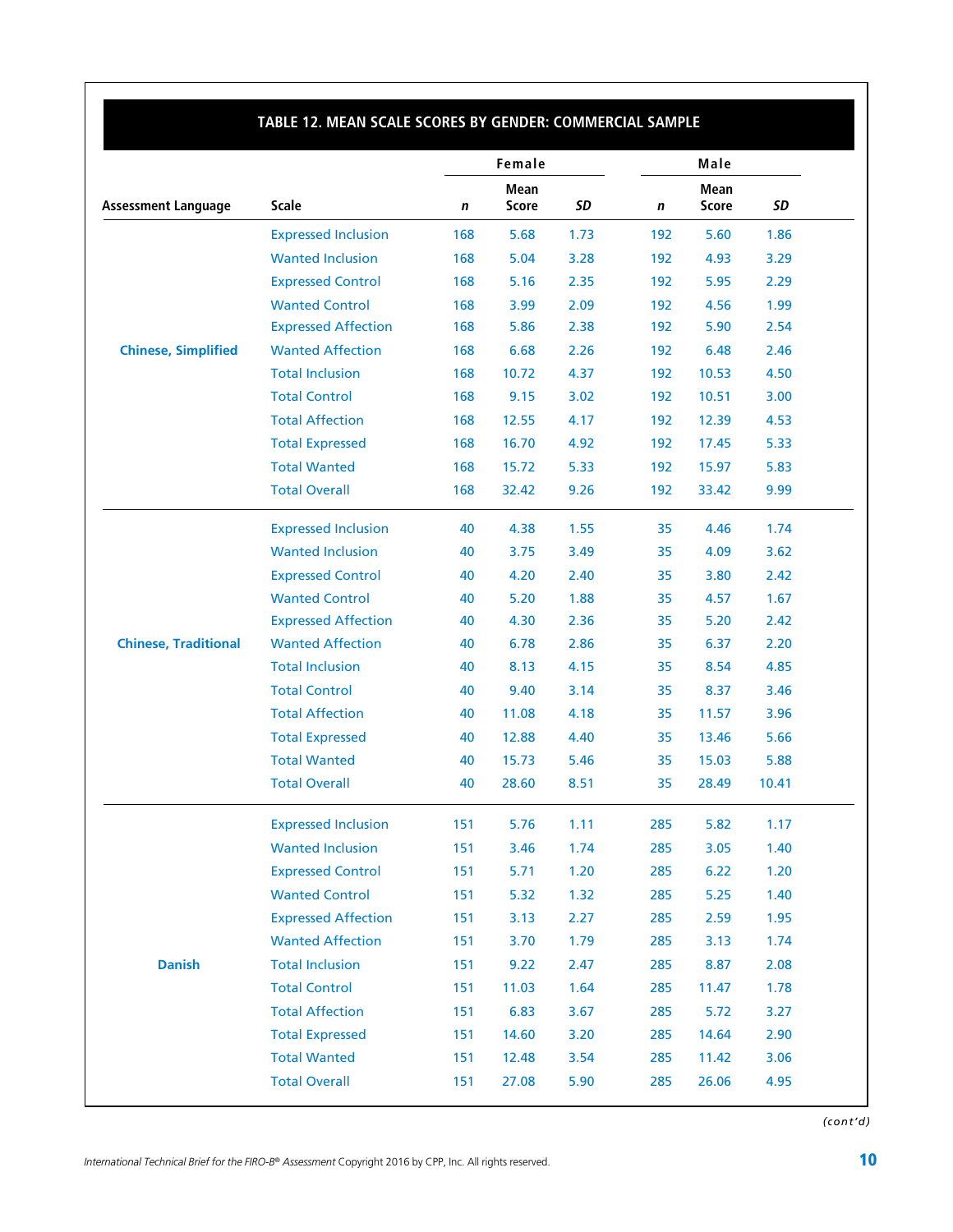|                            |                            |        | Female               |      |        | Male                 |      |
|----------------------------|----------------------------|--------|----------------------|------|--------|----------------------|------|
| <b>Assessment Language</b> | <b>Scale</b>               | n      | Mean<br><b>Score</b> | SD   | n      | Mean<br><b>Score</b> | SD   |
|                            | <b>Expressed Inclusion</b> | 53     | 5.64                 | 1.21 | 163    | 5.46                 | 1.46 |
|                            | <b>Wanted Inclusion</b>    | 53     | 4.26                 | 1.67 | 163    | 4.61                 | 1.95 |
|                            | <b>Expressed Control</b>   | 53     | 5.85                 | 1.68 | 163    | 6.12                 | 1.58 |
|                            | <b>Wanted Control</b>      | 53     | 5.68                 | 1.34 | 163    | 5.64                 | 1.42 |
|                            | <b>Expressed Affection</b> | 53     | 4.87                 | 2.19 | 163    | 5.36                 | 2.39 |
| <b>Dutch</b>               | <b>Wanted Affection</b>    | 53     | 6.17                 | 2.09 | 163    | 6.50                 | 1.98 |
|                            | <b>Total Inclusion</b>     | 53     | 9.91                 | 2.47 | 163    | 10.07                | 2.93 |
|                            | <b>Total Control</b>       | 53     | 11.53                | 2.23 | 163    | 11.77                | 2.01 |
|                            | <b>Total Affection</b>     | 53     | 11.04                | 3.59 | 163    | 11.86                | 3.86 |
|                            | <b>Total Expressed</b>     | 53     | 16.36                | 3.63 | 163    | 16.94                | 3.94 |
|                            | <b>Total Wanted</b>        | 53     | 16.11                | 3.41 | 163    | 16.75                | 3.70 |
|                            | <b>Total Overall</b>       | 53     | 32.47                | 6.08 | 163    | 33.69                | 6.69 |
|                            | <b>Expressed Inclusion</b> | 7,438  | 5.64                 | 1.35 | 10,885 | 5.60                 | 1.38 |
|                            | <b>Wanted Inclusion</b>    | 7,438  | 4.17                 | 1.97 | 10,885 | 4.08                 | 1.88 |
|                            | <b>Expressed Control</b>   | 7,438  | 5.78                 | 1.56 | 10,885 | 6.31                 | 1.38 |
|                            | <b>Wanted Control</b>      | 7,438  | 4.95                 | 1.43 | 10,885 | 5.07                 | 1.48 |
|                            | <b>Expressed Affection</b> | 7,438  | 4.51                 | 2.21 | 10,885 | 4.25                 | 2.37 |
| <b>English, European</b>   | <b>Wanted Affection</b>    | 7,438  | 5.05                 | 1.94 | 10,885 | 4.85                 | 2.10 |
|                            | <b>Total Inclusion</b>     | 7,438  | 9.82                 | 2.86 | 10,885 | 9.69                 | 2.78 |
|                            | <b>Total Control</b>       | 7,438  | 10.73                | 2.14 | 10,885 | 11.39                | 2.01 |
|                            | <b>Total Affection</b>     | 7,438  | 9.56                 | 3.71 | 10,885 | 9.10                 | 4.00 |
|                            | <b>Total Expressed</b>     | 7,438  | 15.93                | 3.49 | 10,885 | 16.16                | 3.62 |
|                            | <b>Total Wanted</b>        | 7,438  | 14.17                | 3.81 | 10,885 | 14.01                | 3.87 |
|                            | <b>Total Overall</b>       | 7,438  | 30.10                | 6.43 | 10,885 | 30.17                | 6.59 |
|                            | <b>Expressed Inclusion</b> | 46,458 | 4.49                 | 2.14 | 66,517 | 4.29                 | 2.20 |
|                            | <b>Wanted Inclusion</b>    | 46,458 | 3.39                 | 3.40 | 66,517 | 3.26                 | 3.34 |
|                            | <b>Expressed Control</b>   | 46,458 | 3.56                 | 2.64 | 66,517 | 4.32                 | 2.67 |
|                            | <b>Wanted Control</b>      | 46,458 | 3.33                 | 2.10 | 66,517 | 3.36                 | 2.17 |
|                            | <b>Expressed Affection</b> | 46,458 | 4.42                 | 2.39 | 66,517 | 3.98                 | 2.42 |
| English,                   | <b>Wanted Affection</b>    | 46,458 | 5.22                 | 2.30 | 66,517 | 4.76                 | 2.48 |
| <b>North American</b>      | <b>Total Inclusion</b>     | 46,458 | 7.88                 | 4.93 | 66,517 | 7.55                 | 4.91 |
|                            | <b>Total Control</b>       | 46,458 | 6.90                 | 3.39 | 66,517 | 7.67                 | 3.40 |
|                            | <b>Total Affection</b>     | 46,458 | 9.64                 | 4.19 | 66,517 | 8.74                 | 4.36 |
|                            | <b>Total Expressed</b>     | 46,458 | 12.48                | 5.20 | 66,517 | 12.58                | 5.36 |
|                            | <b>Total Wanted</b>        | 46,458 |                      | 5.78 | 66,517 | 11.38                | 5.80 |
|                            |                            |        | 11.94                |      |        |                      |      |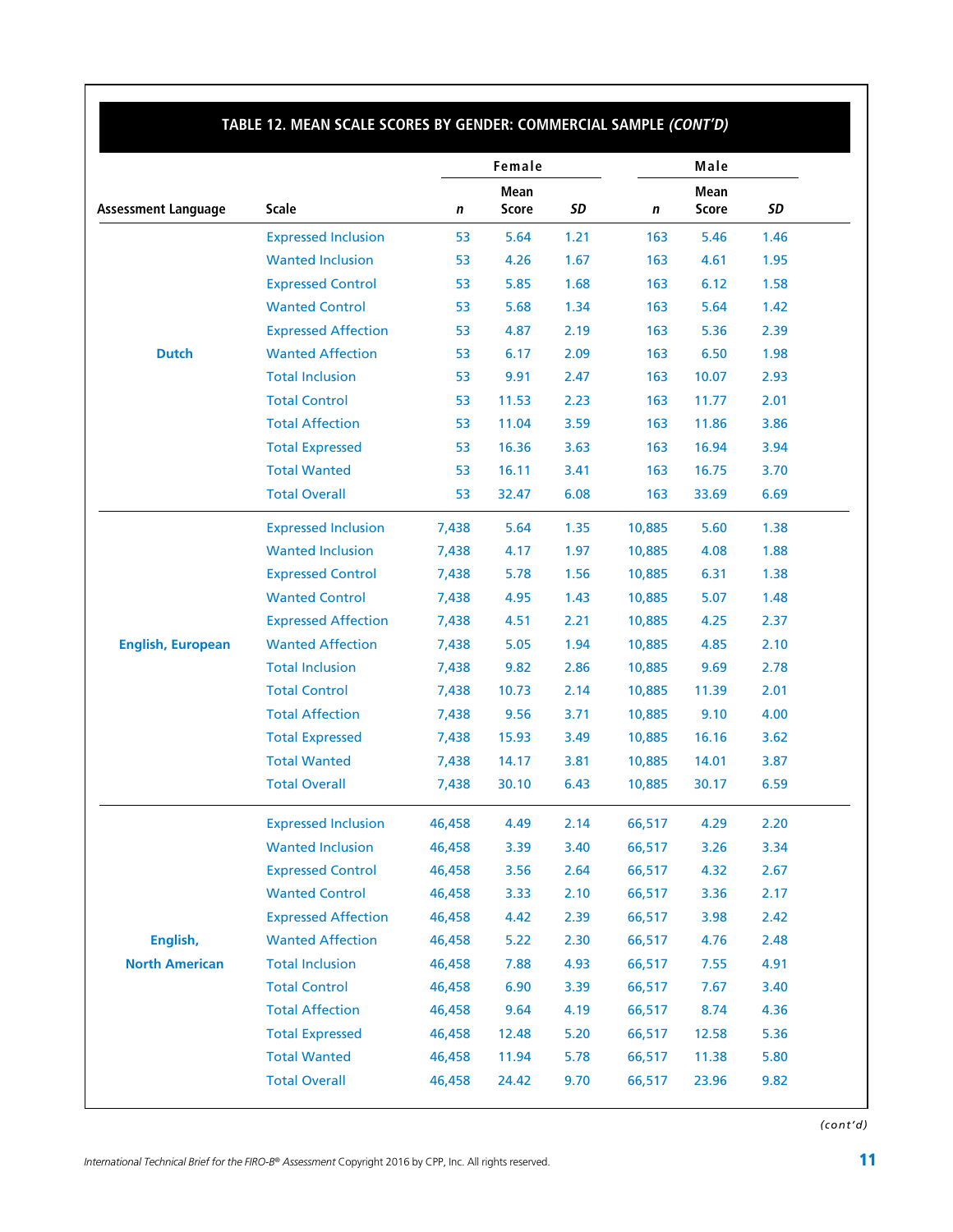|                            |                            |     | Female       |      |     | Male         |      |
|----------------------------|----------------------------|-----|--------------|------|-----|--------------|------|
|                            |                            |     | Mean         |      |     | Mean         |      |
| <b>Assessment Language</b> | <b>Scale</b>               | n   | <b>Score</b> | SD   | n   | <b>Score</b> | SD   |
|                            | <b>Expressed Inclusion</b> | 285 | 5.77         | 1.25 | 376 | 5.84         | 1.26 |
|                            | <b>Wanted Inclusion</b>    | 285 | 4.36         | 1.83 | 376 | 4.69         | 1.99 |
|                            | <b>Expressed Control</b>   | 285 | 5.93         | 1.68 | 376 | 6.59         | 1.42 |
|                            | <b>Wanted Control</b>      | 285 | 5.05         | 1.67 | 376 | 5.06         | 1.54 |
|                            | <b>Expressed Affection</b> | 285 | 4.22         | 2.29 | 376 | 4.54         | 2.44 |
| <b>French</b>              | <b>Wanted Affection</b>    | 285 | 5.13         | 2.09 | 376 | 5.32         | 2.10 |
|                            | <b>Total Inclusion</b>     | 285 | 10.13        | 2.58 | 376 | 10.53        | 2.78 |
|                            | <b>Total Control</b>       | 285 | 10.98        | 2.32 | 376 | 11.65        | 2.06 |
|                            | <b>Total Affection</b>     | 285 | 9.35         | 3.95 | 376 | 9.85         | 4.05 |
|                            | <b>Total Expressed</b>     | 285 | 15.92        | 3.50 | 376 | 16.97        | 3.60 |
|                            | <b>Total Wanted</b>        | 285 | 14.54        | 3.97 | 376 | 15.07        | 4.08 |
|                            | <b>Total Overall</b>       | 285 | 30.46        | 6.51 | 376 | 32.04        | 6.78 |
|                            | <b>Expressed Inclusion</b> | 169 | 5.24         | 1.30 | 519 | 5.38         | 1.47 |
|                            | <b>Wanted Inclusion</b>    | 169 | 4.14         | 2.08 | 519 | 4.14         | 1.79 |
|                            | <b>Expressed Control</b>   | 169 | 5.54         | 1.47 | 519 | 6.05         | 1.50 |
|                            | <b>Wanted Control</b>      | 169 | 4.67         | 1.17 | 519 | 4.73         | 1.23 |
|                            | <b>Expressed Affection</b> | 169 | 4.75         | 2.14 | 519 | 4.82         | 2.19 |
| <b>German</b>              | <b>Wanted Affection</b>    | 169 | 5.60         | 1.92 | 519 | 5.33         | 2.01 |
|                            | <b>Total Inclusion</b>     | 169 | 9.38         | 2.94 | 519 | 9.53         | 2.70 |
|                            | <b>Total Control</b>       | 169 | 10.22        | 1.77 | 519 | 10.78        | 1.83 |
|                            | <b>Total Affection</b>     | 169 | 10.35        | 3.75 | 519 | 10.15        | 3.72 |
|                            | <b>Total Expressed</b>     | 169 | 15.53        | 3.29 | 519 | 16.25        | 3.71 |
|                            | <b>Total Wanted</b>        | 169 | 14.42        | 3.81 | 519 | 14.21        | 3.55 |
|                            | <b>Total Overall</b>       | 169 | 29.95        | 6.41 | 519 | 30.45        | 6.35 |
|                            | <b>Expressed Inclusion</b> | 198 | 4.28         | 1.91 | 242 | 4.18         | 1.79 |
|                            | <b>Wanted Inclusion</b>    | 198 | 3.42         | 3.09 | 242 | 3.44         | 3.09 |
|                            | <b>Expressed Control</b>   | 198 | 5.89         | 2.37 | 242 | 6.45         | 2.32 |
|                            | <b>Wanted Control</b>      | 198 | 4.76         | 2.00 | 242 | 5.04         | 2.13 |
|                            | <b>Expressed Affection</b> | 198 | 4.28         | 2.15 | 242 | 4.62         | 2.45 |
| <b>Russian</b>             | <b>Wanted Affection</b>    | 198 | 4.59         | 2.24 | 242 | 4.37         | 2.49 |
|                            | <b>Total Inclusion</b>     | 198 | 7.70         | 4.43 | 242 | 7.62         | 4.28 |
|                            | <b>Total Control</b>       | 198 | 10.65        | 3.26 | 242 | 11.49        | 2.83 |
|                            | <b>Total Affection</b>     | 198 | 8.87         | 3.83 | 242 | 8.98         | 4.32 |
|                            | <b>Total Expressed</b>     | 198 | 14.44        | 4.77 | 242 | 15.24        | 4.67 |
|                            | <b>Total Wanted</b>        | 198 | 12.78        | 5.41 | 242 | 12.84        | 5.36 |
|                            | <b>Total Overall</b>       | 198 | 27.22        | 8.98 | 242 | 28.09        | 8.66 |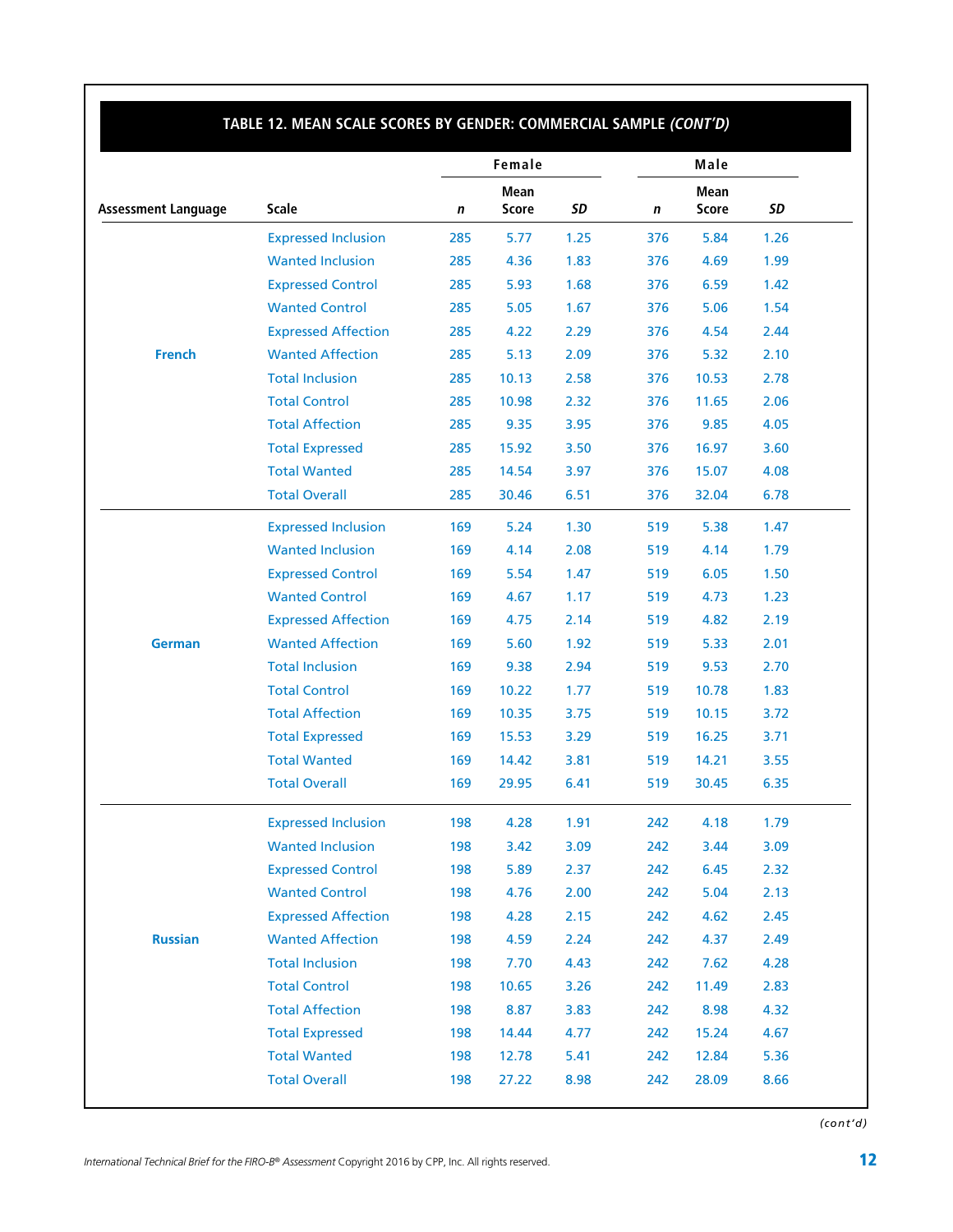|                            |                            |     | Female                      |      |     | Male                        |      |
|----------------------------|----------------------------|-----|-----------------------------|------|-----|-----------------------------|------|
| <b>Assessment Language</b> | <b>Scale</b>               | n   | <b>Mean</b><br><b>Score</b> | SD   | n   | <b>Mean</b><br><b>Score</b> | SD   |
|                            | <b>Expressed Inclusion</b> | 218 | 5.72                        | 1.29 | 444 | 5.70                        | 1.35 |
|                            | <b>Wanted Inclusion</b>    | 218 | 4.43                        | 2.06 | 444 | 4.19                        | 1.80 |
|                            | <b>Expressed Control</b>   | 218 | 5.89                        | 1.54 | 444 | 6.17                        | 1.44 |
|                            | <b>Wanted Control</b>      | 218 | 4.80                        | 1.59 | 444 | 4.97                        | 1.65 |
|                            | <b>Expressed Affection</b> | 218 | 4.76                        | 2.29 | 444 | 4.91                        | 2.38 |
| <b>Spanish, Customized</b> | <b>Wanted Affection</b>    | 218 | 5.64                        | 1.90 | 444 | 5.60                        | 1.92 |
|                            | <b>Total Inclusion</b>     | 218 | 10.15                       | 2.87 | 444 | 9.89                        | 2.73 |
|                            | <b>Total Control</b>       | 218 | 10.69                       | 2.24 | 444 | 11.14                       | 2.23 |
|                            | <b>Total Affection</b>     | 218 | 10.39                       | 3.74 | 444 | 10.50                       | 3.70 |
|                            | <b>Total Expressed</b>     | 218 | 16.38                       | 3.38 | 444 | 16.77                       | 3.75 |
|                            | <b>Total Wanted</b>        | 218 | 14.86                       | 3.83 | 444 | 14.75                       | 3.89 |
|                            | <b>Total Overall</b>       | 218 | 31.24                       | 6.41 | 444 | 31.52                       | 6.69 |
|                            | <b>Expressed Inclusion</b> | 229 | 5.40                        | 1.46 | 376 | 5.09                        | 1.37 |
|                            | <b>Wanted Inclusion</b>    | 229 | 4.53                        | 1.93 | 376 | 3.96                        | 1.53 |
|                            | <b>Expressed Control</b>   | 229 | 6.51                        | 1.54 | 376 | 6.79                        | 1.49 |
|                            | <b>Wanted Control</b>      | 229 | 5.33                        | 1.53 | 376 | 5.59                        | 1.57 |
|                            | <b>Expressed Affection</b> | 229 | 5.74                        | 2.50 | 376 | 5.26                        | 2.54 |
| <b>Spanish, European</b>   | <b>Wanted Affection</b>    | 229 | 6.13                        | 1.97 | 376 | 5.52                        | 2.07 |
|                            | <b>Total Inclusion</b>     | 229 | 9.93                        | 2.83 | 376 | 9.05                        | 2.44 |
|                            | <b>Total Control</b>       | 229 | 11.84                       | 2.13 | 376 | 12.38                       | 2.19 |
|                            | <b>Total Affection</b>     | 229 | 11.86                       | 4.03 | 376 | 10.78                       | 4.25 |
|                            | <b>Total Expressed</b>     | 229 | 17.65                       | 4.02 | 376 | 17.14                       | 3.82 |
|                            | <b>Total Wanted</b>        | 229 | 15.99                       | 3.81 | 376 | 15.07                       | 3.63 |
|                            | <b>Total Overall</b>       | 229 | 33.63                       | 6.92 | 376 | 32.21                       | 6.70 |
|                            | <b>Expressed Inclusion</b> | 98  | 4.30                        | 2.05 | 108 | 4.56                        | 2.18 |
|                            | <b>Wanted Inclusion</b>    | 98  | 2.79                        | 3.00 | 108 | 2.90                        | 3.21 |
|                            | <b>Expressed Control</b>   | 98  | 4.11                        | 2.66 | 108 | 4.28                        | 2.38 |
|                            | <b>Wanted Control</b>      | 98  | 3.22                        | 1.73 | 108 | 3.20                        | 2.13 |
|                            | <b>Expressed Affection</b> | 98  | 4.07                        | 2.05 | 108 | 3.90                        | 2.47 |
| Spanish,                   | <b>Wanted Affection</b>    | 98  | 5.03                        | 1.80 | 108 | 4.51                        | 2.22 |
| <b>Latin American</b>      | <b>Total Inclusion</b>     | 98  | 7.08                        | 4.37 | 108 | 7.46                        | 4.82 |
|                            | <b>Total Control</b>       | 98  | 7.34                        | 3.03 | 108 | 7.48                        | 3.10 |
|                            | <b>Total Affection</b>     | 98  | 9.10                        | 3.14 | 108 | 8.41                        | 4.10 |
|                            | <b>Total Expressed</b>     | 98  | 12.48                       | 4.65 | 108 | 12.74                       | 5.29 |
|                            | <b>Total Wanted</b>        | 98  | 11.04                       | 4.66 | 108 | 10.61                       | 5.23 |
|                            | <b>Total Overall</b>       | 98  | 23.52                       | 7.82 | 108 | 23.35                       | 9.21 |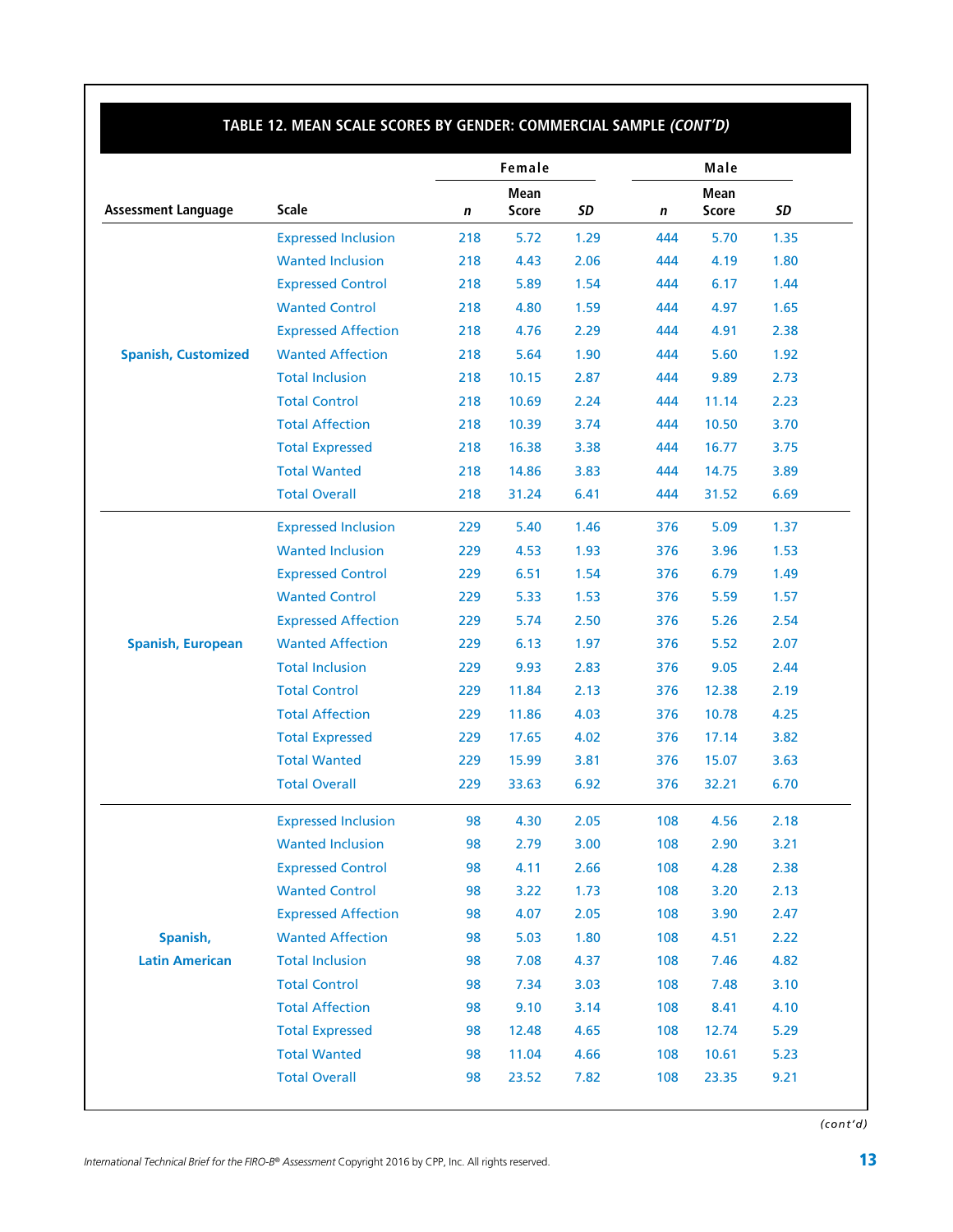|                            |                            |             | Female                      |      |             | Male                        |      |
|----------------------------|----------------------------|-------------|-----------------------------|------|-------------|-----------------------------|------|
| <b>Assessment Language</b> | <b>Scale</b>               | $\mathbf n$ | <b>Mean</b><br><b>Score</b> | SD   | $\mathbf n$ | <b>Mean</b><br><b>Score</b> | SD   |
|                            | <b>Expressed Inclusion</b> | 46          | 5.48                        | 1.39 | 45          | 5.40                        | 1.92 |
|                            | <b>Wanted Inclusion</b>    | 46          | 4.17                        | 2.09 | 45          | 3.60                        | 1.62 |
|                            | <b>Expressed Control</b>   | 46          | 5.24                        | 1.54 | 45          | 5.56                        | 2.07 |
|                            | <b>Wanted Control</b>      | 46          | 5.70                        | 1.30 | 45          | 4.84                        | 1.97 |
|                            | <b>Expressed Affection</b> | 46          | 5.67                        | 2.12 | 45          | 5.33                        | 2.39 |
| <b>Swedish</b>             | <b>Wanted Affection</b>    | 46          | 6.07                        | 1.45 | 45          | 5.78                        | 1.86 |
|                            | <b>Total Inclusion</b>     | 46          | 9.65                        | 3.07 | 45          | 9.00                        | 3.09 |
|                            | <b>Total Control</b>       | 46          | 10.93                       | 2.14 | 45          | 10.40                       | 3.49 |
|                            | <b>Total Affection</b>     | 46          | 11.74                       | 3.19 | 45          | 11.11                       | 3.89 |
|                            | <b>Total Expressed</b>     | 46          | 16.39                       | 3.28 | 45          | 16.29                       | 5.05 |
|                            | <b>Total Wanted</b>        | 46          | 15.93                       | 3.50 | 45          | 14.22                       | 4.20 |
|                            | <b>Total Overall</b>       | 46          | 32.33                       | 6.16 | 45          | 30.51                       | 8.70 |

An additional perspective on the internal validity of an instrument across cultures is evident through intercorrelations among its scales. As shown above, mean scores, save for a small number of anomalies, are consistent across translations of the FIRO-B instrument. Scale intercorrelations provide another lens on the interrelationships among scales, and

their consistency, across translations. These intercorrelations are presented in Tables 14 and 15. Across both samples, patterns of correlations are generally similar across translations. Further, these patterns are also similar to those observed by Hammer & Schnell (2000) and Schutz (1958).

|                            |                            |     | Female               |      |     | Male                 |      |
|----------------------------|----------------------------|-----|----------------------|------|-----|----------------------|------|
| <b>Assessment Language</b> | <b>Scale</b>               | n   | Mean<br><b>Score</b> | SD   | n   | Mean<br><b>Score</b> | SD   |
|                            | <b>Expressed Inclusion</b> | 131 | 5.69                 | 1.26 | 131 | 5.62                 | 1.26 |
|                            | <b>Wanted Inclusion</b>    | 131 | 3.72                 | 1.91 | 131 | 3.50                 | 1.86 |
|                            | <b>Expressed Control</b>   | 131 | 5.26                 | 1.55 | 131 | 6.11                 | 1.53 |
|                            | <b>Wanted Control</b>      | 131 | 4.99                 | 1.53 | 131 | 5.23                 | 1.45 |
|                            | <b>Expressed Affection</b> | 131 | 5.13                 | 2.40 | 131 | 4.04                 | 2.43 |
| <b>Danish</b>              | <b>Wanted Affection</b>    | 131 | 5.27                 | 1.95 | 131 | 4.78                 | 1.98 |
|                            | <b>Total Inclusion</b>     | 131 | 9.40                 | 2.72 | 131 | 9.11                 | 2.43 |
|                            | <b>Total Control</b>       | 131 | 10.25                | 2.11 | 131 | 11.34                | 1.88 |
|                            | <b>Total Affection</b>     | 131 | 10.40                | 3.76 | 131 | 8.82                 | 3.93 |
|                            | <b>Total Expressed</b>     | 131 | 16.08                | 3.58 | 131 | 15.77                | 3.72 |
|                            | <b>Total Wanted</b>        | 131 | 13.98                | 3.99 | 131 | 13.50                | 3.68 |
|                            | <b>Total Overall</b>       | 131 | 30.05                | 6.12 | 131 | 29.27                | 6.12 |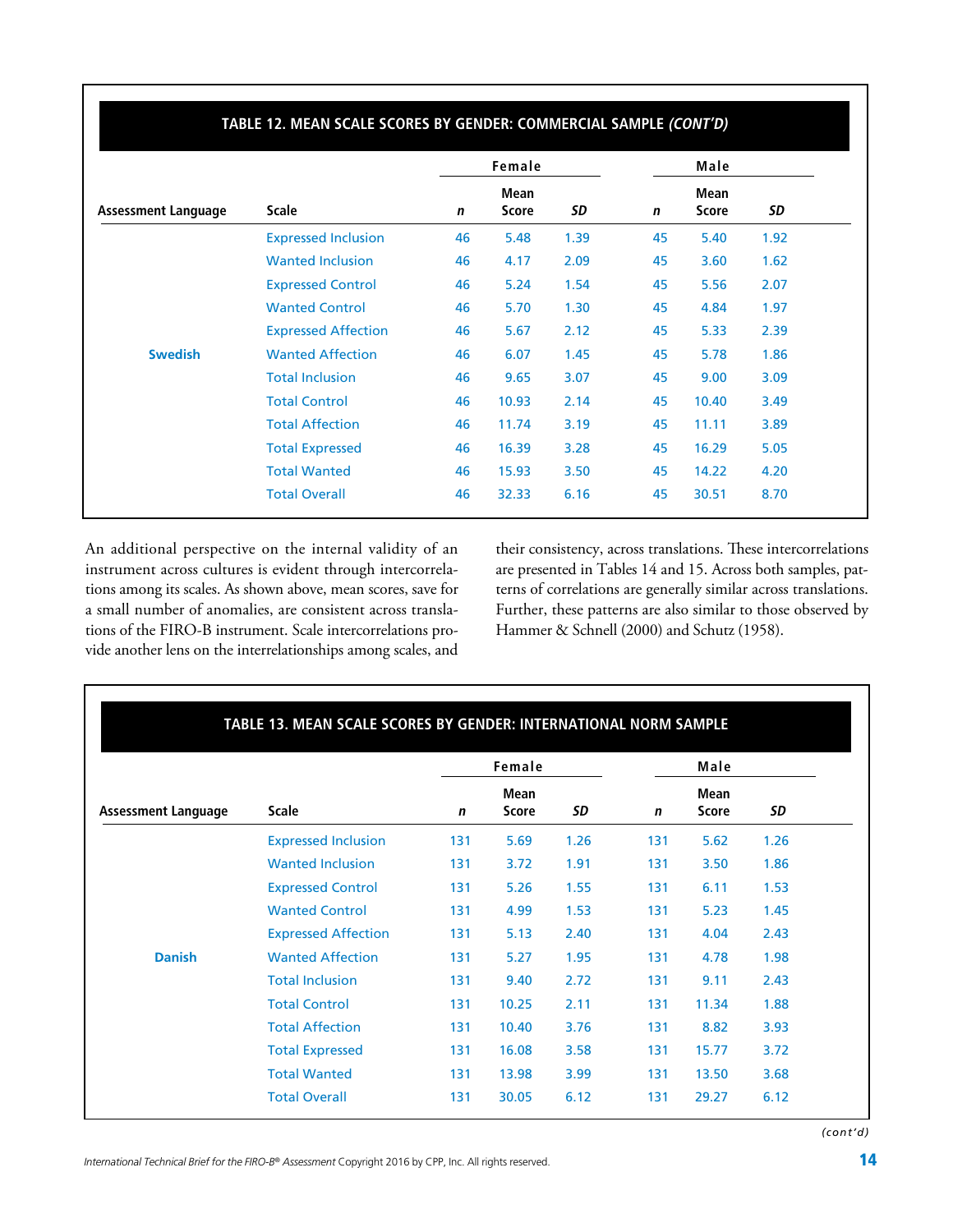|                            |                            |     | Female       |      |     | Male         |      |
|----------------------------|----------------------------|-----|--------------|------|-----|--------------|------|
|                            |                            |     | <b>Mean</b>  |      |     | <b>Mean</b>  |      |
| <b>Assessment Language</b> | Scale                      | n   | <b>Score</b> | SD   | n   | <b>Score</b> | SD   |
|                            | <b>Expressed Inclusion</b> | 136 | 5.49         | 1.46 | 136 | 5.29         | 1.45 |
|                            | <b>Wanted Inclusion</b>    | 136 | 4.20         | 1.92 | 136 | 4.49         | 2.36 |
|                            | <b>Expressed Control</b>   | 136 | 5.02         | 1.66 | 136 | 5.68         | 1.85 |
|                            | <b>Wanted Control</b>      | 136 | 5.79         | 1.69 | 136 | 5.38         | 1.83 |
|                            | <b>Expressed Affection</b> | 136 | 5.44         | 2.19 | 136 | 5.08         | 2.29 |
| <b>Dutch</b>               | <b>Wanted Affection</b>    | 136 | 6.80         | 1.75 | 136 | 6.60         | 1.99 |
|                            | <b>Total Inclusion</b>     | 136 | 9.68         | 2.98 | 136 | 9.78         | 3.33 |
|                            | <b>Total Control</b>       | 136 | 10.82        | 2.35 | 136 | 11.06        | 2.60 |
|                            | <b>Total Affection</b>     | 136 | 12.24        | 3.35 | 136 | 11.68        | 3.76 |
|                            | <b>Total Expressed</b>     | 136 | 15.95        | 3.70 | 136 | 16.05        | 3.97 |
|                            | <b>Total Wanted</b>        | 136 | 16.79        | 3.61 | 136 | 16.47        | 4.13 |
|                            | <b>Total Overall</b>       | 136 | 32.74        | 6.21 | 136 | 32.52        | 7.09 |
|                            | <b>Expressed Inclusion</b> | 183 | 5.34         | 1.51 | 184 | 5.12         | 1.40 |
|                            | <b>Wanted Inclusion</b>    | 183 | 4.27         | 2.36 | 184 | 3.88         | 2.04 |
|                            | <b>Expressed Control</b>   | 183 | 5.13         | 1.74 | 184 | 5.84         | 1.74 |
|                            | <b>Wanted Control</b>      | 183 | 5.17         | 1.81 | 184 | 5.05         | 1.83 |
|                            | <b>Expressed Affection</b> | 183 | 4.26         | 2.16 | 184 | 3.52         | 2.24 |
| <b>English, European</b>   | <b>Wanted Affection</b>    | 183 | 5.12         | 2.03 | 184 | 4.60         | 2.06 |
|                            | <b>Total Inclusion</b>     | 183 | 9.61         | 3.30 | 184 | 8.99         | 2.93 |
|                            | <b>Total Control</b>       | 183 | 10.30        | 2.52 | 184 | 10.89        | 2.37 |
|                            | <b>Total Affection</b>     | 183 | 9.38         | 3.72 | 184 | 8.11         | 3.81 |
|                            | <b>Total Expressed</b>     | 183 | 14.72        | 3.53 | 184 | 14.47        | 3.67 |
|                            | <b>Total Wanted</b>        | 183 | 14.56        | 4.68 | 184 | 13.53        | 4.18 |
|                            | <b>Total Overall</b>       | 183 | 29.28        | 6.94 | 184 | 28.00        | 6.78 |
|                            | <b>Expressed Inclusion</b> | 200 | 4.19         | 2.35 | 199 | 3.61         | 2.31 |
|                            | <b>Wanted Inclusion</b>    | 200 | 3.75         | 3.38 | 199 | 3.77         | 3.22 |
|                            | <b>Expressed Control</b>   | 200 | 3.57         | 2.68 | 199 | 4.28         | 2.90 |
|                            | <b>Wanted Control</b>      | 200 | 3.07         | 2.08 | 199 | 3.20         | 2.28 |
|                            | <b>Expressed Affection</b> | 200 | 4.77         | 2.48 | 199 | 3.91         | 2.54 |
| English,                   | <b>Wanted Affection</b>    | 200 | 5.48         | 2.27 | 199 | 5.22         | 2.46 |
| <b>North American</b>      | <b>Total Inclusion</b>     | 200 | 7.94         | 4.98 | 199 | 7.38         | 4.82 |
|                            | <b>Total Control</b>       | 200 | 6.64         | 3.08 | 199 | 7.48         | 3.37 |
|                            | <b>Total Affection</b>     | 200 | 10.25        | 4.23 | 199 | 9.13         | 4.32 |
|                            | <b>Total Expressed</b>     | 200 | 12.52        | 5.41 | 199 | 11.80        | 5.37 |
|                            | <b>Total Wanted</b>        | 200 | 12.30        | 5.85 | 199 | 12.18        | 5.82 |
|                            | <b>Total Overall</b>       | 200 | 24.82        | 9.67 | 199 | 23.98        | 9.40 |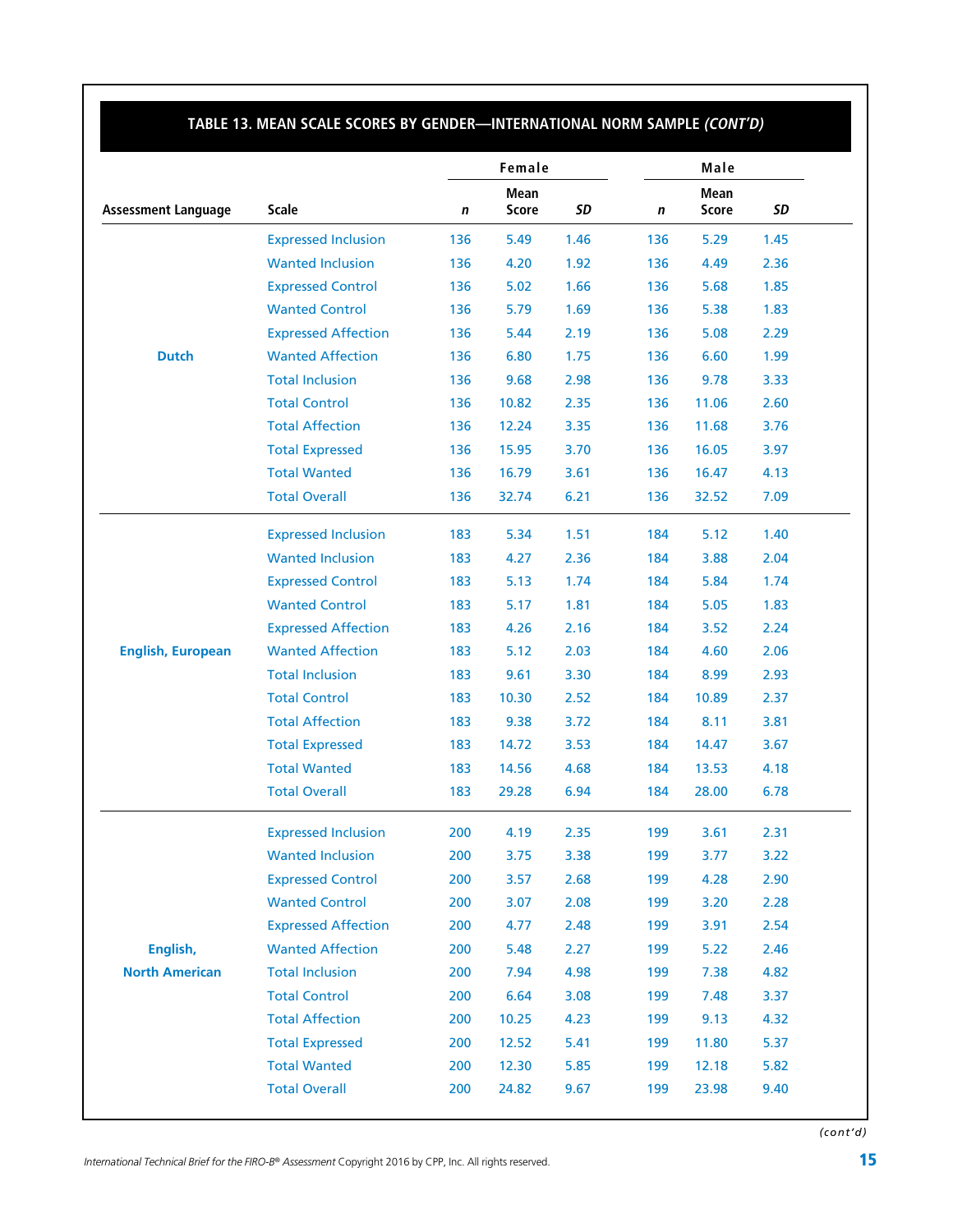|                            |                            |     | Female       |      |     | Male        |      |
|----------------------------|----------------------------|-----|--------------|------|-----|-------------|------|
|                            |                            |     | Mean         |      |     | <b>Mean</b> |      |
| <b>Assessment Language</b> | <b>Scale</b>               | n   | <b>Score</b> | SD   | n   | Score       | SD   |
|                            | <b>Expressed Inclusion</b> | 127 | 5.49         | 1.38 | 126 | 5.54        | 1.31 |
|                            | <b>Wanted Inclusion</b>    | 127 | 4.65         | 2.38 | 126 | 4.60        | 2.00 |
|                            | <b>Expressed Control</b>   | 127 | 5.35         | 2.05 | 126 | 6.13        | 1.55 |
|                            | <b>Wanted Control</b>      | 127 | 4.39         | 2.00 | 126 | 4.67        | 1.61 |
|                            | <b>Expressed Affection</b> | 127 | 5.05         | 2.13 | 126 | 5.32        | 2.14 |
| <b>French</b>              | <b>Wanted Affection</b>    | 127 | 5.30         | 1.94 | 126 | 5.69        | 2.11 |
|                            | <b>Total Inclusion</b>     | 127 | 10.14        | 3.19 | 126 | 10.14       | 2.76 |
|                            | <b>Total Control</b>       | 127 | 9.74         | 2.81 | 126 | 10.79       | 2.00 |
|                            | <b>Total Affection</b>     | 127 | 10.35        | 3.60 | 126 | 11.01       | 3.78 |
|                            | <b>Total Expressed</b>     | 127 | 15.88        | 3.69 | 126 | 16.98       | 3.41 |
|                            | <b>Total Wanted</b>        | 127 | 14.35        | 4.24 | 126 | 14.96       | 4.05 |
|                            | <b>Total Overall</b>       | 127 | 30.23        | 6.77 | 126 | 31.94       | 6.46 |
|                            | <b>Expressed Inclusion</b> | 103 | 4.97         | 1.48 | 101 | 4.89        | 1.62 |
|                            | <b>Wanted Inclusion</b>    | 103 | 4.10         | 2.46 | 101 | 3.71        | 2.16 |
|                            | <b>Expressed Control</b>   | 103 | 4.76         | 1.99 | 101 | 5.35        | 2.06 |
|                            | <b>Wanted Control</b>      | 103 | 4.60         | 1.83 | 101 | 4.81        | 1.83 |
|                            | <b>Expressed Affection</b> | 103 | 4.26         | 2.01 | 101 | 3.83        | 2.28 |
| <b>German</b>              | <b>Wanted Affection</b>    | 103 | 5.37         | 2.21 | 101 | 4.97        | 2.42 |
|                            | <b>Total Inclusion</b>     | 103 | 9.07         | 3.36 | 101 | 8.60        | 3.31 |
|                            | <b>Total Control</b>       | 103 | 9.36         | 2.75 | 101 | 10.16       | 2.58 |
|                            | <b>Total Affection</b>     | 103 | 9.63         | 3.72 | 101 | 8.80        | 4.07 |
|                            | <b>Total Expressed</b>     | 103 | 13.99        | 3.68 | 101 | 14.07       | 4.30 |
|                            | <b>Total Wanted</b>        | 103 | 14.07        | 4.83 | 101 | 13.50       | 4.93 |
|                            | <b>Total Overall</b>       | 103 | 28.06        | 7.19 | 101 | 27.56       | 7.80 |
|                            | <b>Expressed Inclusion</b> | 145 | 4.43         | 2.24 | 144 | 4.57        | 2.25 |
|                            | <b>Wanted Inclusion</b>    | 145 | 4.08         | 3.22 | 144 | 4.64        | 3.23 |
|                            | <b>Expressed Control</b>   | 145 | 3.85         | 2.78 | 144 | 4.42        | 2.74 |
|                            | <b>Wanted Control</b>      | 145 | 2.79         | 2.10 | 144 | 2.56        | 1.96 |
|                            | <b>Expressed Affection</b> | 145 | 4.93         | 2.74 | 144 | 4.97        | 2.92 |
| Portuguese,                | <b>Wanted Affection</b>    | 145 | 6.21         | 2.27 | 144 | 6.35        | 2.46 |
| <b>Brazilian</b>           | <b>Total Inclusion</b>     | 145 | 8.50         | 4.75 | 144 | 9.21        | 4.82 |
|                            | <b>Total Control</b>       | 145 | 6.64         | 3.31 | 144 | 6.98        | 3.11 |
|                            | <b>Total Affection</b>     | 145 | 11.14        | 4.40 | 144 | 11.33       | 4.72 |
|                            | <b>Total Expressed</b>     | 145 | 13.21        | 5.53 | 144 | 13.97       | 5.89 |
|                            | <b>Total Wanted</b>        | 145 | 13.08        | 5.51 | 144 | 13.55       | 5.55 |
|                            | <b>Total Overall</b>       | 145 | 26.29        | 9.41 | 144 | 27.51       | 9.85 |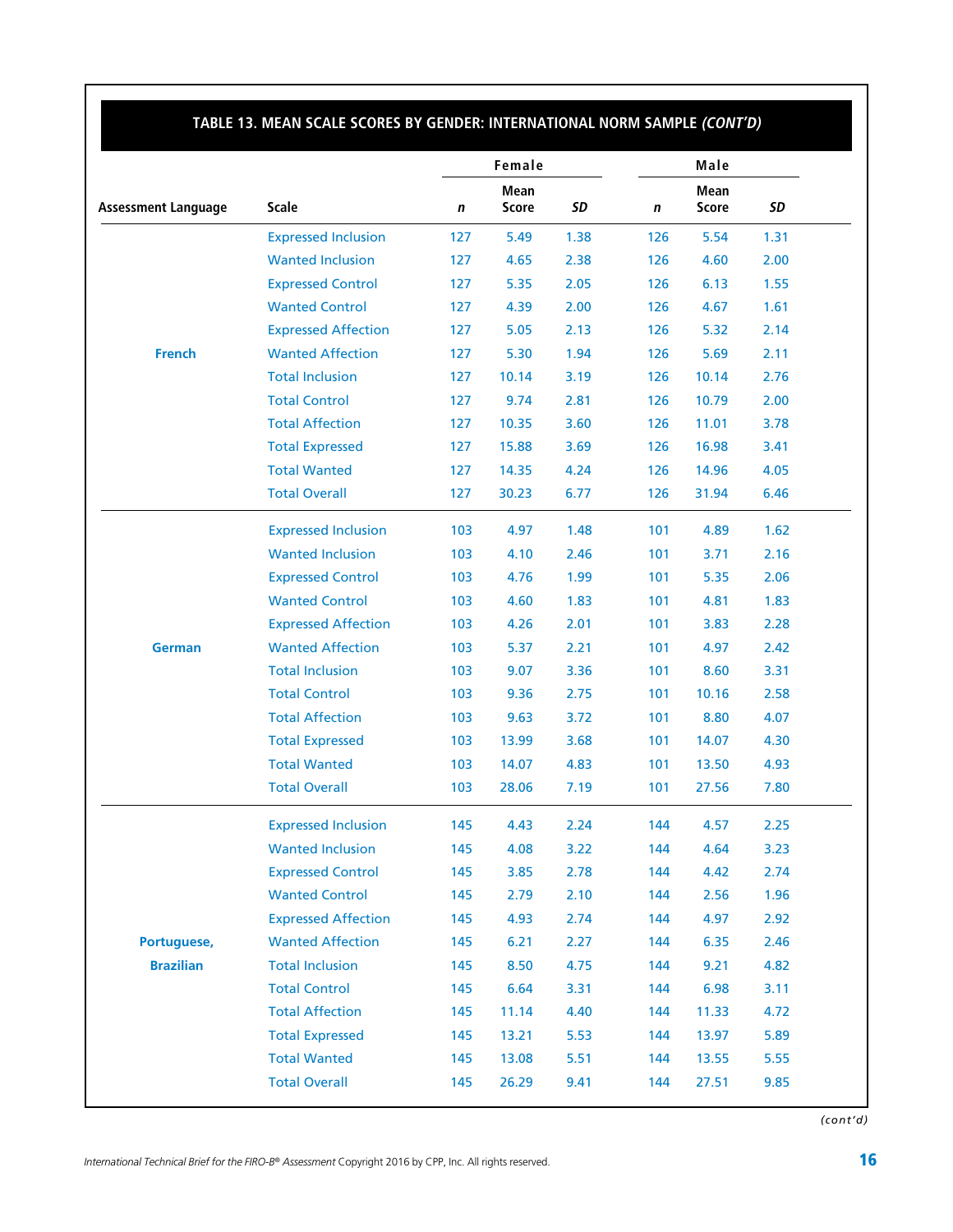|                            |                            |     | Female |       |     | Male  |      |
|----------------------------|----------------------------|-----|--------|-------|-----|-------|------|
|                            |                            |     | Mean   |       |     | Mean  |      |
| <b>Assessment Language</b> | <b>Scale</b>               | n   | Score  | SD    | n   | Score | SD   |
|                            | <b>Expressed Inclusion</b> | 126 | 5.31   | 1.46  | 126 | 4.83  | 1.52 |
|                            | <b>Wanted Inclusion</b>    | 126 | 4.34   | 2.29  | 126 | 4.42  | 2.43 |
|                            | <b>Expressed Control</b>   | 126 | 4.65   | 1.89  | 126 | 5.33  | 1.72 |
|                            | <b>Wanted Control</b>      | 126 | 5.04   | 1.50  | 126 | 4.95  | 1.81 |
|                            | <b>Expressed Affection</b> | 126 | 4.56   | 2.26  | 126 | 3.98  | 2.49 |
| <b>Spanish, European</b>   | <b>Wanted Affection</b>    | 126 | 5.72   | 2.08  | 126 | 5.69  | 2.22 |
|                            | <b>Total Inclusion</b>     | 126 | 9.65   | 3.16  | 126 | 9.25  | 3.31 |
|                            | <b>Total Control</b>       | 126 | 9.69   | 2.57  | 126 | 10.28 | 2.38 |
|                            | <b>Total Affection</b>     | 126 | 10.28  | 3.62  | 126 | 9.67  | 4.10 |
|                            | <b>Total Expressed</b>     | 126 | 14.52  | 4.07  | 126 | 14.13 | 3.88 |
|                            | <b>Total Wanted</b>        | 126 | 15.10  | 4.34  | 126 | 15.06 | 4.58 |
|                            | <b>Total Overall</b>       | 126 | 29.62  | 7.26  | 126 | 29.20 | 7.34 |
|                            | <b>Expressed Inclusion</b> | 128 | 3.58   | 2.33  | 129 | 3.49  | 2.18 |
|                            | <b>Wanted Inclusion</b>    | 128 | 3.63   | 3.50  | 129 | 3.23  | 3.25 |
|                            | <b>Expressed Control</b>   | 128 | 3.65   | 2.97  | 129 | 3.80  | 2.80 |
|                            | <b>Wanted Control</b>      | 128 | 2.50   | 2.14  | 129 | 2.22  | 1.58 |
|                            | <b>Expressed Affection</b> | 128 | 3.59   | 2.41  | 129 | 3.99  | 2.51 |
| Spanish,                   | <b>Wanted Affection</b>    | 128 | 5.36   | 2.10  | 129 | 5.08  | 2.27 |
| <b>Latin American</b>      | <b>Total Inclusion</b>     | 128 | 7.20   | 5.27  | 129 | 6.72  | 4.75 |
|                            | <b>Total Control</b>       | 128 | 6.15   | 3.97  | 129 | 6.02  | 3.28 |
|                            | <b>Total Affection</b>     | 128 | 8.95   | 3.98  | 129 | 9.07  | 4.25 |
|                            | <b>Total Expressed</b>     | 128 | 10.81  | 5.95  | 129 | 11.28 | 5.37 |
|                            | <b>Total Wanted</b>        | 128 | 11.48  | 5.90  | 129 | 10.53 | 5.46 |
|                            | <b>Total Overall</b>       | 128 | 22.30  | 10.78 | 129 | 21.81 | 9.71 |
|                            | <b>Expressed Inclusion</b> | 123 | 4.92   | 1.35  | 123 | 4.51  | 1.56 |
|                            | <b>Wanted Inclusion</b>    | 123 | 3.84   | 2.14  | 123 | 3.51  | 2.27 |
|                            | <b>Expressed Control</b>   | 123 | 4.84   | 1.74  | 123 | 5.59  | 1.74 |
|                            | <b>Wanted Control</b>      | 123 | 5.00   | 2.04  | 123 | 5.06  | 1.81 |
|                            | <b>Expressed Affection</b> | 123 | 5.15   | 2.08  | 123 | 4.74  | 2.37 |
| <b>Swedish</b>             | <b>Wanted Affection</b>    | 123 | 5.98   | 1.76  | 123 | 5.72  | 1.95 |
|                            | <b>Total Inclusion</b>     | 123 | 8.76   | 2.84  | 123 | 8.02  | 3.19 |
|                            | <b>Total Control</b>       | 123 | 9.84   | 2.58  | 123 | 10.64 | 2.38 |
|                            | <b>Total Affection</b>     | 123 | 11.13  | 3.23  | 123 | 10.46 | 3.80 |
|                            | <b>Total Expressed</b>     | 123 | 14.90  | 3.41  | 123 | 14.84 | 3.80 |
|                            | <b>Total Wanted</b>        | 123 | 14.82  | 4.36  | 123 | 14.29 | 4.19 |
|                            |                            |     |        |       |     |       |      |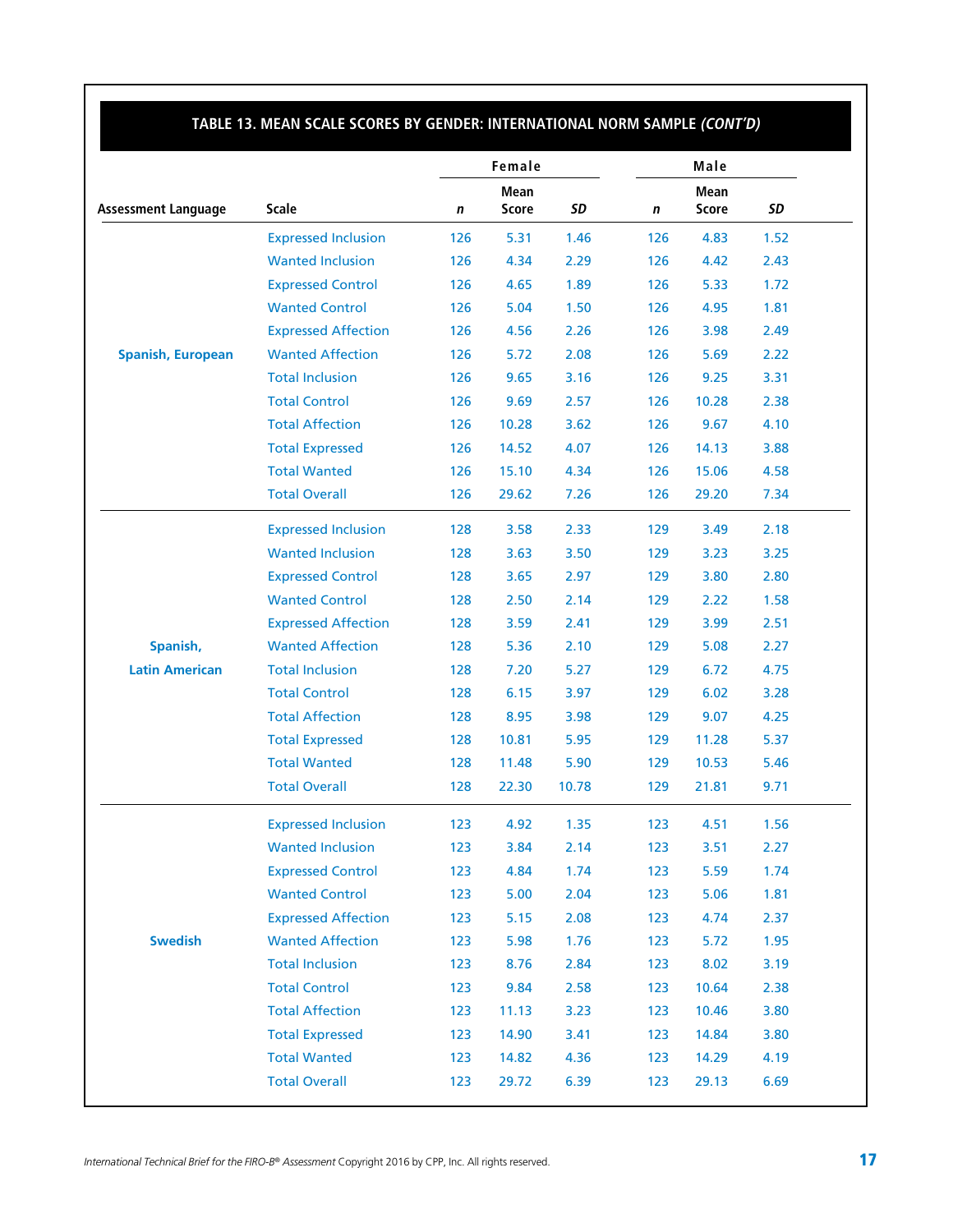| Assessment Language  | Scale                                       | ÷              | $\mathbf{r}$   | m                        | 4              | ιń              | ق                   | J.              | ∞              | ெ              | $\dot{p}$      | ÷,             | 12. |
|----------------------|---------------------------------------------|----------------|----------------|--------------------------|----------------|-----------------|---------------------|-----------------|----------------|----------------|----------------|----------------|-----|
|                      | 1. Expressed Inclusion                      |                |                |                          |                |                 |                     |                 |                |                |                |                |     |
|                      | 2. Wanted Inclusion                         | $\frac{8}{2}$  |                |                          |                |                 |                     |                 |                |                |                |                |     |
|                      | <b>Expressed Control</b><br>$\vec{m}$       | $\frac{1}{2}$  | $\overline{3}$ |                          |                |                 |                     |                 |                |                |                |                |     |
|                      | <b>Wanted Control</b><br>4                  | $\ddot{a}$     | S <sub>3</sub> | $-0.02$                  |                |                 |                     |                 |                |                |                |                |     |
|                      | <b>Expressed Affection</b><br>ъ,            | 59             | 55             | <u>w</u>                 | 80             |                 |                     |                 |                |                |                |                |     |
| Chinese, Simplified  | 6. Wanted Affection                         | $\overline{a}$ | $\mathbf{g}$   | 27                       | $\overline{0}$ | 63              |                     |                 |                |                |                |                |     |
|                      | 7. Total Inclusion                          | 76             | $\mathbf{g}$   | 39                       | 8              | 65              | $\overline{q}$      |                 |                |                |                |                |     |
|                      | 8. Total Control                            | 35             | 28             | .75                      | 65             | $\overline{30}$ | 23                  | 35              |                |                |                |                |     |
|                      | 9. Total Affection                          | 56             | 66             | $\frac{3}{2}$            | $\overline{0}$ | $\overline{5}$  | $\overline{90}$     | $\overline{z}$  | 29             |                |                |                |     |
|                      | 10. Total Expressed                         | 55             | 59             | .72                      | 08             | 83              | $\overline{5}$      | .75             | .60            |                |                |                |     |
|                      | 11. Total Wanted                            | $\overline{5}$ | 87             | $\overline{\mathbf{30}}$ | $\overline{a}$ | $\overline{6}$  | $\overline{\infty}$ | 85              | 50             | P. 79          | $\overline{6}$ |                |     |
|                      | <b>Total Overall</b><br>$\frac{1}{2}$       | $\overline{z}$ | 8              | 56                       | 28             | 80              | F.                  | $\overline{90}$ | $\overline{6}$ | $\overline{8}$ | 89             | $\overline{5}$ |     |
|                      | Expressed Inclusion<br>é                    |                |                |                          |                |                 |                     |                 |                |                |                |                |     |
|                      | Wanted Inclusion<br>$\overline{\mathbf{a}}$ | $\overline{a}$ |                |                          |                |                 |                     |                 |                |                |                |                |     |
|                      | <b>Expressed Control</b><br>$\vec{m}$       | $\overline{a}$ | 35             |                          |                |                 |                     |                 |                |                |                |                |     |
|                      | <b>Wanted Control</b><br>$\vec{r}$          | 20             | $\overline{2}$ | $\overline{2}$           |                |                 |                     |                 |                |                |                |                |     |
|                      | <b>Expressed Affection</b><br><u>ió</u>     | $\frac{4}{6}$  | $\ddot{t}$     | 35                       | Ξ              |                 |                     |                 |                |                |                |                |     |
| Chinese, Traditional | 6. Wanted Affection                         | 27             | $\overline{a}$ | E                        | $-0.4$         | $\overline{3}$  |                     |                 |                |                |                |                |     |
|                      | 7. Total Inclusion                          | 69             | $\mathbf{g}$   | $\overline{a}$           | $\ddot{a}$     | 54              | £                   |                 |                |                |                |                |     |
|                      | <b>Total Control</b><br>$\infty$            | $\overline{a}$ | $\frac{1}{2}$  | 85                       | 5              | $\overline{2}$  | $\ddot{=}$          | $\dot{z}$       |                |                |                |                |     |
|                      | 9. Total Affection                          | \$             | 53             | $\overline{m}$           | S.             | 80              | 83                  | 58              | 25             |                |                |                |     |
|                      | 10. Total Expressed                         | $\overline{7}$ | 53             | 78                       | 23             | 80              | $\frac{3}{2}$       | 69              | 69             | .68            |                |                |     |
|                      | 11. Total Wanted                            | 45             | $\overline{8}$ | $\overline{37}$          | $\ddot{a}$     | 48              | 69                  | 85              | 50             | $\overline{z}$ | 55             |                |     |
|                      | 12. Total Overall                           |                |                |                          |                |                 |                     |                 |                |                |                |                |     |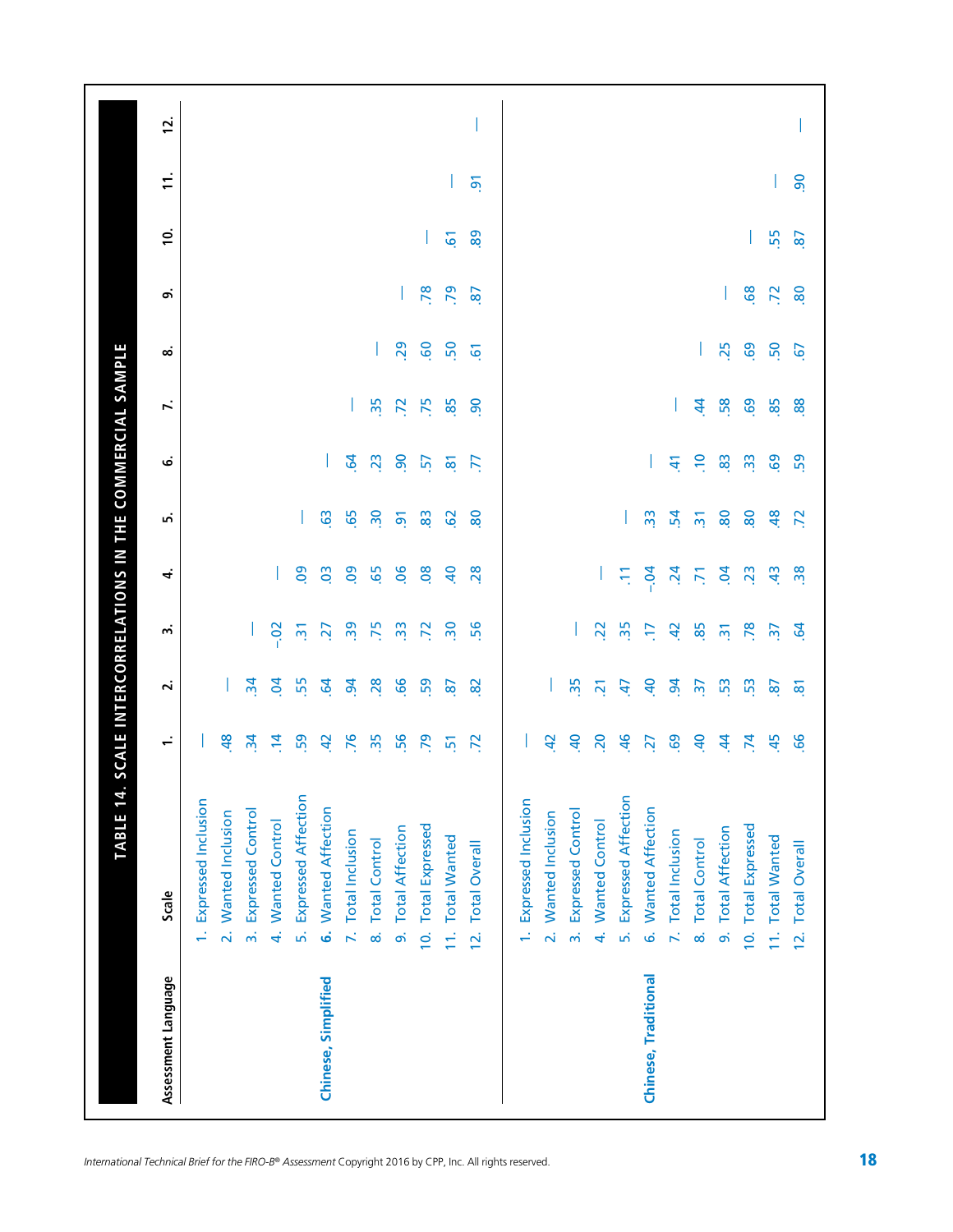| Assessment Language | Scale                                 | ÷                        | $\overline{\mathbf{N}}$ | m                   | 4                     | ۱n              | ق               | J.             | ∞              | ெ              | <u>ʻ</u>  | $\mathbf{r}$ | 12. |
|---------------------|---------------------------------------|--------------------------|-------------------------|---------------------|-----------------------|-----------------|-----------------|----------------|----------------|----------------|-----------|--------------|-----|
|                     | 1. Expressed Inclusion                |                          |                         |                     |                       |                 |                 |                |                |                |           |              |     |
|                     | 2. Wanted Inclusion                   | $\overline{36}$          |                         |                     |                       |                 |                 |                |                |                |           |              |     |
|                     | 3. Expressed Control                  | $-0.7$                   | 80                      |                     |                       |                 |                 |                |                |                |           |              |     |
|                     | 4. Wanted Control                     | Ξ                        | 25                      | $-10$               |                       |                 |                 |                |                |                |           |              |     |
|                     | 5. Expressed Affection                | $40^{\circ}$             | 29                      | S.                  | $\overline{5}$        |                 |                 |                |                |                |           |              |     |
| Danish              | 6. Wanted Affection                   | .26                      | $\frac{3}{2}$           | $-0.09$             | $\Xi$                 | 60              |                 |                |                |                |           |              |     |
|                     | 7. Total Inclusion                    | F.                       | 88                      | C <sub>3</sub>      | 23                    | $\overline{a}$  | 36              |                |                |                |           |              |     |
|                     | 8. Total Control                      | 08                       | $\overline{23}$         | $\ddot{\mathrm{S}}$ | .72                   | ē               | $\overline{50}$ | 20             |                |                |           |              |     |
|                     | 9. Total Affection                    | 38                       | $\frac{1}{2}$           | $-0.05$             | S.                    | $\overline{5}$  | 88              | $\frac{4}{3}$  | $\overline{0}$ |                |           |              |     |
|                     | 10. Total Expressed                   | 65                       | 36                      | GF.                 | $\overline{0}$        | 85              | 48              | 58             | $\frac{30}{2}$ | .76            |           |              |     |
|                     | 11. Total Wanted                      | $\frac{36}{5}$           | .75                     | $-0.07$             | 59                    | $\ddot{+}$      | $\overline{7}$  | .70            | $\overline{a}$ | 99.            | $\dot{a}$ |              |     |
|                     | <b>Total Overall</b><br>$\frac{2}{3}$ | 59                       | 99                      | $\frac{1}{2}$       | $\tilde{\varepsilon}$ | F,              | $\overline{z}$  | 76             | $\ddot{a}$     | 83             | 83        | 86.          |     |
|                     | 1. Expressed Inclusion                |                          |                         |                     |                       |                 |                 |                |                |                |           |              |     |
|                     | 2. Wanted Inclusion                   | 45                       |                         |                     |                       |                 |                 |                |                |                |           |              |     |
|                     | 3. Expressed Control                  | $\overline{24}$          | $\frac{32}{2}$          |                     |                       |                 |                 |                |                |                |           |              |     |
|                     | 4. Wanted Control                     | S.                       | .05                     | $-0.06$             |                       |                 |                 |                |                |                |           |              |     |
|                     | 5. Expressed Affection                | $\overline{\mathcal{S}}$ | $\overline{a}$          | $\frac{8}{18}$      | $-0.3$                |                 |                 |                |                |                |           |              |     |
| <b>Dutch</b>        | 6. Wanted Affection                   | 23                       | 46                      | $\overline{4}$      | $-0.2$                | 52              |                 |                |                |                |           |              |     |
|                     | 7. Total Inclusion                    | 80                       | $\overline{90}$         | $\overline{34}$     | S.                    | 46              | $\overline{a}$  |                |                |                |           |              |     |
|                     | 8. Total Control                      | $\overline{24}$          | 28                      | $\overline{74}$     | $\ddot{6}$            | $\frac{2}{2}$   | 09              | $\overline{2}$ |                |                |           |              |     |
|                     | 9. Total Affection                    | 35                       | $\overline{a}$          | $\frac{8}{10}$      | $-0.03$               | 89              | 85              | 50             | $\frac{2}{2}$  |                |           |              |     |
|                     | 10. Total Expressed                   | 69                       | 54                      | $\overline{6}$      | $-0.02$               | $\overline{82}$ | $-46$           | $\overline{5}$ | 47             | .75            |           |              |     |
|                     | 11. Total Wanted                      | $\overline{39}$          | 79                      | $\overline{2}$      | $\overline{a}$        | $\overline{a}$  | 55              | $\overline{r}$ | 44             | $\overline{z}$ | 53        |              |     |
|                     | 12. Total Overall                     | $\overline{62}$          | .76                     |                     | $\overline{2}$        |                 | $\overline{2}$  |                |                |                |           |              |     |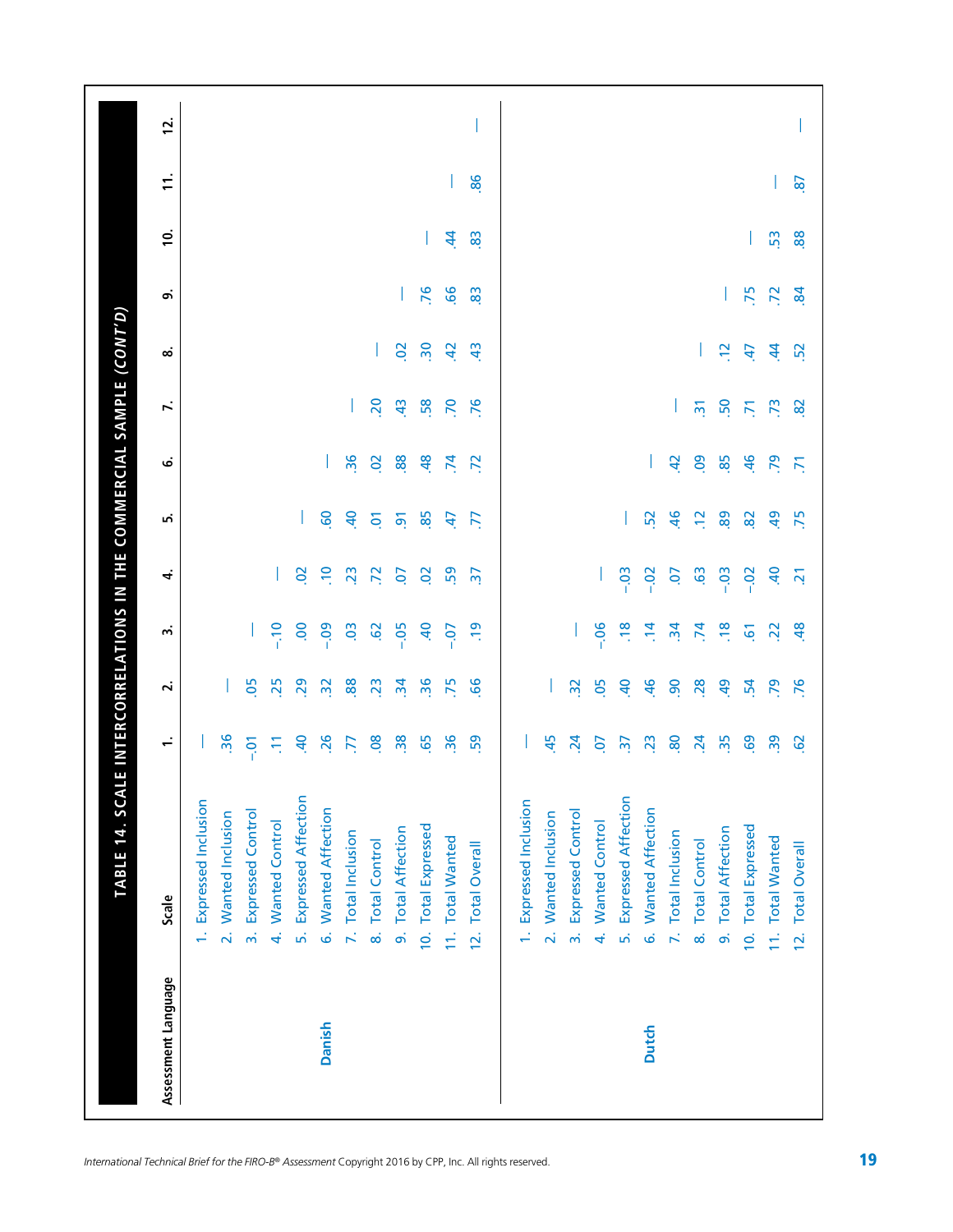| Assessment Language   | Scale                                 | ÷               | $\mathbf{v}$    | m                    | 4              | ۱ŋ             | ق              | J.              | $\infty$       | ை   | <u>ِّ ح</u>    | $\mathbf{r}$ | 12. |
|-----------------------|---------------------------------------|-----------------|-----------------|----------------------|----------------|----------------|----------------|-----------------|----------------|-----|----------------|--------------|-----|
|                       | 1. Expressed Inclusion                |                 |                 |                      |                |                |                |                 |                |     |                |              |     |
|                       | 2. Wanted Inclusion                   | 45              |                 |                      |                |                |                |                 |                |     |                |              |     |
|                       | <b>Expressed Control</b><br>$\vec{m}$ | $\ddot{ }$      | E               |                      |                |                |                |                 |                |     |                |              |     |
|                       | 4. Wanted Control                     | Ξ               | Ξ               | δ                    |                |                |                |                 |                |     |                |              |     |
|                       | 5. Expressed Affection                | $\frac{5}{2}$   | $\frac{8}{3}$   | 5                    | 80             |                |                |                 |                |     |                |              |     |
| English, European     | 6. Wanted Affection                   | 26              | $\overline{a}$  | <b>SO</b>            | $\overline{0}$ | <b>GO</b>      |                |                 |                |     |                |              |     |
|                       | 7. Total Inclusion                    | 79              | $\overline{90}$ | F                    | $\frac{1}{2}$  | 45             | $\frac{6}{5}$  |                 |                |     |                |              |     |
|                       | 8. Total Control                      | $\frac{15}{2}$  | 20              | $\overline{5}$       | 5              | $\Xi$          | Οņ             | $\overline{21}$ |                |     |                |              |     |
|                       | 9. Total Affection                    | $\overline{37}$ | $\frac{8}{3}$   | <b>90</b>            | 80             | $\overline{9}$ | 88             | $\overline{5}$  | $\ddot{ }$     |     |                |              |     |
|                       | 10. Total Expressed                   | 68              | $\overline{5}$  | S <sub>0</sub>       | $\frac{1}{2}$  | 83             | S <sub>0</sub> | 99.             | $\overline{a}$ |     |                |              |     |
|                       | 11. Total Wanted                      | 41              | 80              | Ξ                    | 47             | 24             | 80             | $\overline{7}$  | $\overline{a}$ | .75 | 55             |              |     |
|                       | <b>Total Overall</b><br>$\frac{2}{3}$ | 5               | $\mathcal{F}$   | $\frac{1}{2}$        | က္က            | E              | 75             | 80              | 47             | 85  | $\overline{8}$ | 89           |     |
|                       | 1. Expressed Inclusion                |                 |                 |                      |                |                |                |                 |                |     |                |              |     |
|                       | 2. Wanted Inclusion                   | 55              |                 |                      |                |                |                |                 |                |     |                |              |     |
|                       | <b>Expressed Control</b><br>$\vec{m}$ | 23              | 22              |                      |                |                |                |                 |                |     |                |              |     |
|                       | 4. Wanted Control                     | F               | $\frac{15}{2}$  | $\tilde{\mathbf{c}}$ |                |                |                |                 |                |     |                |              |     |
|                       | <b>Expressed Affection</b><br>ьń      | 55              | $\frac{46}{5}$  | 14                   | $\overline{0}$ |                |                |                 |                |     |                |              |     |
| English,              | 6. Wanted Affection                   | $\overline{39}$ | 55              | <b>eo</b>            | δ.             | 59             |                |                 |                |     |                |              |     |
| <b>North American</b> | 7. Total Inclusion                    | 82              | $\overline{93}$ | 25                   | F              | 56             | 55             |                 |                |     |                |              |     |
|                       | 8. Total Control                      | 28              | 26              | .78                  | $\overline{6}$ | $\frac{6}{1}$  | Ξ              | $\frac{30}{2}$  |                |     |                |              |     |
|                       | 9. Total Affection                    | 52              | 57              | $\frac{1}{2}$        | $\overline{5}$ | 89             | 89             | 62              | $\frac{15}{2}$ |     |                |              |     |
|                       | 10. Total Expressed                   | 78              | 55              | 99                   | $\ddot{ }$     | 75             | 47             | $\overline{z}$  | 58             | 69  |                |              |     |
|                       | 11. Total Wanted                      | $\mathbf{54}$   | $\tilde{g}$     | $\frac{9}{2}$        | 48             | $\mathbf{54}$  | F.             | 83              | $\ddot{a}$     | .73 | 55             |              |     |
|                       | 12. Total Overall                     | .75             |                 |                      |                |                |                |                 |                |     |                |              |     |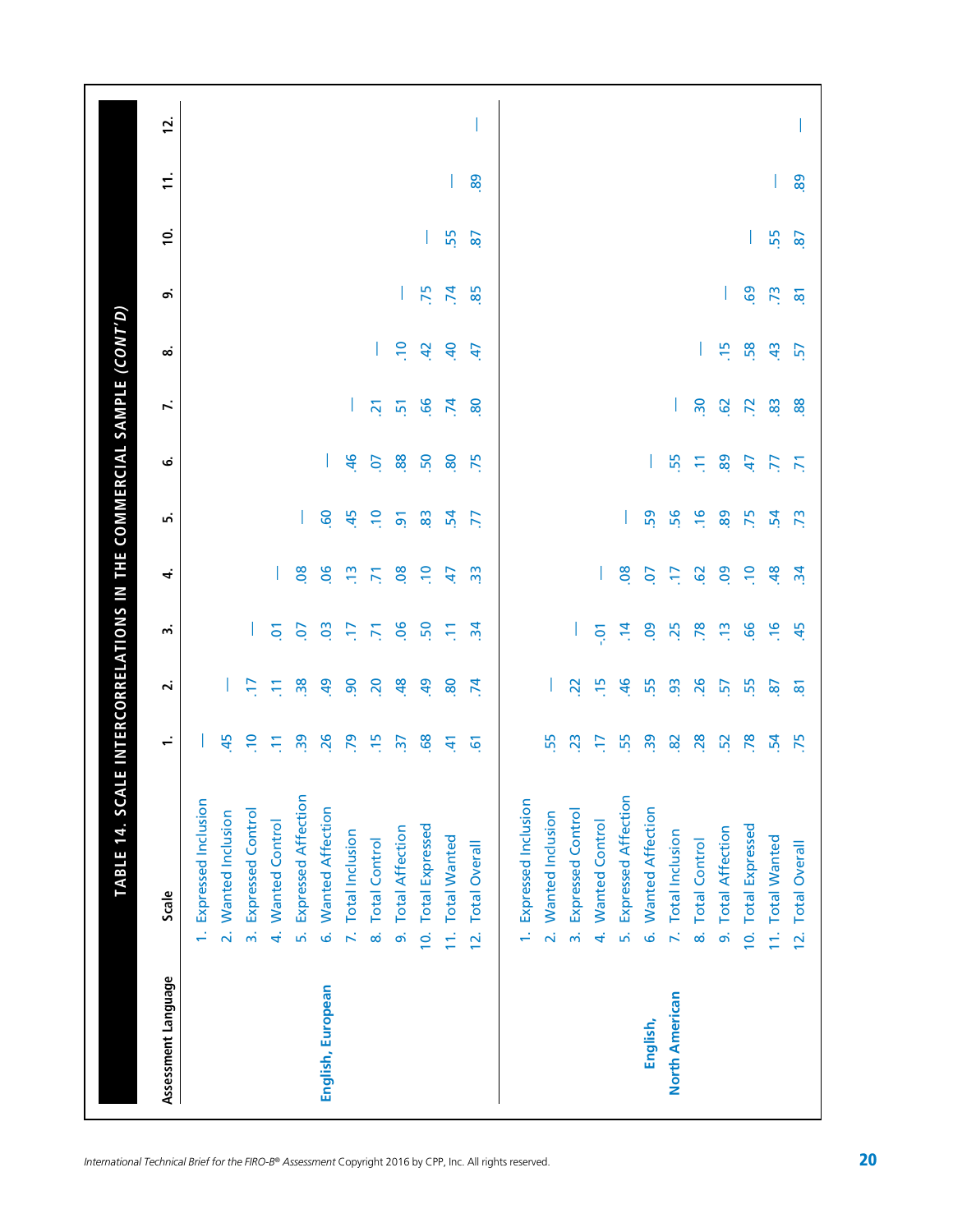| Assessment Language | Scale                                   | ÷               | $\overline{\mathbf{v}}$ | m              | 4                        | ۱n                  | ڧ               | r.             | ∞                         | ெ               | <u>ʻ</u>      | $\pm$        | 12. |
|---------------------|-----------------------------------------|-----------------|-------------------------|----------------|--------------------------|---------------------|-----------------|----------------|---------------------------|-----------------|---------------|--------------|-----|
|                     | 1. Expressed Inclusion                  |                 |                         |                |                          |                     |                 |                |                           |                 |               |              |     |
|                     | 2. Wanted Inclusion                     | 41              |                         |                |                          |                     |                 |                |                           |                 |               |              |     |
|                     | <b>Expressed Control</b><br>$\vec{m}$   | $\frac{6}{1}$   | $\frac{5}{2}$           |                |                          |                     |                 |                |                           |                 |               |              |     |
|                     | 4. Wanted Control                       | $\ddot{a}$      | $\frac{1}{2}$           | $\frac{1}{2}$  |                          |                     |                 |                |                           |                 |               |              |     |
|                     | <b>Expressed Affection</b><br>ъ,        | $\overline{a}$  | 45                      | $\ddot{\circ}$ | $\dot{a}$                |                     |                 |                |                           |                 |               |              |     |
| French              | 6. Wanted Affection                     | $\overline{24}$ | 5                       | 8              | $\overline{10}$          | 61                  |                 |                |                           |                 |               |              |     |
|                     | 7. Total Inclusion                      | 76              | $\overline{5}$          | $\frac{8}{18}$ | $\frac{6}{2}$            | 5                   | $\frac{8}{3}$   |                |                           |                 |               |              |     |
|                     | 8. Total Control                        | $\overline{2}$  | $\overline{\mathsf{S}}$ | 69             | P.                       | $\Xi$               | Οņ              | 25             |                           |                 |               |              |     |
|                     | 9. Total Affection                      | 36              | 53                      | $\overline{Q}$ | $\overline{4}$           | $\overline{9}$      | 88              | 55             | Ξ                         |                 |               |              |     |
|                     | 10. Total Expressed                     | 68              | $\overline{5}$          | $\frac{1}{2}$  | $\frac{1}{2}$            | $\overline{\infty}$ | 48              | 89.            | 46                        | $\overline{74}$ |               |              |     |
|                     | 11. Total Wanted                        | 38              | 80                      | <u>90</u>      | $\overline{5}$           | 58                  | 80              | $\overline{7}$ | $\pm$                     | $\overline{5}$  | $\mathbf{54}$ | $\mathbf{I}$ |     |
|                     | <b>Total Overall</b><br>$\frac{1}{2}$   | <b>GO</b>       | .75                     | $\overline{m}$ | $\frac{8}{28}$           | $\overline{5}$      | $\overline{5}$  | $\overline{8}$ | $\overline{a}$            | 86              | 86            | 89           |     |
|                     | 1. Expressed Inclusion                  |                 |                         |                |                          |                     |                 |                |                           |                 |               |              |     |
|                     | 2. Wanted Inclusion                     | $\overline{a}$  |                         |                |                          |                     |                 |                |                           |                 |               |              |     |
|                     | <b>Expressed Control</b><br>$\vec{m}$   | $\frac{1}{2}$   | e                       |                |                          |                     |                 |                |                           |                 |               |              |     |
|                     | 4. Wanted Control                       | $\Xi$           | $\overline{5}$          | 두              |                          |                     |                 |                |                           |                 |               |              |     |
|                     | <b>Expressed Affection</b><br>$\vec{b}$ | स्              | $\frac{4}{3}$           | $\frac{15}{1}$ | <b>eo</b>                |                     |                 |                |                           |                 |               |              |     |
| German              | 6. Wanted Affection                     | $\overline{3}$  | 53                      | $\overline{0}$ | $\overline{5}$           | 59                  |                 |                |                           |                 |               |              |     |
|                     | 7. Total Inclusion                      | 79              | 88                      | $\frac{6}{1}$  | 06                       | 50                  | 53              |                |                           |                 |               |              |     |
|                     | 8. Total Control                        | $\frac{8}{10}$  | $\frac{2}{2}$           | .75            | 58                       | $\frac{8}{1}$       | <b>eo</b>       | ζP,            |                           |                 |               |              |     |
|                     | 9. Total Affection                      | $\overline{a}$  | 53                      | $\frac{1}{2}$  | S <sub>0</sub>           | $\overline{90}$     | 88              | 58             | $\frac{9}{2}$             |                 |               |              |     |
|                     | 10. Total Expressed                     | 69              | 47                      | 56             | 05                       | $\overline{82}$     | 53              | $\overline{6}$ | $\overline{a}$            |                 |               |              |     |
|                     | 11. Total Wanted                        | $\frac{4}{3}$   | $\overline{\mathbf{8}}$ | 80.            | $\overline{\mathcal{E}}$ | 58                  | $\overline{84}$ | F.             | $\overline{\mathfrak{m}}$ | .76             | 55            |              |     |
|                     | 12. Total Overall                       | $\ddot{5}$      | $\tilde{\mathcal{L}}$   |                |                          |                     |                 |                |                           |                 |               |              |     |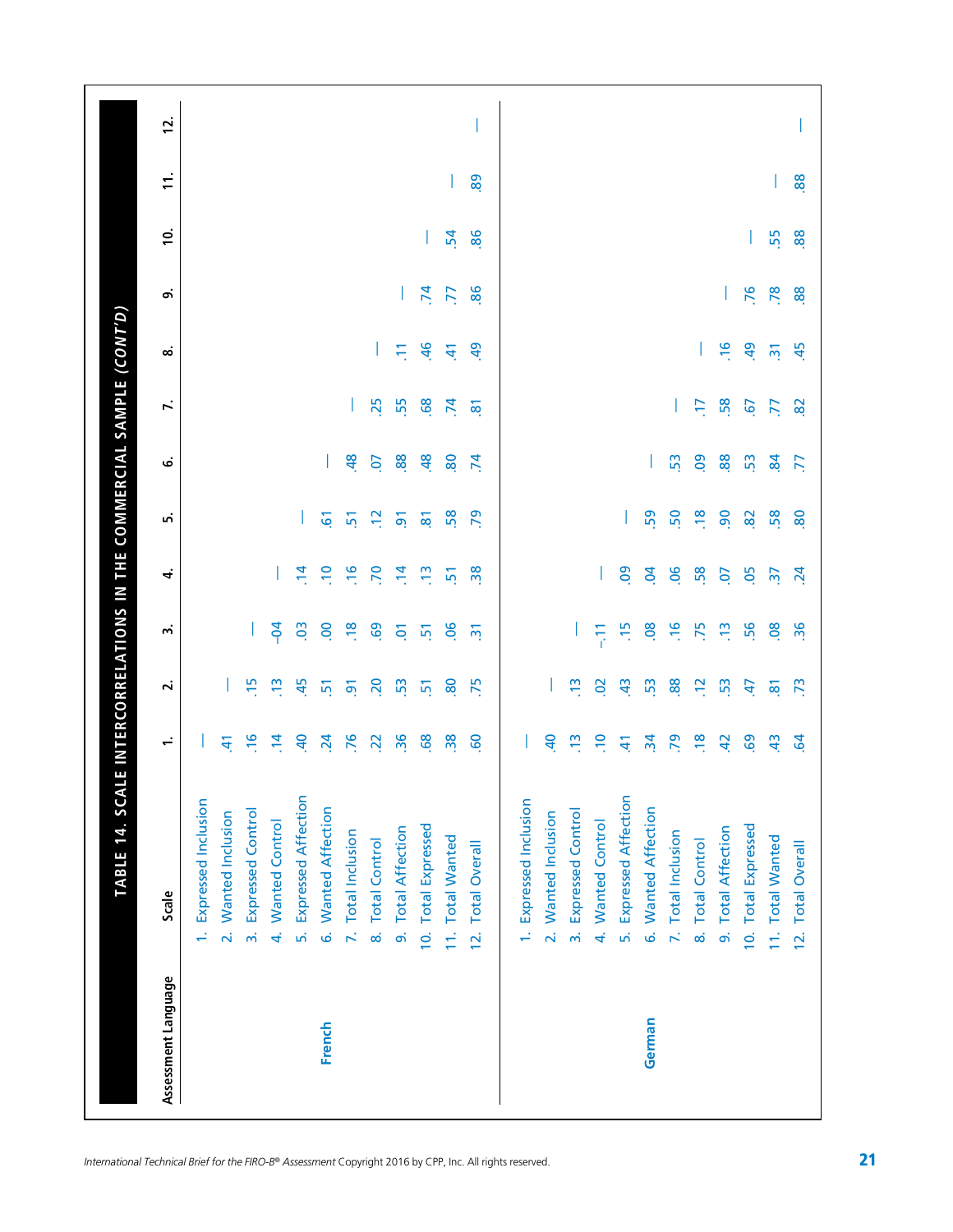| Assessment Language | Scale                                    | ÷               | $\overline{\mathbf{v}}$ | m               | 4               | ۱n              | ڧ               | r.                  | ∞               | െ   | <u>َب</u> | $\ddot{ }$ | 12. |
|---------------------|------------------------------------------|-----------------|-------------------------|-----------------|-----------------|-----------------|-----------------|---------------------|-----------------|-----|-----------|------------|-----|
|                     | 1. Expressed Inclusion                   |                 |                         |                 |                 |                 |                 |                     |                 |     |           |            |     |
|                     | 2. Wanted Inclusion                      | 52              |                         |                 |                 |                 |                 |                     |                 |     |           |            |     |
|                     | <b>Expressed Control</b><br>$\vec{m}$    | $\overline{24}$ | 29                      |                 |                 |                 |                 |                     |                 |     |           |            |     |
|                     | 4. Wanted Control                        | 20              | E                       | .05             |                 |                 |                 |                     |                 |     |           |            |     |
|                     | 5. Expressed Affection                   | 46              | $\mathbf{r}$            | $\frac{8}{10}$  | 80              |                 |                 |                     |                 |     |           |            |     |
| Russian             | 6. Wanted Affection                      | 29              | 45                      | Ξ               | 06              | 52              |                 |                     |                 |     |           |            |     |
|                     | 7. Total Inclusion                       | 80              | $\overline{9}$          | $\overline{2}$  | $\overline{2}$  | $\frac{4}{3}$   | $\dot{a}$       | L                   |                 |     |           |            |     |
|                     | 8. Total Control                         | $\frac{3}{2}$   | $\ddot{3}$              | .74             | 64              | 20              | $\frac{2}{3}$   | 38                  |                 |     |           |            |     |
|                     | 9. Total Affection                       | $\overline{a}$  | 45                      | F.              | 80              | 87              | 88              | 50                  | $\overline{5}$  |     |           |            |     |
|                     | 10. Total Expressed                      | .73             | $\overline{2}$          | 68              | $\epsilon$      | .76             | $\overline{a}$  | 68                  | 59              | .68 |           |            |     |
|                     | 11. Total Wanted                         | $\overline{5}$  | 84                      | 20              | $\overline{5}$  | 46              | $\overline{z}$  | $\overline{\infty}$ | 50              | 68  | 52        |            |     |
|                     | <b>Total Overall</b><br>$\overline{2}$ . | .70             | .79                     | 48              | $\overline{36}$ | <b>GO</b>       | $\overline{6}$  | 86                  | $\overline{62}$ | .78 | 85        | 89         |     |
|                     | 1. Expressed Inclusion                   |                 |                         |                 |                 |                 |                 |                     |                 |     |           |            |     |
|                     | 2. Wanted Inclusion                      | 47              |                         |                 |                 |                 |                 |                     |                 |     |           |            |     |
|                     | 3. Expressed Control                     | 5o              | 22                      |                 |                 |                 |                 |                     |                 |     |           |            |     |
|                     | 4. Wanted Control                        | $\frac{15}{2}$  | Ξ                       | $\overline{5}$  |                 |                 |                 |                     |                 |     |           |            |     |
|                     | Expressed Affection<br>ъ,                | $\overline{5}$  | 4                       | $\overline{5}$  | <b>95</b>       |                 |                 |                     |                 |     |           |            |     |
| Spanish,            | 6. Wanted Affection                      | $\overline{30}$ | $\frac{1}{2}$           | <b>eo</b>       | Ξ               | 51              |                 |                     |                 |     |           |            |     |
| Customized          | 7. Total Inclusion                       | 80              | $\overline{9}$          | $\frac{9}{2}$   | $\frac{5}{1}$   | 54              | $\overline{5}$  |                     |                 |     |           |            |     |
|                     | 8. Total Control                         | $\frac{6}{1}$   | 23                      | 69              | .75             | .<br>90.        | $\frac{4}{7}$   | 23                  |                 |     |           |            |     |
|                     | 9. Total Affection                       | 47              | 54                      | S.              | <b>eo</b>       | $\overline{90}$ | $\overline{8}$  | <b>GO</b>           | Ξ               |     |           |            |     |
|                     | 10. Total Expressed                      | $\overline{z}$  | 55                      | 46              | Ξ               | 85              | 48              | $\overline{z}$      | 38              | .78 |           |            |     |
|                     | 11. Total Wanted                         | $\overline{4}$  | 79                      | Ε               | 53              | $\overline{a}$  | 55              | .75                 | 50              | 72  | 55        |            |     |
|                     | 12. Total Overall                        | 99              | .76                     | $\overline{35}$ |                 |                 | $\overline{73}$ |                     |                 |     |           |            |     |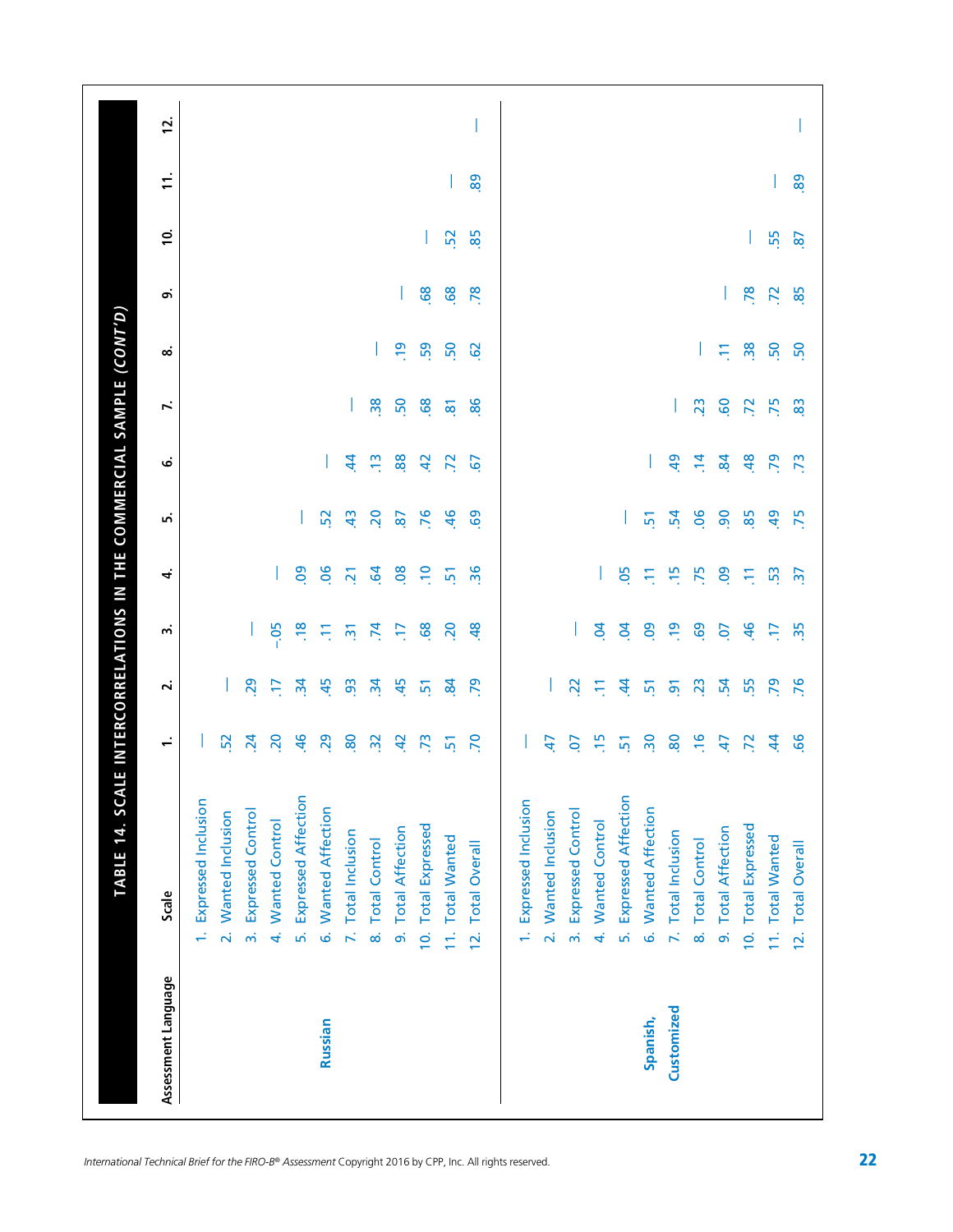| Assessment Language   | Score                                 | $\overline{\phantom{0}}$ | $\mathbf{r}$    | w               | 4              | ۱ŋ              | .<br>ت              | $\ddot{ }$          | ∞              | ெ                       | <u>ʻ</u>       | $\ddot{ }$ | 12. |
|-----------------------|---------------------------------------|--------------------------|-----------------|-----------------|----------------|-----------------|---------------------|---------------------|----------------|-------------------------|----------------|------------|-----|
|                       | 1. Expressed Inclusion                |                          |                 |                 |                |                 |                     |                     |                |                         |                |            |     |
|                       | 2. Wanted Inclusion                   | 41                       |                 |                 |                |                 |                     |                     |                |                         |                |            |     |
|                       | <b>Expressed Control</b><br>$\vec{m}$ | $\frac{1}{2}$            | $\Xi$           |                 |                |                 |                     |                     |                |                         |                |            |     |
|                       | 4. Wanted Control                     | 5ō                       | 0 <sup>3</sup>  | $\overline{Q}$  |                |                 |                     |                     |                |                         |                |            |     |
|                       | 5. Expressed Affection                | 45                       | 45              | $\Xi$           | $\Xi$          |                 |                     |                     |                |                         |                |            |     |
| Spanish, European     | 6. Wanted Affection                   | $\frac{8}{30}$           | 59              | $\overline{0}$  | 05             | $\overline{67}$ |                     |                     |                |                         |                |            |     |
|                       | 7. Total Inclusion                    | 80                       | $\overline{8}$  | $\frac{5}{1}$   | $\overline{0}$ | $\mathbf{5}$    | 59                  |                     |                |                         |                |            |     |
|                       | 8. Total Control                      | $\overline{1}$           | S.              | 70              | .72            | $\ddot{a}$      | O <sub>9</sub>      | $\frac{2}{7}$       |                |                         |                |            |     |
|                       | 9. Total Affection                    | 46                       | 56              | $\frac{1}{2}$   | 08             | 3               | $\overline{90}$     | $\overline{6}$      | e,             |                         |                |            |     |
|                       | 10. Total Expressed                   | 70                       | 49              | 50              | <b>eo</b>      | 85              | 60                  | 70                  | £,             | $\overline{\mathbf{8}}$ |                |            |     |
|                       | 11. Total Wanted                      | $\frac{4}{3}$            | $\overline{7}$  | $\frac{1}{2}$   | $\frac{4}{3}$  | $\overline{6}$  | $\overline{8}$      | .73                 | $\frac{38}{2}$ | .79                     | GO.            |            |     |
|                       | 12. Total Overall                     | $\overline{q}$           | .70             | $\ddot{a}$      | 29             | 83              | $\overline{\infty}$ | 80                  | र्च            | 89                      | 90             | 89         |     |
|                       | 1. Expressed Inclusion                |                          |                 |                 |                |                 |                     |                     |                |                         |                |            |     |
|                       | 2. Wanted Inclusion                   | $\mathbf{54}$            |                 |                 |                |                 |                     |                     |                |                         |                |            |     |
|                       | 3. Expressed Control                  | 22                       | $\frac{8}{1}$   |                 |                |                 |                     |                     |                |                         |                |            |     |
|                       | 4. Wanted Control                     | $\ddot{ }$               | 8 <sub>o</sub>  | $-0.08$         |                |                 |                     |                     |                |                         |                |            |     |
|                       | 5. Expressed Affection                | $\mathbf{54}$            | $\overline{39}$ | Ξ               | $-0$           |                 |                     |                     |                |                         |                |            |     |
| Spanish,              | 6. Wanted Affection                   | $\overline{39}$          | 51              | S.              | S.             | 45              |                     |                     |                |                         |                |            |     |
| <b>Latin American</b> | 7. Total Inclusion                    | 82                       | $\overline{9}$  | $\overline{23}$ | <b>95</b>      | 5               | 52                  |                     |                |                         |                |            |     |
|                       | 8. Total Control                      | 25                       | $\frac{15}{2}$  | F.              | 5              | <b>eo</b>       | $\approx$           | $\overline{2}$      |                |                         |                |            |     |
|                       | 9. Total Affection                    | 55                       | 52              | Ξ               | CO.            | $\overline{8}$  | 83                  | $\overline{6}$      | Ξ              |                         |                |            |     |
|                       | 10. Total Expressed                   | 78                       | 50              | 65              | S.             | $\overline{7}$  | $\tilde{t}$         | .70                 | 53             | 69                      |                |            |     |
|                       | 11. Total Wanted                      | 54                       | $\mathbf{g}$    | Ξ               | $\overline{a}$ | $\frac{4}{3}$   | .76                 | $\overline{\infty}$ | 36             | 68                      | $\overline{a}$ |            |     |
|                       | 12. Total Overall                     | F.                       |                 |                 |                |                 |                     |                     |                |                         |                |            |     |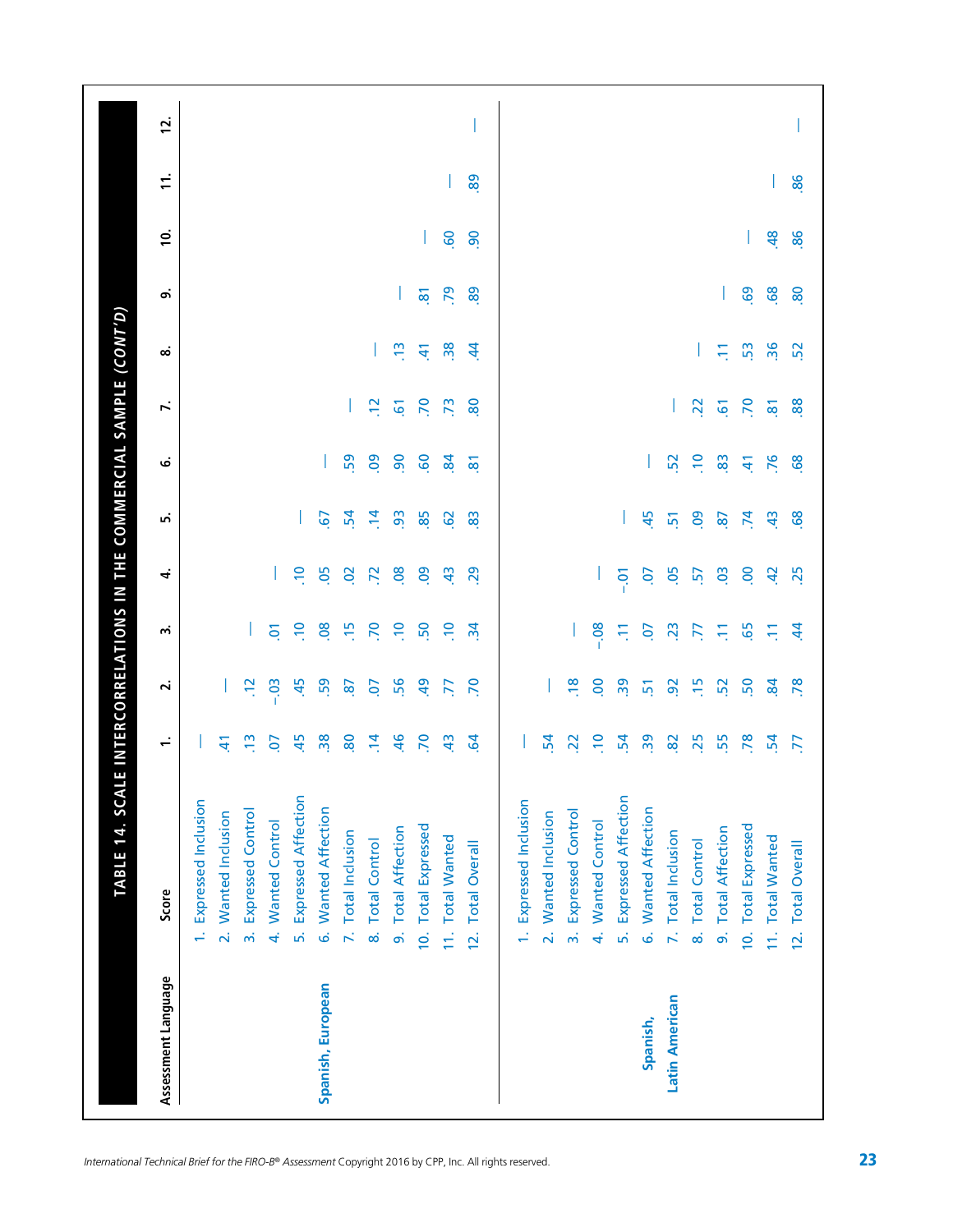| Assessment Language | Scale                      |                       | N              | m                        | 4              | ιń                   | نی             | r.                   | ∞                    | ெ              | <u>io</u>      | t.             | <b>isl</b> |
|---------------------|----------------------------|-----------------------|----------------|--------------------------|----------------|----------------------|----------------|----------------------|----------------------|----------------|----------------|----------------|------------|
|                     | 1. Expressed Inclusion     |                       |                |                          |                |                      |                |                      |                      |                |                |                |            |
|                     | 2. Wanted Inclusion        | 50                    | $\mathsf{I}$   |                          |                |                      |                |                      |                      |                |                |                |            |
|                     | 3. Expressed Control       | $\overline{21}$       | $\frac{5}{25}$ | $\overline{\phantom{a}}$ |                |                      |                |                      |                      |                |                |                |            |
|                     | 4. Wanted Control          | 26                    | $\overline{a}$ | $\ddot{a}$               | $\mathbf{I}$   |                      |                |                      |                      |                |                |                |            |
|                     | 5. Expressed Affection     | 57                    | $\overline{5}$ | $\overline{4}$           | $\overline{m}$ | I                    |                |                      |                      |                |                |                |            |
| Swedish             | 6. Wanted Affection        | $\frac{48}{5}$        | $\overline{a}$ | $\overline{a}$           | 8o             | $\ddot{\mathcal{S}}$ | I              |                      |                      |                |                |                |            |
|                     | 7. Total Inclusion         | 85                    | 88.            | $\ddot{3}$               | 40             | <b>G</b>             | 56             | $\mathsf{l}$         |                      |                |                |                |            |
|                     | <b>Total Control</b><br>ထဲ | 28                    | 47             | 83                       | 80             | 27                   | 80.            | \$                   | I                    |                |                |                |            |
|                     | 9. Total Affection         | 59                    | 56             | Ξ                        | $\overline{a}$ | 3                    | 2              | 99.                  | $\tilde{\mathbf{z}}$ | I              |                |                |            |
|                     | 10. Total Expressed        | .79                   | <b>G</b>       | 58                       | $\dot{a}$      | 82                   | $\mathbf{54}$  | $\mathbf{\tilde{s}}$ | $\tilde{e}$          | .78            | $\mathsf{I}$   |                |            |
|                     | 11. Total Wanted           | 55                    | 2              | ဣ                        | <b>G7</b>      | 65                   | <b>PC</b>      | 83                   | 5                    | $\overline{5}$ | $\overline{5}$ | I              |            |
|                     | 12. Total Overall          | $\tilde{\mathcal{L}}$ | 80             | SO <sub>1</sub>          | 58             | 80                   | $\overline{6}$ | 89                   | 99                   | 82             | 3              | $\overline{9}$ | I          |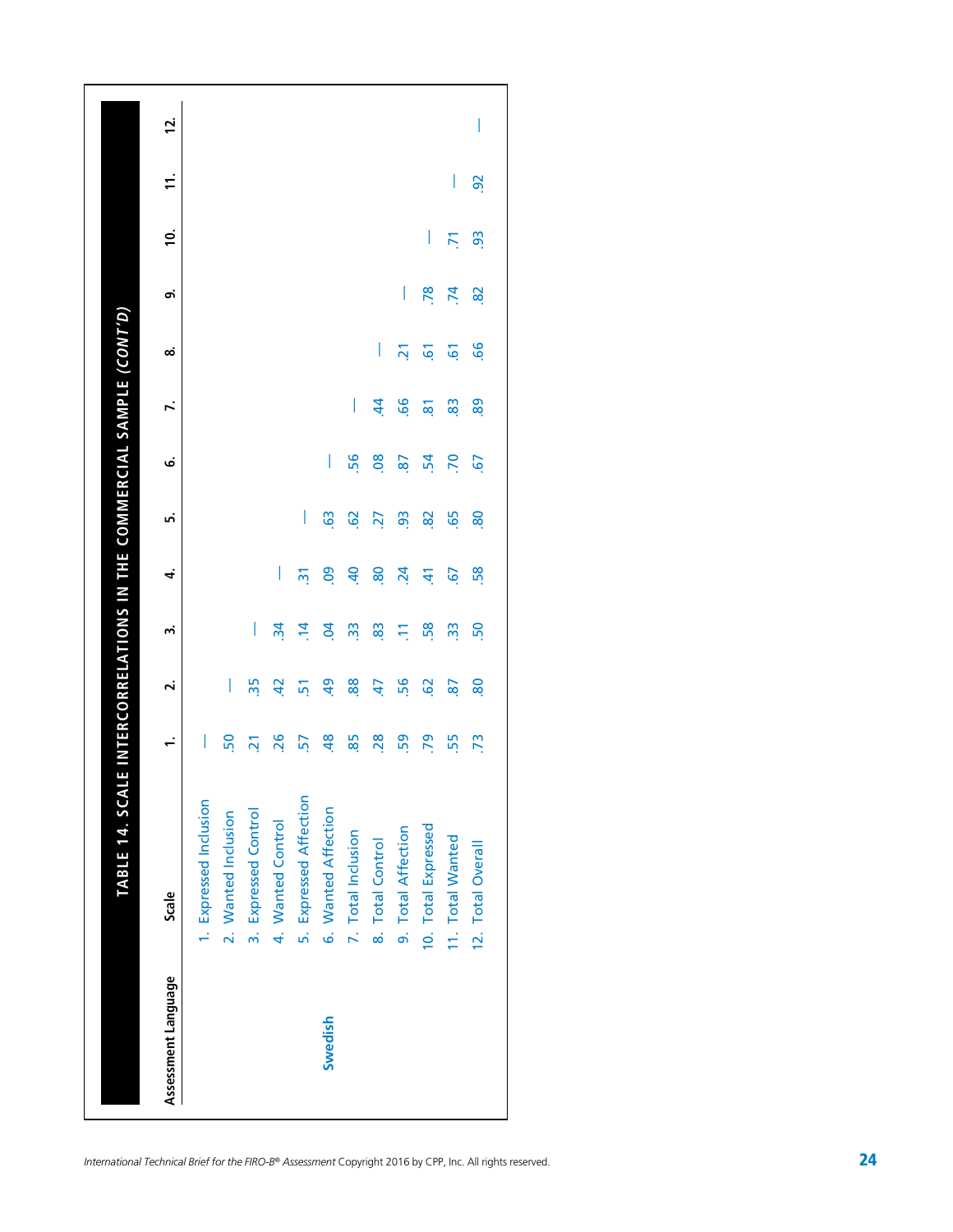| Assessment Language | Scale                                 | $\div$              | $\overline{\mathbf{v}}$   | m               | 4              | ۱n              | ق               | ŕ.                  | ∞                     | ெ                   | <u>ّء</u>           | $\mathbf{r}$ | 12. |
|---------------------|---------------------------------------|---------------------|---------------------------|-----------------|----------------|-----------------|-----------------|---------------------|-----------------------|---------------------|---------------------|--------------|-----|
|                     | 1. Expressed Inclusion                |                     |                           |                 |                |                 |                 |                     |                       |                     |                     |              |     |
|                     | 2. Wanted Inclusion                   | $\frac{3}{2}$       |                           |                 |                |                 |                 |                     |                       |                     |                     |              |     |
|                     | Expressed Control<br>$\vec{m}$        | 5                   | S                         |                 |                |                 |                 |                     |                       |                     |                     |              |     |
|                     | <b>Wanted Control</b><br>4            | $\overline{0}$      | $\overline{24}$           | 두               |                |                 |                 |                     |                       |                     |                     |              |     |
|                     | <b>Expressed Affection</b><br>ъń      | 45                  | $\overline{30}$           | S               | $-12$          |                 |                 |                     |                       |                     |                     |              |     |
| Danish              | 6. Wanted Affection                   | $\overline{30}$     | 45                        | $-0.7$          | 5O             | 55              |                 |                     |                       |                     |                     |              |     |
|                     | 7. Total Inclusion                    | $\overline{z}$      | 89                        | C <sub>3</sub>  | $\ddot{ }$     | $\dot{a}$       | 48              |                     |                       |                     |                     |              |     |
|                     | 8. Total Control                      | 80                  | Ε                         | P.              | çs             | $-0.09$         | $-0.2$          | $\frac{9}{7}$       |                       |                     |                     |              |     |
|                     | 9. Total Affection                    | $\frac{4}{3}$       | $\overline{a}$            | $-0.03$         | $-0.5$         | $\overline{9}$  | 85              | 52                  | $-0.06$               |                     |                     |              |     |
|                     | 10. Total Expressed                   | 68                  | $\overline{\mathfrak{m}}$ | 46              | $\frac{2}{1}$  | 83              | 45              | 56                  | 27                    | .75                 | L                   |              |     |
|                     | 11. Total Wanted                      | $\frac{3}{2}$       | 82                        | $-0.08$         | 53             | $\frac{8}{2}$   | .76             | .76                 | $\frac{3}{2}$         | $\overline{6}$      | $\ddot{a}$          |              |     |
|                     | <b>Total Overall</b><br>$\frac{1}{2}$ | $\overline{6}$      | P.                        | $\overline{23}$ | .26            | $\overline{74}$ | $\overline{74}$ | $\overline{\infty}$ | $\tilde{\varepsilon}$ | $\mathbf{g}$        | $\overline{\infty}$ | 83           |     |
|                     | 1. Expressed Inclusion                |                     |                           |                 |                |                 |                 |                     |                       |                     |                     |              |     |
|                     | 2. Wanted Inclusion                   | 51                  |                           |                 |                |                 |                 |                     |                       |                     |                     |              |     |
|                     | <b>Expressed Control</b><br>$\vec{m}$ | $\frac{15}{2}$      | $\overline{a}$            |                 |                |                 |                 |                     |                       |                     |                     |              |     |
|                     | 4. Wanted Control                     | $\overline{2}$      | S.                        | $-03$           |                |                 |                 |                     |                       |                     |                     |              |     |
|                     | <b>Expressed Affection</b><br>ъń      | $\frac{8}{20}$      | 29                        | e,              | 8              |                 |                 |                     |                       |                     |                     |              |     |
| <b>Dutch</b>        | 6. Wanted Affection                   | $\overline{2}$      | $\overline{a}$            | <b>90.</b>      | $\overline{0}$ | $\overline{a}$  |                 |                     |                       |                     |                     |              |     |
|                     | 7. Total Inclusion                    | $\overline{\infty}$ | $\overline{9}$            | $\ddot{c}$      | $\frac{1}{2}$  | $\overline{37}$ | $\overline{37}$ |                     |                       |                     |                     |              |     |
|                     | 8. Total Control                      | 27                  | $\overline{5}$            | .70             | 69             | 80              | Οņ              | 26                  |                       |                     |                     |              |     |
|                     | 9. Total Affection                    | $\frac{5}{25}$      | $\frac{5}{2}$             | Ξ               | $\mathsf{S}$   | 89              | $\mathbf{g}$    | $\ddot{a}$          | <b>eg</b>             |                     |                     |              |     |
|                     | 10. Total Expressed                   | <u>ra</u>           | 48                        | <b>GO</b>       | ρÓ             | .79             | $\overline{a}$  | $\overline{a}$      | $\overline{a}$        | $\overline{\gamma}$ |                     |              |     |
|                     | 11. Total Wanted                      | 50                  | ГŢ                        | $\frac{5}{1}$   | $\overline{a}$ | $\overline{a}$  | $\overline{z}$  | .75                 | 46                    | $\overline{63}$     | $\overline{a}$      |              |     |
|                     | 12. Total Overall                     | 68                  | $\overline{z}$            | $\ddot{a}$      | $\frac{3}{2}$  | 69              | 65              | 80                  | 55                    |                     |                     |              |     |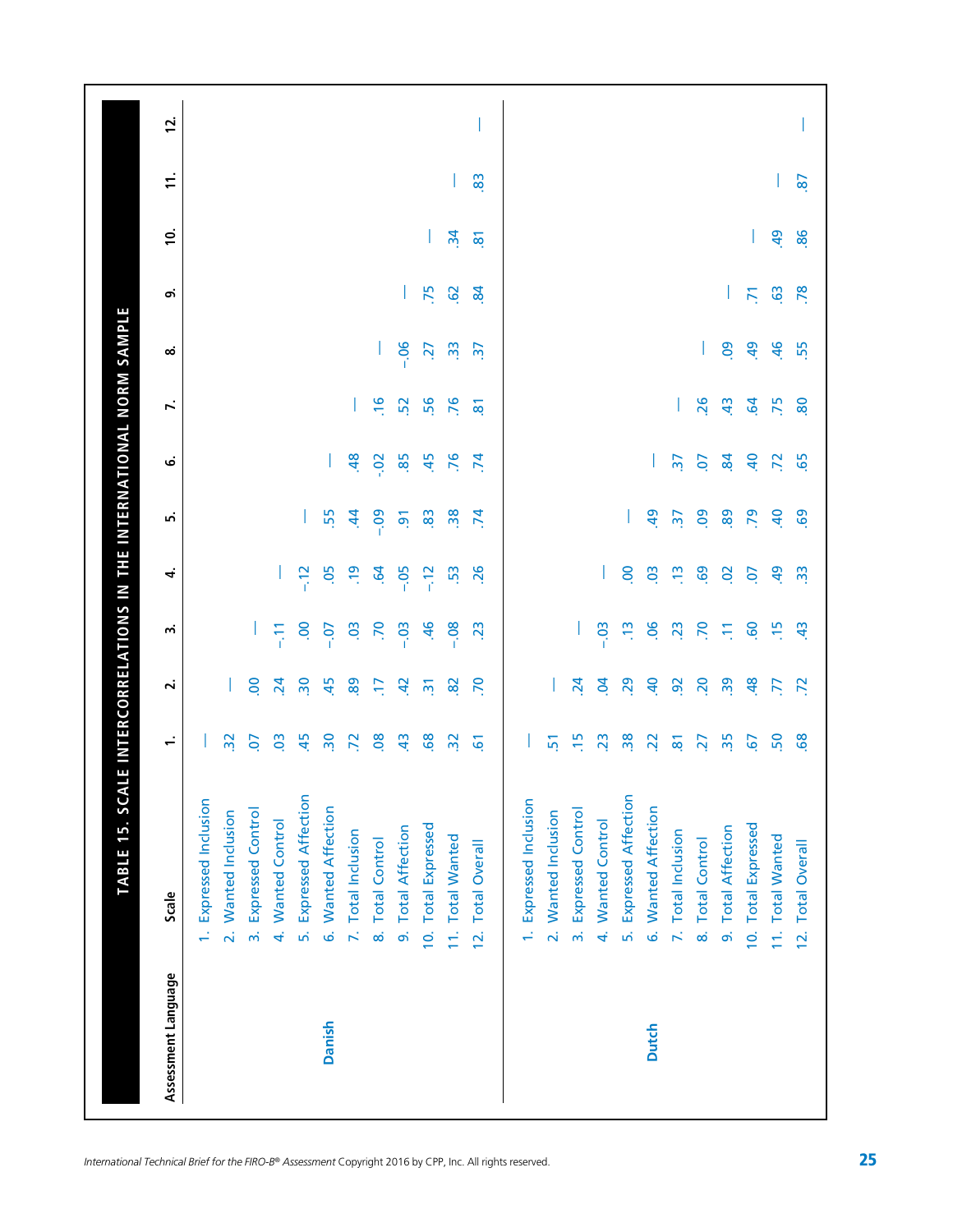| Assessment Language   | Scale                                    | ÷                     | $\overline{\mathbf{v}}$ | m               | 4              | மி               | نی              | J.             | ∞              | ெ              | <u>َب</u> | $\ddot{ }$ | 12. |
|-----------------------|------------------------------------------|-----------------------|-------------------------|-----------------|----------------|------------------|-----------------|----------------|----------------|----------------|-----------|------------|-----|
|                       | 1. Expressed Inclusion                   |                       |                         |                 |                |                  |                 |                |                |                |           |            |     |
|                       | 2. Wanted Inclusion                      | $\frac{4}{3}$         |                         |                 |                |                  |                 |                |                |                |           |            |     |
|                       | <b>Expressed Control</b><br>$\vec{m}$    | <b>.05</b>            | Ξ                       |                 |                |                  |                 |                |                |                |           |            |     |
|                       | <b>Wanted Control</b><br>$\vec{r}$       | $\ddot{0}$            | Ξ                       | $-0.06$         |                |                  |                 |                |                |                |           |            |     |
|                       | <b>Expressed Affection</b><br>ъ,         | $\overline{a}$        | $\overline{5}$          | $-0.2$          | 06             |                  |                 |                |                |                |           |            |     |
| English, European     | 6. Wanted Affection                      | 25                    | 59                      | $-0.5$          | $\frac{6}{1}$  | 57               |                 |                |                |                |           |            |     |
|                       | 7. Total Inclusion                       | 77                    | $\overline{9}$          | ۹.              | eo.            | 48               | $\overline{54}$ |                |                |                |           |            |     |
|                       | 8. Total Control                         | $\overline{5}$        | $\frac{6}{1}$           | 68              | $\overline{2}$ | $\overline{a}$   | .08             | $\ddot{a}$     |                |                |           |            |     |
|                       | 9. Total Affection                       | $\overline{37}$       | 57                      | $-0.7$          | $\frac{2}{2}$  | $\overline{90}$  | 88              | 57             | 90.            | T.             |           |            |     |
|                       | 10. Total Expressed                      | 68                    | $\overline{a}$          | 50              | $\overline{O}$ | ZZ.              | $\frac{4}{3}$   | 99             | $\frac{38}{2}$ |                |           |            |     |
|                       | 11. Total Wanted                         | $\frac{1}{2}$         | $\overline{\infty}$     | $\overline{Q}$  | 53             | 50               | $\overline{82}$ | .73            | $\overline{a}$ | $69$ $74$      | 45        |            |     |
|                       | <b>Total Overall</b><br>$\overline{2}$ . | 57                    | .78                     | 27              | $\frac{36}{5}$ | $\overline{.73}$ | .76             | $\infty$       | 46             | $\overline{8}$ | 82        | 88         |     |
|                       | 1. Expressed Inclusion                   |                       |                         |                 |                |                  |                 |                |                |                |           |            |     |
|                       | 2. Wanted Inclusion                      | 50                    |                         |                 |                |                  |                 |                |                |                |           |            |     |
|                       | 3. Expressed Control                     | $\frac{1}{2}$         | e,                      |                 |                |                  |                 |                |                |                |           |            |     |
|                       | 4. Wanted Control                        | 80                    | E                       | $-17$           |                |                  |                 |                |                |                |           |            |     |
|                       | 5. Expressed Affection                   | 56                    | $\overline{4}$          | <b>90</b>       | $-03$          |                  |                 |                |                |                |           |            |     |
| English,              | 6. Wanted Affection                      | $\tilde{\varepsilon}$ | 58                      | OO.             | S.             | 54               |                 |                |                |                |           |            |     |
| <b>North American</b> | 7. Total Inclusion                       | $\overline{8}$        | $\overline{9}$          | $\frac{9}{7}$   | $\frac{9}{7}$  | 57               | 57              |                |                |                |           |            |     |
|                       | 8. Total Control                         | F                     | 28                      | .75             | 52             | $\overline{0}$   | <b>OO</b>       | 27             |                |                |           |            |     |
|                       | 9. Total Affection                       | 24                    | 58                      | S.              | -05            | 89               | $\overline{8}$  | 65             | S.             |                |           |            |     |
|                       | 10. Total Expressed                      | 77                    | 52                      | <b>GO</b>       | 90.            | .75              | $\ddot{a}$      | $\overline{z}$ | 48             | 57             |           |            |     |
|                       | 11. Total Wanted                         | 47                    | 86                      | S.              | $-52$          | $-46$            | $\overline{78}$ | .80            | $\ddot{3}$     | P.             | $\dot{z}$ |            |     |
|                       | 12. Total Overall                        | $\overline{z}$        | $\infty$                | $\overline{37}$ | 28             |                  | $\overline{5}$  |                |                |                |           |            |     |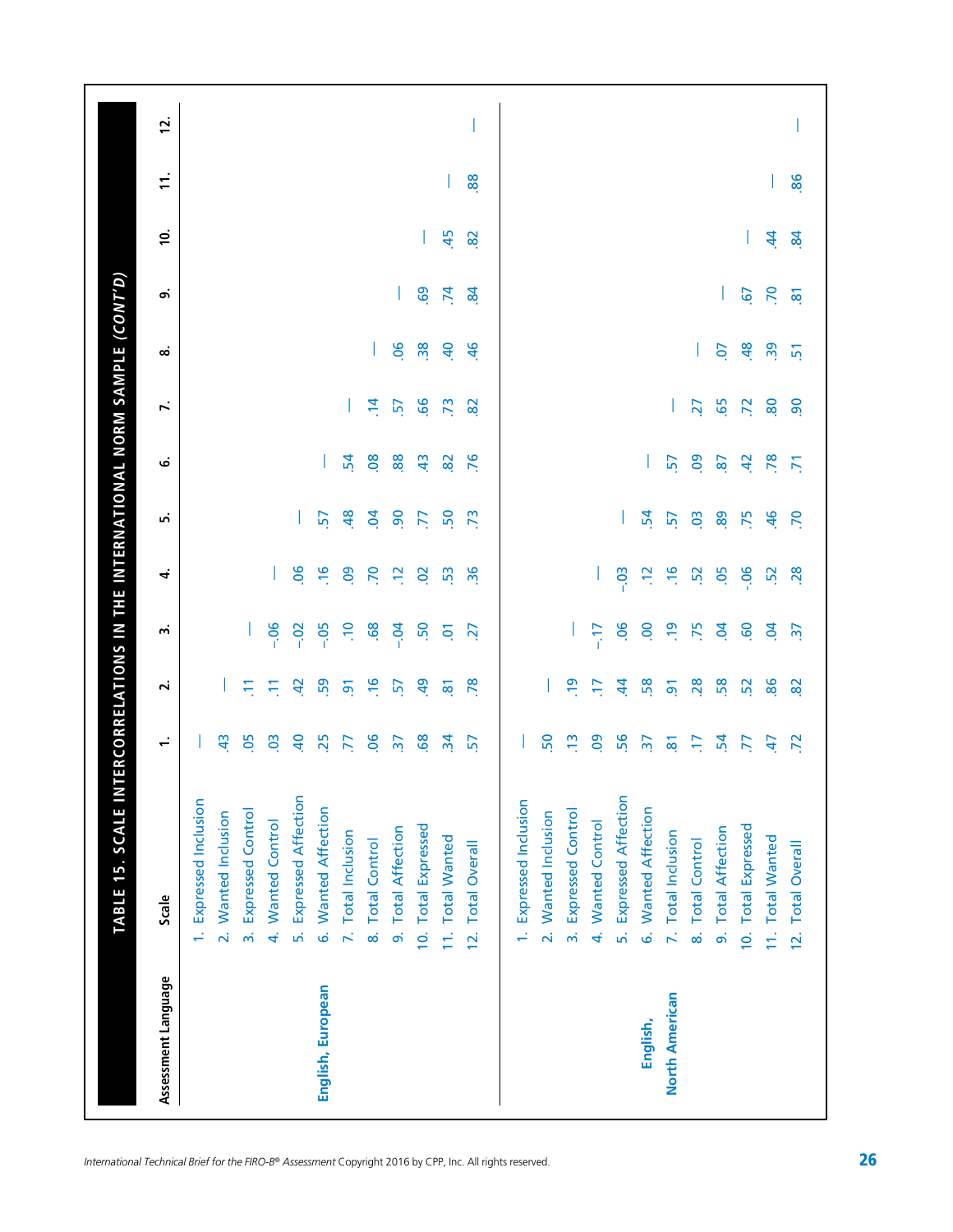| Assessment Language | Scale                                              | ÷                | $\overline{\mathbf{N}}$ | w               | 4              | ம்             | نی              | $\ddot{ }$       | ∞              | ெ               | Ξ.                      | $\pm$ |  |
|---------------------|----------------------------------------------------|------------------|-------------------------|-----------------|----------------|----------------|-----------------|------------------|----------------|-----------------|-------------------------|-------|--|
|                     | 1. Expressed Inclusion                             |                  |                         |                 |                |                |                 |                  |                |                 |                         |       |  |
|                     | 2. Wanted Inclusion                                | 38               |                         |                 |                |                |                 |                  |                |                 |                         |       |  |
|                     | <b>Expressed Control</b><br>$\vec{m}$              | $\ddot{5}$       | $\ddot{a}$              |                 |                |                |                 |                  |                |                 |                         |       |  |
|                     | <b>Wanted Control</b><br>$\overline{4}$            | $\overline{5}$   | $\overline{5}$          | $-0.08$         |                |                |                 |                  |                |                 |                         |       |  |
|                     | <b>Expressed Affection</b><br>ъ,                   | $\ddot{3}$       | £                       | S.              | $\frac{9}{7}$  |                |                 |                  |                |                 |                         |       |  |
| French              | 6. Wanted Affection                                | $\ddot{ }$       | $\overline{a}$          | $\overline{0}$  | S.             | 58             |                 |                  |                |                 |                         |       |  |
|                     | 7. Total Inclusion                                 | $\overline{.73}$ | $\overline{9}$          | $\frac{9}{1}$   | S.             | 46             | £               |                  |                |                 |                         |       |  |
|                     | 8. Total Control                                   | Ξ                | $\frac{1}{2}$           | 69.             | 5              | $\frac{9}{1}$  | <b>eo</b>       | $\ddot{a}$       |                |                 |                         |       |  |
|                     | <b>Total Affection</b><br>ெ                        | 25               | $\overline{5}$          | .08             | Ξ              | 89             | 88.             | 49               | $\overline{4}$ |                 |                         |       |  |
|                     | 10. Total Expressed                                | $\overline{5}$   | 46                      | <b>GO</b>       | <b>90</b>      | .76            | $\ddot{a}$      | $\ddot{6}$       | $\overline{a}$ | $\overline{.6}$ | L                       |       |  |
|                     | 11. Total Wanted                                   | .26              | .79                     | 08              | 48             | $\overline{5}$ | E               | $\overline{.70}$ | $\tilde{A}$    | .75             | $\frac{48}{5}$          |       |  |
|                     | <b>Total Overall</b><br>$\frac{2}{3}$              | $\overline{2}$   | $\overline{5}$          | $\overline{37}$ | $\frac{3}{2}$  | .76            | $\overline{5}$  | F.               | 52             | 83              | $\ddot{a}$              | 88.   |  |
|                     | <b>Expressed Inclusion</b><br>ë                    |                  |                         |                 |                |                |                 |                  |                |                 |                         |       |  |
|                     | <b>Wanted Inclusion</b><br>$\overline{\mathbf{v}}$ | 47               |                         |                 |                |                |                 |                  |                |                 |                         |       |  |
|                     | <b>Expressed Control</b><br>$\vec{m}$              | $\Xi$            | 80                      |                 |                |                |                 |                  |                |                 |                         |       |  |
|                     | 4. Wanted Control                                  | $\Xi$            | $\overline{23}$         | $-0.03$         |                |                |                 |                  |                |                 |                         |       |  |
|                     | <b>Expressed Affection</b><br>$\vec{a}$            | £,               | $\ddot{t}$              | <b>eo</b>       | <b>90</b>      |                |                 |                  |                |                 |                         |       |  |
| German              | <b>Wanted Affection</b><br>ق                       | .28              | .56                     | $-0.07$         | $\overline{2}$ | 53             |                 |                  |                |                 |                         |       |  |
|                     | 7. Total Inclusion                                 | .79              | $\overline{9}$          | Ξ.              | $\overline{2}$ | $\mathbf{r}$   | 52              |                  |                |                 |                         |       |  |
|                     | <b>Total Control</b><br>$\dot{\infty}$             | F.               | $\ddot{S}$              | $\ddot{z}$      | 65             | Ξ              | <b>eo</b>       | 23               |                |                 |                         |       |  |
|                     | <b>Total Affection</b><br>o.                       | 42               | 59                      | ē.              | $\frac{5}{1}$  | $\overline{8}$ | 88              | 60               | Ξ              |                 |                         |       |  |
|                     | 10. Total Expressed                                | 70               | 48                      | $\tilde{e}$     | 90.            | $\overline{5}$ | $\overline{36}$ | 66               | 50             | 64              |                         |       |  |
|                     | 11. Total Wanted                                   | $\overline{a}$   | 83                      | Ξ <sub>1</sub>  | 58.            | $^{9}$         | $\overline{82}$ | .76              | <b>96</b>      | .76             | 42                      |       |  |
|                     | 12. Total Overall                                  | $\ddot{5}$       | .79                     | $\tilde{c}$     | £              | .73            | .73             | 85               | 52             | 83              | $\overline{\mathbf{8}}$ | 88    |  |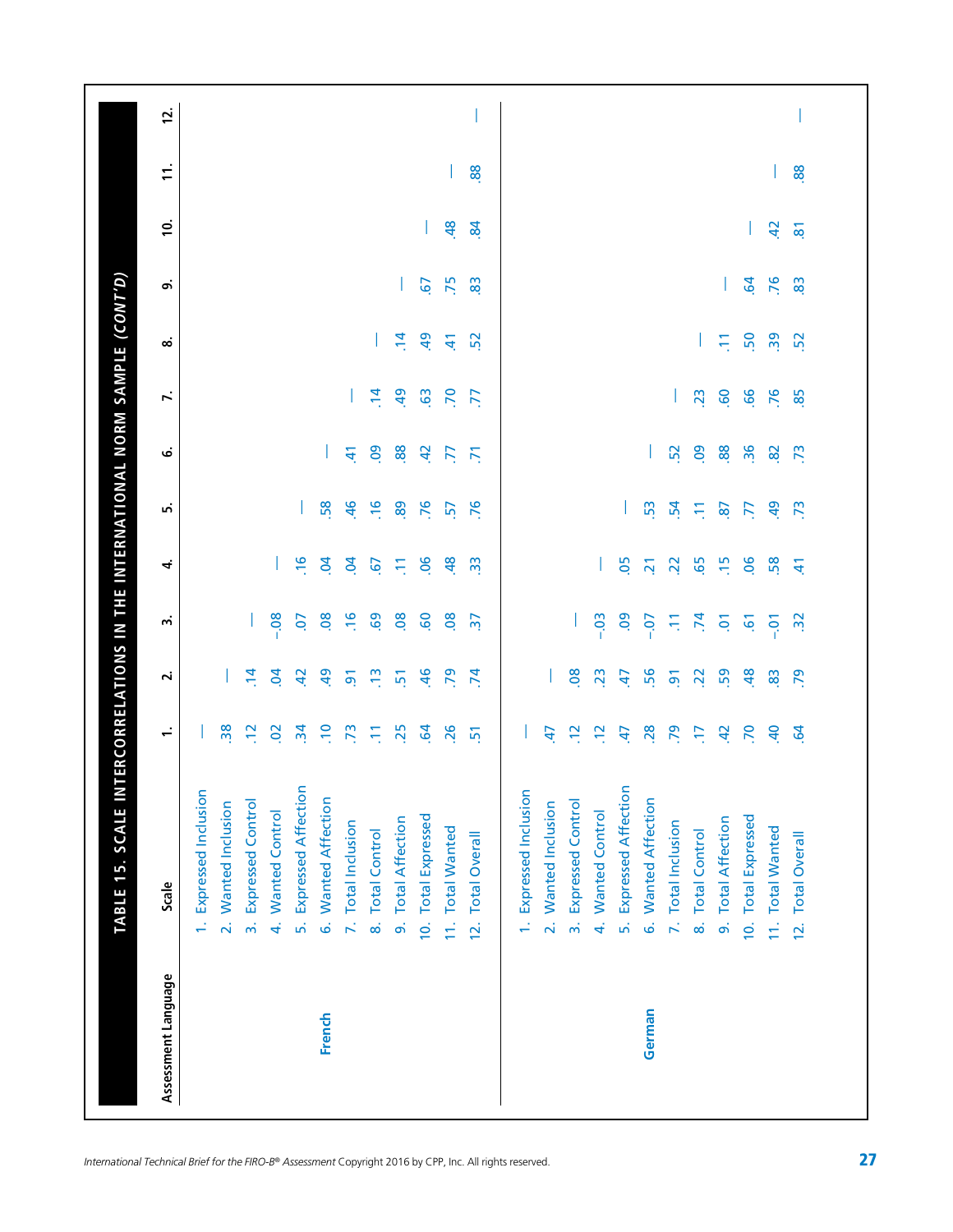| Assessment Language | Scale                                 | ÷               | $\mathbf{v}$    | w               | 4               | ۱ñ                  | ق            | Σ.              | ∞               | െ              | ≌  | $\mathbf{r}$ | 12. |
|---------------------|---------------------------------------|-----------------|-----------------|-----------------|-----------------|---------------------|--------------|-----------------|-----------------|----------------|----|--------------|-----|
|                     | 1. Expressed Inclusion                |                 |                 |                 |                 |                     |              |                 |                 |                |    |              |     |
|                     | 2. Wanted Inclusion                   | 52              |                 |                 |                 |                     |              |                 |                 |                |    |              |     |
|                     | 3. Expressed Control                  | E               | 25              |                 |                 |                     |              |                 |                 |                |    |              |     |
|                     | 4. Wanted Control                     | $-0.05$         | .05             | $\frac{1}{2}$   |                 |                     |              |                 |                 |                |    |              |     |
|                     | 5. Expressed Affection                | $\ddot{6}$      | $\overline{a}$  | ä               | $-0.08$         |                     |              |                 |                 |                |    |              |     |
| Portuguese,         | 6. Wanted Affection                   | 36              | <b>GO</b>       | .05             | <b>95</b>       | $-54$               |              |                 |                 |                |    |              |     |
| <b>Brazilian</b>    | 7. Total Inclusion                    | 82              | $\overline{9}$  | $\overline{24}$ | ē               | 63                  | 58           |                 |                 |                |    |              |     |
|                     | 8. Total Control                      | Ξ               | 25              | .78             | $\ddot{5}$      | .05                 | 08           | 22              |                 |                |    |              |     |
|                     | 9. Total Affection                    | 58              | $\overline{62}$ | $\Xi$           | $-0.3$          | $\overline{90}$     | 85           | 69              | Ο.              |                |    |              |     |
|                     | 10. Total Expressed                   | 55              | 56              | $\overline{6}$  | $\frac{2}{1}$   | 80                  | 43           | 75              | 45              | .72            |    |              |     |
|                     | 11. Total Wanted                      | $\dot{a}$       | 86              | $\ddot{5}$      | £.              | $\overline{a}$      | 80           | .79             | $\overline{37}$ | $\overline{z}$ | 47 |              |     |
|                     | <b>Total Overall</b><br>$\frac{1}{2}$ | $\overline{z}$  | 83              | $\ddot{a}$      | E               | .75                 | 5            | $\overline{90}$ | 48              | $\ddot{a}$     | 86 | 85           |     |
|                     | 1. Expressed Inclusion                |                 |                 |                 |                 |                     |              |                 |                 |                |    |              |     |
|                     | 2. Wanted Inclusion                   | $\overline{37}$ |                 |                 |                 |                     |              |                 |                 |                |    |              |     |
|                     | 3. Expressed Control                  | $\ddot{ }$      | $\overline{24}$ |                 |                 |                     |              |                 |                 |                |    |              |     |
|                     | 4. Wanted Control                     | <b>80</b>       | $\overline{a}$  | $\overline{5}$  |                 |                     |              |                 |                 |                |    |              |     |
|                     | 5. Expressed Affection                | $\frac{4}{3}$   | $\frac{4}{3}$   | $\epsilon$      | ē               |                     |              |                 |                 |                |    |              |     |
| Spanish, European   | 6. Wanted Affection                   | 28              | <u>[9</u>       | $\ddot{a}$      | ΓÓ.             | 46                  |              |                 |                 |                |    |              |     |
|                     | 7. Total Inclusion                    | $\overline{7}$  | $\overline{90}$ | $\overline{2}$  | S.              | $\overline{5}$      | 62           |                 |                 |                |    |              |     |
|                     | 8. Total Control                      | $\ddot{ }$      | $\frac{9}{2}$   | $\overline{7}$  | $\overline{6}$  | $\overline{0}$      | $\ddot{=}$   | e               |                 |                |    |              |     |
|                     | 9. Total Affection                    | $\overline{a}$  | $\overline{a}$  | $\frac{3}{2}$   | S.              | $\overline{8}$      | $\mathbf{g}$ | 66              | $\Xi$           |                |    |              |     |
|                     | 10. Total Expressed                   | 68              | $\overline{5}$  | 56              | $\ddot{\circ}$  | $\overline{\infty}$ | $\dot{a}$    | 69              | $\frac{4}{3}$   | $\overline{7}$ |    |              |     |
|                     | 11. Total Wanted                      | 35              | 86              | 20              | $\overline{38}$ | 45                  | $\mathbf{g}$ | .79             | $\overline{a}$  | .74            | අ  |              |     |
|                     | 12. Total Overall                     |                 |                 |                 |                 |                     |              |                 |                 |                |    |              |     |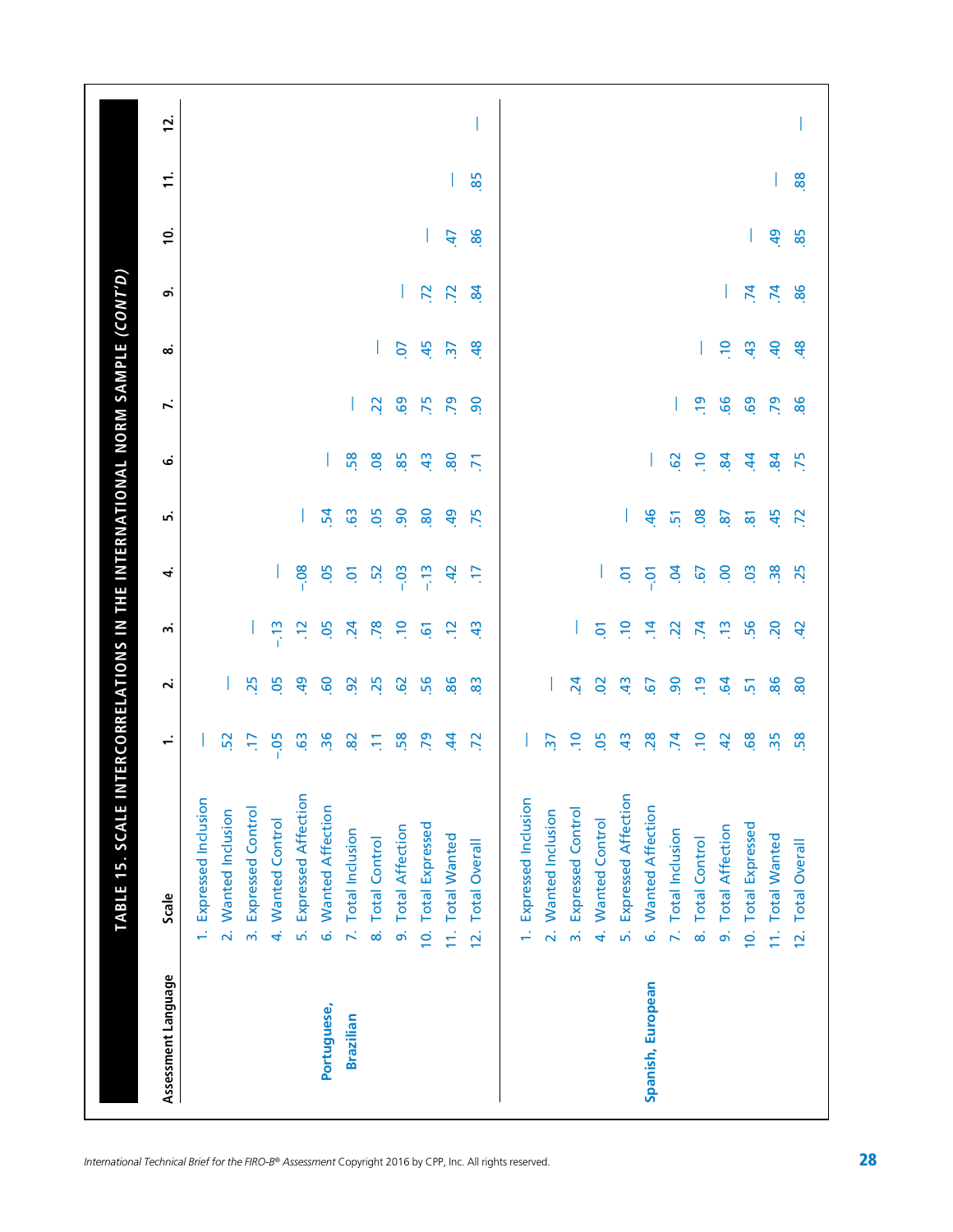| Scale<br>Assessment Language |                        |                     | $\vec{m}$                |                   | ъń                         | Spanish,            | Latin American     |                       |                    |                     |                  | $\overline{2}$ .     |                        |                     | $\vec{m}$                |                   |                        | Swedish             |                    |                  |                    |                     |                       |
|------------------------------|------------------------|---------------------|--------------------------|-------------------|----------------------------|---------------------|--------------------|-----------------------|--------------------|---------------------|------------------|----------------------|------------------------|---------------------|--------------------------|-------------------|------------------------|---------------------|--------------------|------------------|--------------------|---------------------|-----------------------|
|                              | 1. Expressed Inclusion | 2. Wanted Inclusion | <b>Expressed Control</b> | 4. Wanted Control | <b>Expressed Affection</b> | 6. Wanted Affection | 7. Total Inclusion | 8. Total Control      | 9. Total Affection | 10. Total Expressed | 11. Total Wanted | <b>Total Overall</b> | 1. Expressed Inclusion | 2. Wanted Inclusion | <b>Expressed Control</b> | 4. Wanted Control | 5. Expressed Affection | 6. Wanted Affection | 7. Total Inclusion | 8. Total Control | 9. Total Affection | 10. Total Expressed | 11. Total Wanted      |
| ÷                            |                        | 57                  | 26                       | $\frac{1}{20}$    | <b>G3</b>                  | $\frac{46}{5}$      | 83                 | $\frac{36}{5}$        | $\overline{6}$     | 80                  | $\overline{6}$   | 78                   |                        | $\mathbf{r}$        | 5o                       | 20                | $\frac{8}{20}$         | $\overline{24}$     | $\overline{73}$    | 20               | $\overline{36}$    | <u>c</u>            | $\tilde{\varepsilon}$ |
| $\overline{\mathbf{v}}$      |                        |                     | 28                       | H                 | 52                         | 65                  | $\overline{9}$     | $\overline{2}$        | 99                 | <b>GO</b>           | $\overline{90}$  | 83                   |                        |                     | So                       | E                 | 29                     | 58                  | 89                 | $\ddot{5}$       | $\overline{a}$     | $\frac{3}{2}$       | 85                    |
| m                            |                        |                     |                          | e                 | F                          | <u>er</u>           | $\overline{30}$    | 86                    | 20                 | 68                  | 28               | 53                   |                        |                     |                          | $-0.08$           | $-0.7$                 | $-0.04$             | <b>95</b>          | 65               | $-03$              | ιġ                  | $-0.4$                |
| ₹                            |                        |                     |                          |                   | 8                          | <u>ي</u>            | 25                 | $\overline{5}$        | Ξ                  | $\overline{2}$      | 47               | 39                   |                        |                     |                          |                   | ρÓ                     | 8                   | $\overline{2}$     | 5                | 80                 | $\overline{0}$      | $\mathbf{54}$         |
| மி                           |                        |                     |                          |                   | I                          | 56                  | $\overline{a}$     | $\frac{8}{10}$        | $\overline{90}$    | F.                  | 55               | .73                  |                        |                     |                          |                   |                        | $\overline{5}$      | $\overline{39}$    | S.               | 89                 | F.                  | $\overline{a}$        |
| ق                            |                        |                     |                          |                   |                            |                     | 65                 | $\overline{5}$        | $\overline{8}$     | 52                  | $\overline{8}$   | $\overline{74}$      |                        |                     |                          |                   |                        |                     | 54                 | S                | $\ddot{a}$         | $\overline{38}$     | .73                   |
| r.                           |                        |                     |                          |                   |                            |                     |                    | $\tilde{\mathcal{E}}$ | $\overline{73}$    | .76                 | 88               | $\overline{5}$       |                        |                     |                          |                   |                        |                     |                    | $\overline{N}$   | 53                 | 56                  | $\overline{56}$       |
| ∞                            |                        |                     |                          |                   |                            |                     |                    |                       | $\overline{2}$     | 66                  | $\ddot{t}$       | <b>G</b>             |                        |                     |                          |                   |                        |                     |                    |                  | $\overline{5}$     | $\frac{4}{3}$       | $\overline{39}$       |
| ெ                            |                        |                     |                          |                   |                            |                     |                    |                       |                    | $\overline{74}$     | .76              | 83                   |                        |                     |                          |                   |                        |                     |                    |                  |                    | 89.                 | $\overline{5}$        |
| $\overline{c}$               |                        |                     |                          |                   |                            |                     |                    |                       |                    |                     | $\overline{6}$   | 8                    |                        |                     |                          |                   |                        |                     |                    |                  |                    |                     | $\overline{37}$       |
| $\mathbf{r}$                 |                        |                     |                          |                   |                            |                     |                    |                       |                    |                     |                  | 8                    |                        |                     |                          |                   |                        |                     |                    |                  |                    |                     |                       |
| 12.                          |                        |                     |                          |                   |                            |                     |                    |                       |                    |                     |                  |                      |                        |                     |                          |                   |                        |                     |                    |                  |                    |                     |                       |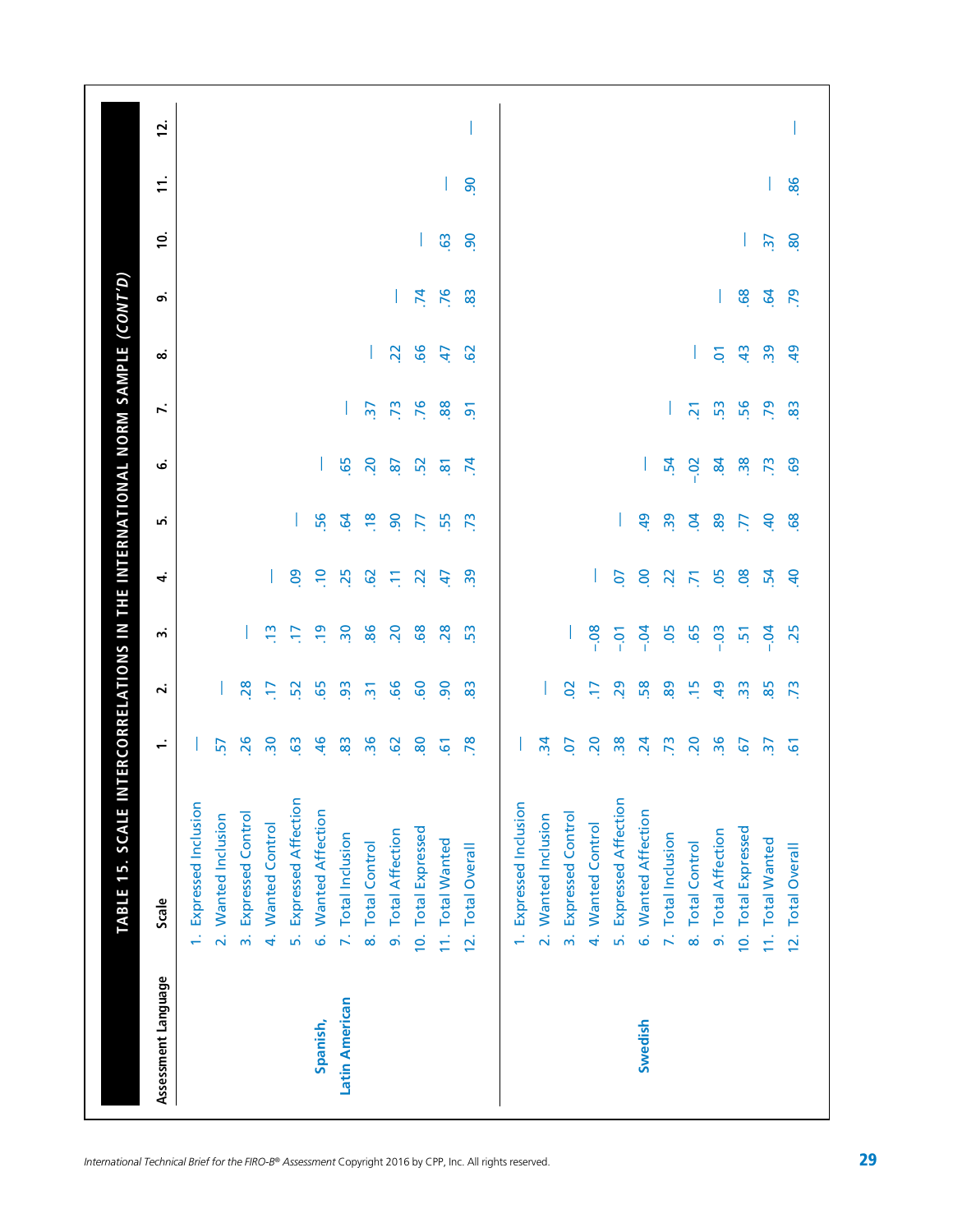### RELIABILITY

**SUMMARY** 

Reliability was assessed by examining the internal consistency of responses to items within each scale. To the extent that items within a scale are highly correlated, further evidence is provided that these items are all measuring the specific construct of focus. Cronbach's alpha reliabilities were calculated for each of the scales. Reliabilities for the commercial sample are presented in Table 16. Similarly, Table 17 shows Cronbach's alpha reliabilities for the INS.

A general benchmark for determining acceptable internal consistency reliability is approximately .80. Tables 16 and 17 show that scales in both samples consistently reach and exceed this benchmark.

The body of evidence displayed above by and large shows construct equivalence across the languages in which the FIRO-B has been translated. Nonetheless, there are some anomalies within the data that may warrant further evaluation, including two results of note. The commercial Danish subsample showed significant drop-offs in the scales of Expressed Affection and Wanted Affection. These results were not consistent with those observed in the INS. It is possible that the particular demographic composition of the Danish sample is responsible for the observed results; however, this is an open, empirical question. Another anomaly is that North American translations tended to have lower average scores relative to their international counterparts. Although similar patterns in term of the trends of scores were similar, there appeared to be a legitimate mean score difference across scales.

| <b>Assessment Language</b>     | <b>Expressed</b><br><b>Inclusion</b> | Wanted<br><b>Inclusion</b> | <b>Expressed</b><br>Control | Wanted<br>Control | <b>Expressed</b><br><b>Affection</b> | Wanted<br><b>Affection</b> |
|--------------------------------|--------------------------------------|----------------------------|-----------------------------|-------------------|--------------------------------------|----------------------------|
| <b>Chinese, Simplified</b>     | .84                                  | .96                        | .91                         | .81               | .87                                  | .87                        |
| <b>Chinese, Traditional</b>    | .81                                  | .97                        | .90                         | .73               | .88                                  | .89                        |
| Danish                         | .84                                  | .94                        | .91                         | .86               | .83                                  | .73                        |
| <b>Dutch</b>                   | .85                                  | .94                        | .89                         | .85               | .81                                  | .84                        |
| English, European              | .80                                  | .91                        | .87                         | .81               | .85                                  | .84                        |
| <b>English, North American</b> | .89                                  | .96                        | .92                         | .85               | .88                                  | .86                        |
| French                         | .82                                  | .94                        | .90                         | .85               | .87                                  | .85                        |
| German                         | .79                                  | .93                        | .89                         | .81               | .84                                  | .87                        |
| <b>Russian</b>                 | .82                                  | .94                        | .85                         | .80               | .82                                  | .82                        |
| Spanish, Customized            | .87                                  | .96                        | .92                         | .85               | .87                                  | .85                        |
| Spanish, European              | .80                                  | .90                        | .76                         | .78               | .86                                  | .84                        |
| Spanish, Latin American        | .87                                  | .95                        | .93                         | .78               | .88                                  | .82                        |
| Swedish                        | .88                                  | .95                        | .91                         | .87               | .86                                  | .80                        |
| <b>Mean</b>                    | .83                                  | .94                        | .89                         | .82               | .86                                  | .84                        |

#### **TABLE 16. ALPHA RELIABILITIES WITHIN THE COMMERCIAL SAMPLE**